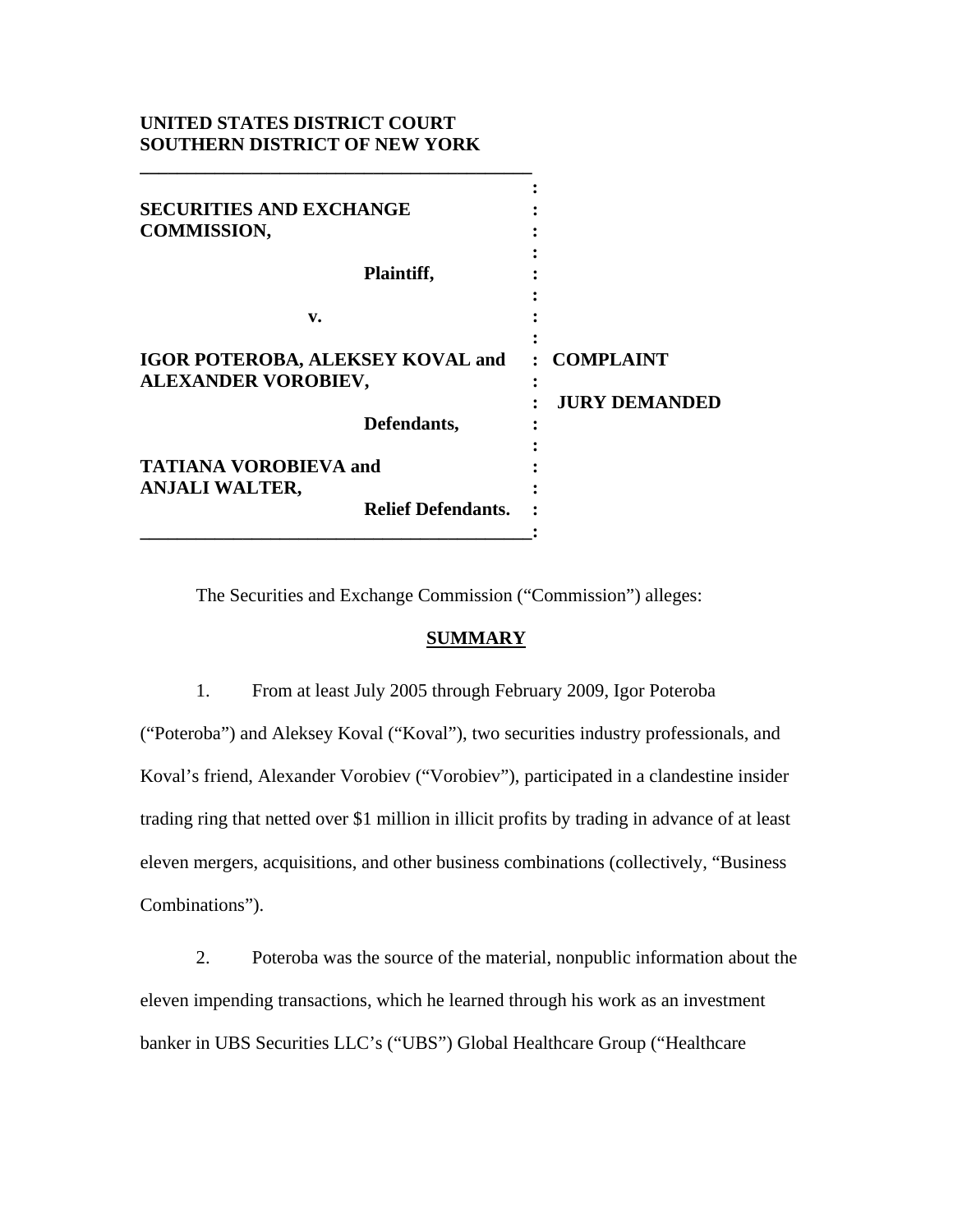Group"). Poteroba misappropriated the material, nonpublic information from his employer and its clients in breach of a duty of confidentiality that he owed them.

3. During the insider trading scheme, Poteroba tipped his friend, Koval, who in turn tipped his friend, Vorobiev. Poteroba, Koval, and Vorobiev have connections through, among other things, the schools that they attended and residences or mailing addresses that they shared going back to at least 1992.

4. The scheme began in at least July 2005 when Koval and Vorobiev traded in advance of the acquisition of Guilford Pharmaceuticals Inc. by MGI Pharma. Using, among other means of communication, coded email messages that referred to securities as "frequent flier miles" and "bonus miles," Poteroba urged Koval to purchase Guilford securities prior to the public announcement of the Guilford acquisition.

5. With respect to subsequent transactions, Poteroba also supplied information to Koval using coded email messages that referred to securities or money as Macy's wedding registry gifts or "potatoes." For example, in discussing the need to purchase Molecular Devices Corporation securities prior to the imminent public announcement of its merger, Poteroba wrote to Koval, "Let me know if you've started your wedding registry at Macy's" and "Happy to talk about sales items and etc. . . . sale ends soon . . . so hurry up."

6. During the course of the scheme, Koval used his home computer or cell phone to access and to trade in Vorobiev's on-line brokerage account. Koval also used a linked banking account to make cash withdrawals from automated teller machines in Pasadena, California and Chicago, Illinois. In addition, Koval and Vorobiev conducted insider trading through brokerage accounts held in their own names.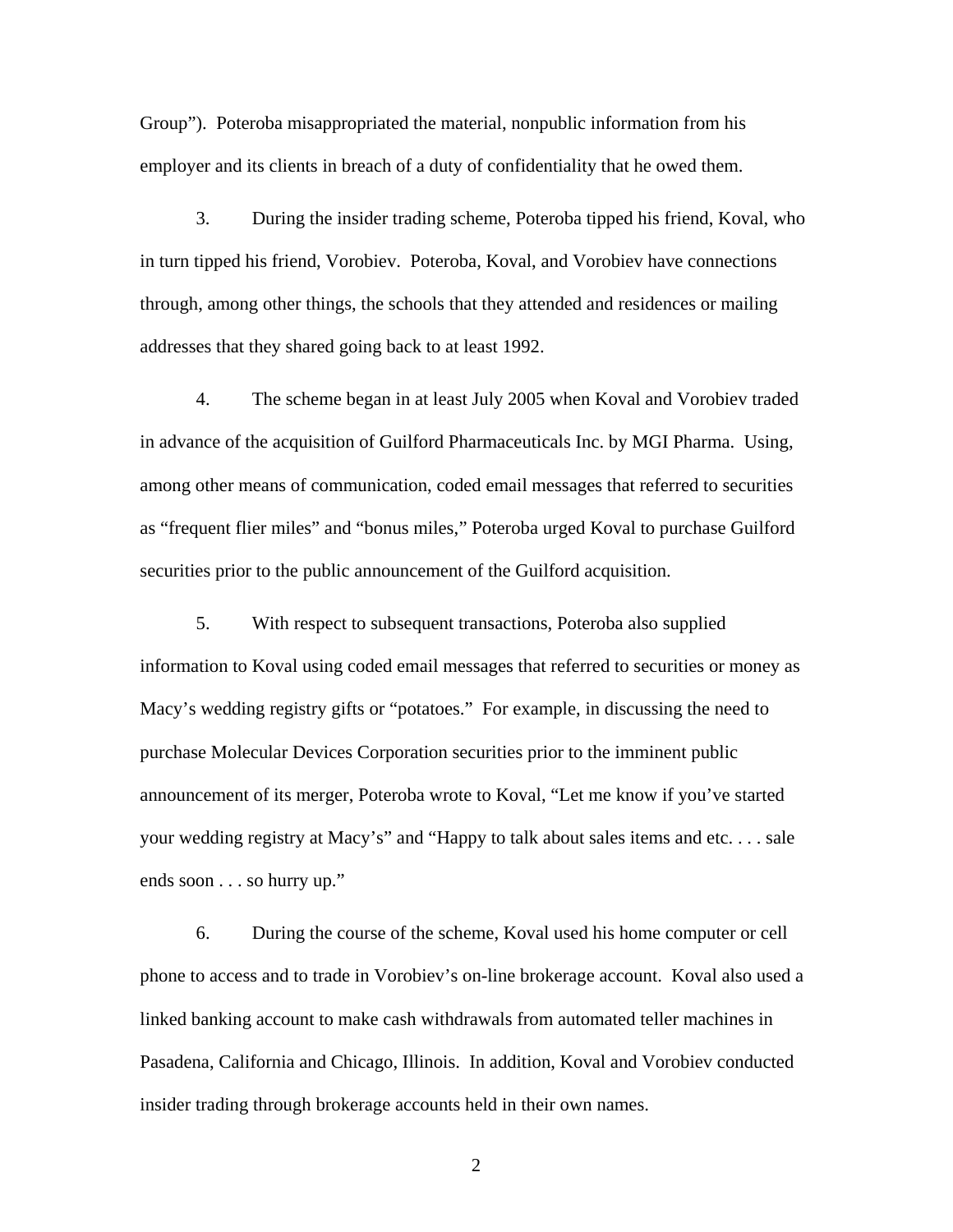7. Certain of the insider trading was conducted through brokerage accounts held in the names of Tatiana Vorobieva, Vorobiev's wife, and Anjali Walter, Koval's wife, and portions of the proceeds from the illicit trading were received by Vorobieva and Walter. Accordingly, Vorobieva and Walter are named as relief defendants in this action.

8. Each of the Defendants violated Section 10(b) of the Securities Exchange Act of 1934 ("Exchange Act") [15 U.S.C. § 78j(b)] and Rule 10b-5 [17 C.F.R. § 240.10b-5] thereunder and Section 14(e) of the Exchange Act [15 U.S.C. § 78n(e)] and Rule 14e-3 [17 C.F.R. § 240.14e-3] thereunder. The Commission requests that the Court enjoin each Defendant from violating the foregoing securities laws, order each Defendant to disgorge their unlawful profits with prejudgment interest, impose civil monetary penalties on each Defendant and order such other relief as the Court may deem appropriate.

9. Unless temporarily restrained and preliminarily enjoined, the Defendants will continue to violate the federal securities laws and attempt to hide and dissipate assets and monies generated by the illegal trading.

### **JURISDICTION AND VENUE**

10. This Court has jurisdiction of this action pursuant to Sections 21(d), 21(e), 21A, and 27 of the Exchange Act [15 U.S.C. §§ 78u(d)(1), 78u(e), 78u-1, and 78aa]. The Defendants, directly or indirectly, singly or in concert with others, made use of the means or instruments of transportation and communication of interstate commerce, or of the mails, or the facilities of a national securities exchange in connection with the transactions, acts, practices, and courses of business alleged in this Complaint.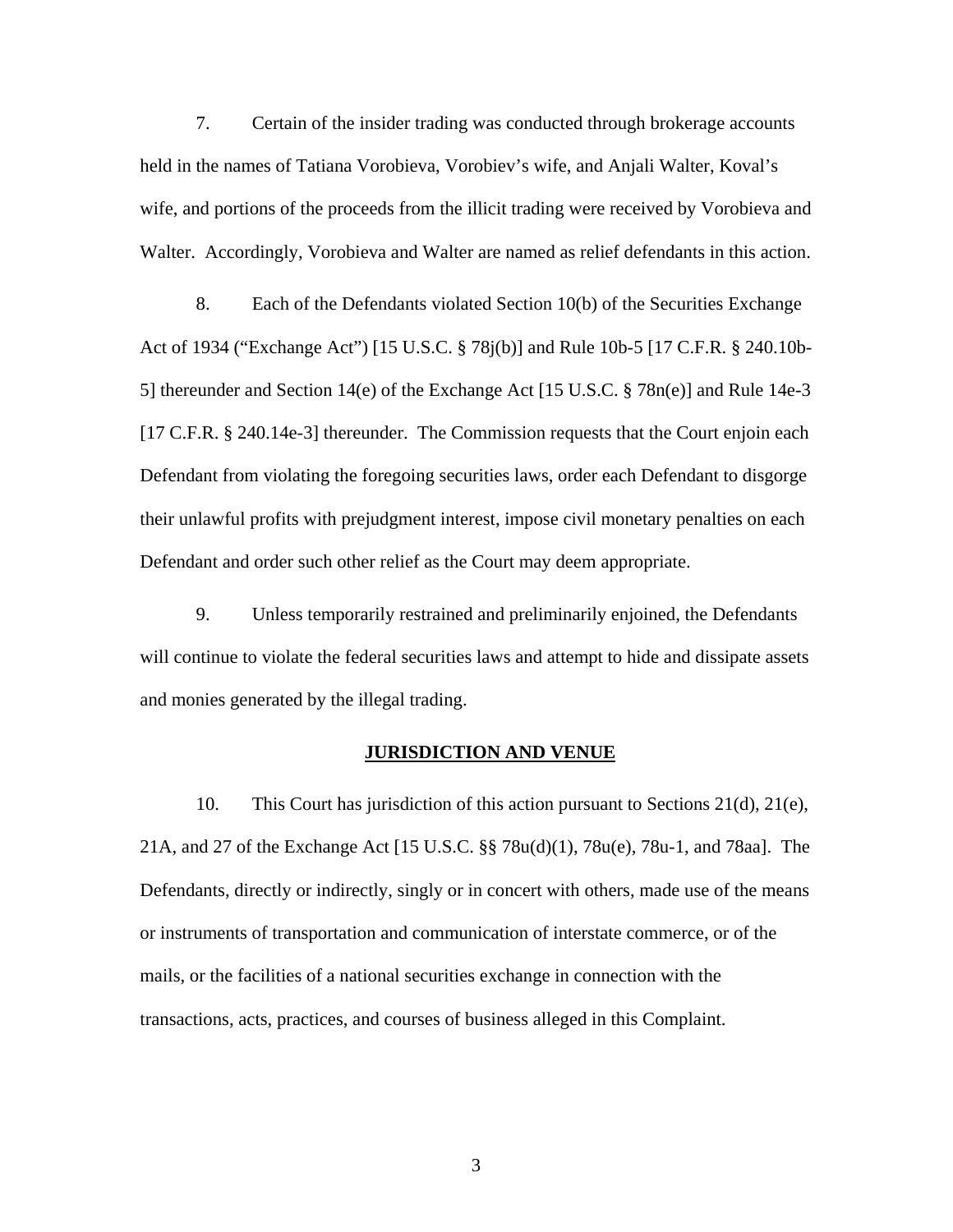11. Venue is proper in this district pursuant to Section 27 of the Exchange Act [15 U.S.C. § 78aa] because certain acts and transactions constituting the violations occurred in the Southern District of New York.

12. Defendants will, unless restrained and enjoined, continue to engage in the acts, practices, transactions, and courses of business alleged in this Complaint, or in acts, practices, transactions, and courses of business of similar purport and object.

## **DEFENDANTS AND RELIEF DEFENDANTS**

13. **Igor Poteroba**, age 36, is a resident of Darien, Connecticut. He was born in Moscow, Russia, is a Russian citizen, and has green card immigration status. During the relevant period, Poteroba has been an investment banker in the Healthcare Group of UBS, where he has been employed since 1999.

14. **Aleksey Koval (a/k/a Alexei Koval)**, age 36, was a resident of Pasadena, California from mid-2006 through mid-2009. He was born in Kemerovo, Russia, is a Russian citizen, and has green card immigration status. From June 2000 until January 2006, he was employed by Citigroup Asset Management, a registered broker-dealer and investment adviser. From January 2006 until his termination in March 2009, Koval was employed by Western Asset Management, a registered investment adviser and a whollyowned subsidiary of Legg Mason, Inc. Upon information and belief, Koval is currently employed with Northern Trust Bank in Chicago, Illinois.

15. **Alexander Vorobiev**, age 34, is believed currently to reside in Russia and is a Russian citizen. From April 2001 through May 2008, Vorobiev resided in Toronto, Ontario, Canada.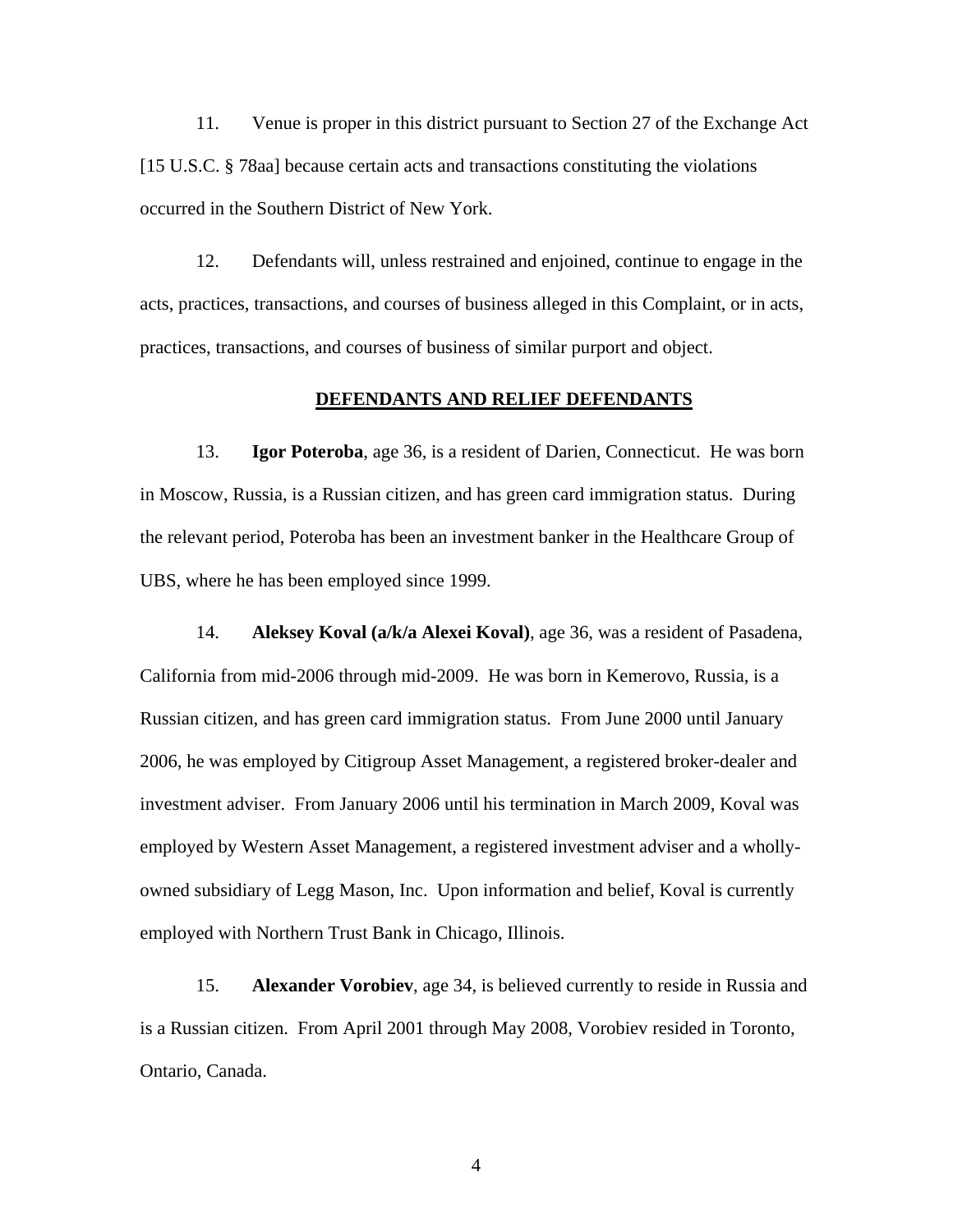16. **Anjali Walter ("Walter")**, age 35, is the wife of Koval and her last known address was in Pasadena, California.

17. **Tatiana Vorobieva**, age 33, is the wife of Vorobiev. Her last known address was in Toronto, Ontario, but she is believed to currently reside in Russia. She is a Russian citizen.

#### **RELEVANT ENTITY**

18. **UBS Securities LLC ("UBS")** is a Delaware limited liability company with its principal place of business in Stamford, Connecticut. It is a broker-dealer registered with the Commission pursuant to Section 15(b) of the Exchange Act and a subsidiary of UBS AG. UBS AG, a financial institution that provides wealth management, investment banking, and asset management services, maintains its headquarters in Zurich, Switzerland, and operates in over fifty countries, including the United States. UBS's Healthcare Group provides advice to healthcare companies and venture capital firms involved in the healthcare sector concerning origination, structuring, and execution of, among other things, merger and acquisition transactions.

## **STATEMENT OF FACTS**

#### **UBS's Insider Trading and Confidentiality Policies**

19. From at least 2005, UBS has maintained policies that prohibit UBS employees from using confidential information received during their work on behalf of UBS clients to trade in any security or to advise other people to trade in securities based on such nonpublic information. Those internal policies also prohibit UBS employees from disclosing confidential client information to anyone outside of the firm.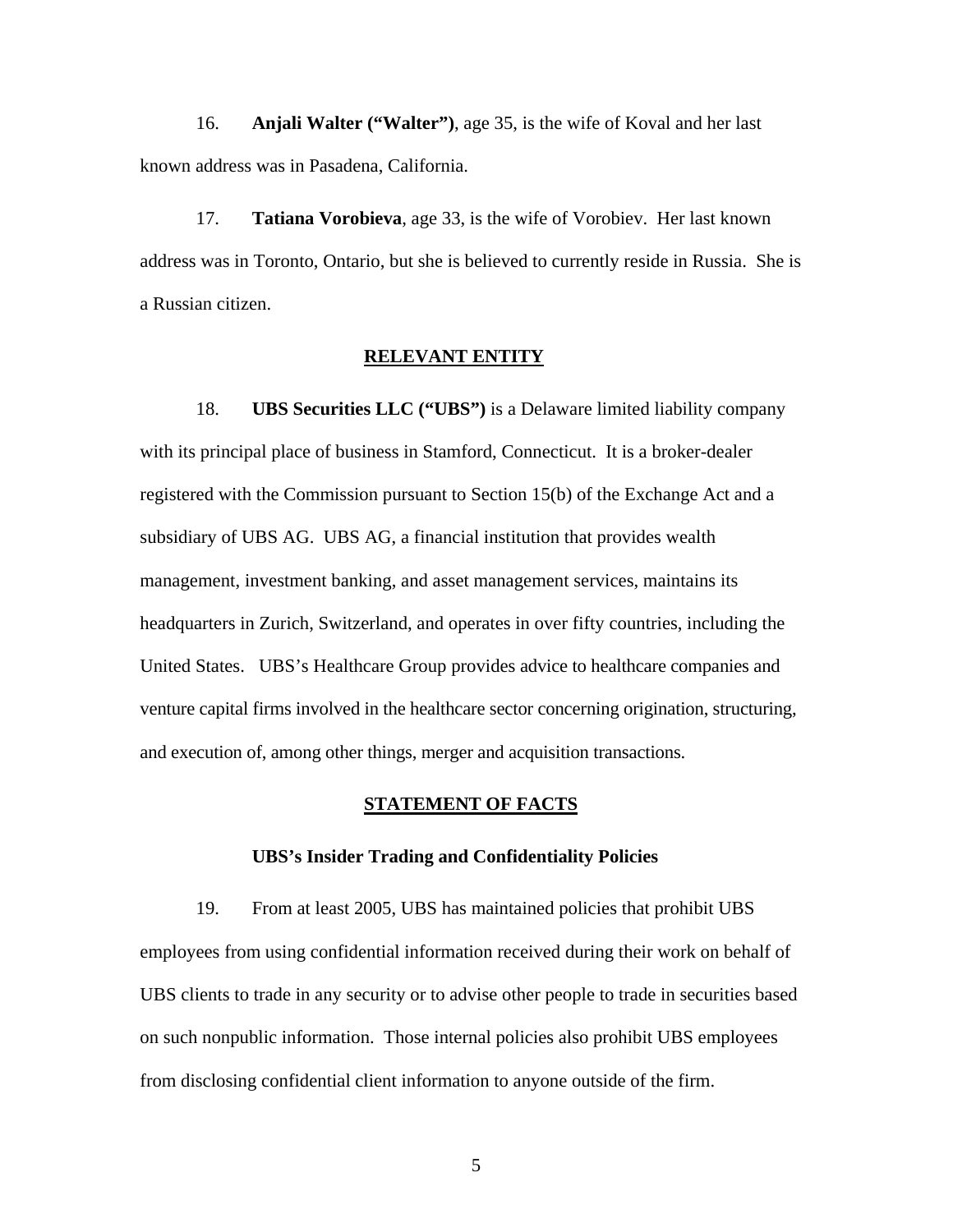20. UBS's compliance group maintains a "Grey List" of UBS clients involved in business transactions where UBS is providing investment banking services. The Grey List is a highly confidential list of clients, issuers and other relevant parties (collectively "Issuers") in relation to which UBS has sensitive information. Sensitive information is defined by UBS as "knowledge of a prospective transaction, project or event, such as a merger, acquisition, corporate restructuring, capital market or similar type of transaction." Once an Issuer is placed on UBS's Grey List, UBS staff members affiliated with the Issuer transaction are advised that the Issuer has been added to the Grey List and that they are prohibited from trading in the Issuer's securities. In addition, the staff is prohibited from communicating any sensitive information about the Issuer to *anyone*, except other members of UBS who are subject to the same confidentiality requirement regarding the Issuer.

21. At all relevant times, Poteroba was a registered representative with UBS and was aware of these confidentiality and insider trading policies. Upon information and belief, Poteroba understood the purpose of the Grey List and its restrictions.

22. Poteroba knew, or was reckless in not knowing, that he owed a fiduciary duty to his employer UBS, and to UBS's clients to keep confidential and not disclose, personally use, or misappropriate the material, nonpublic information that he learned about UBS's clients and their business transactions in the course of his work.

## **Poteroba's Access to Material, Nonpublic Information Regarding the Business Combinations**

23. Poteroba has been employed by UBS in its Healthcare Group since April 1999. During his employment with UBS, he has been steadily promoted within the Healthcare Group. Since 2006, Poteroba has served as an Executive Director of the UBS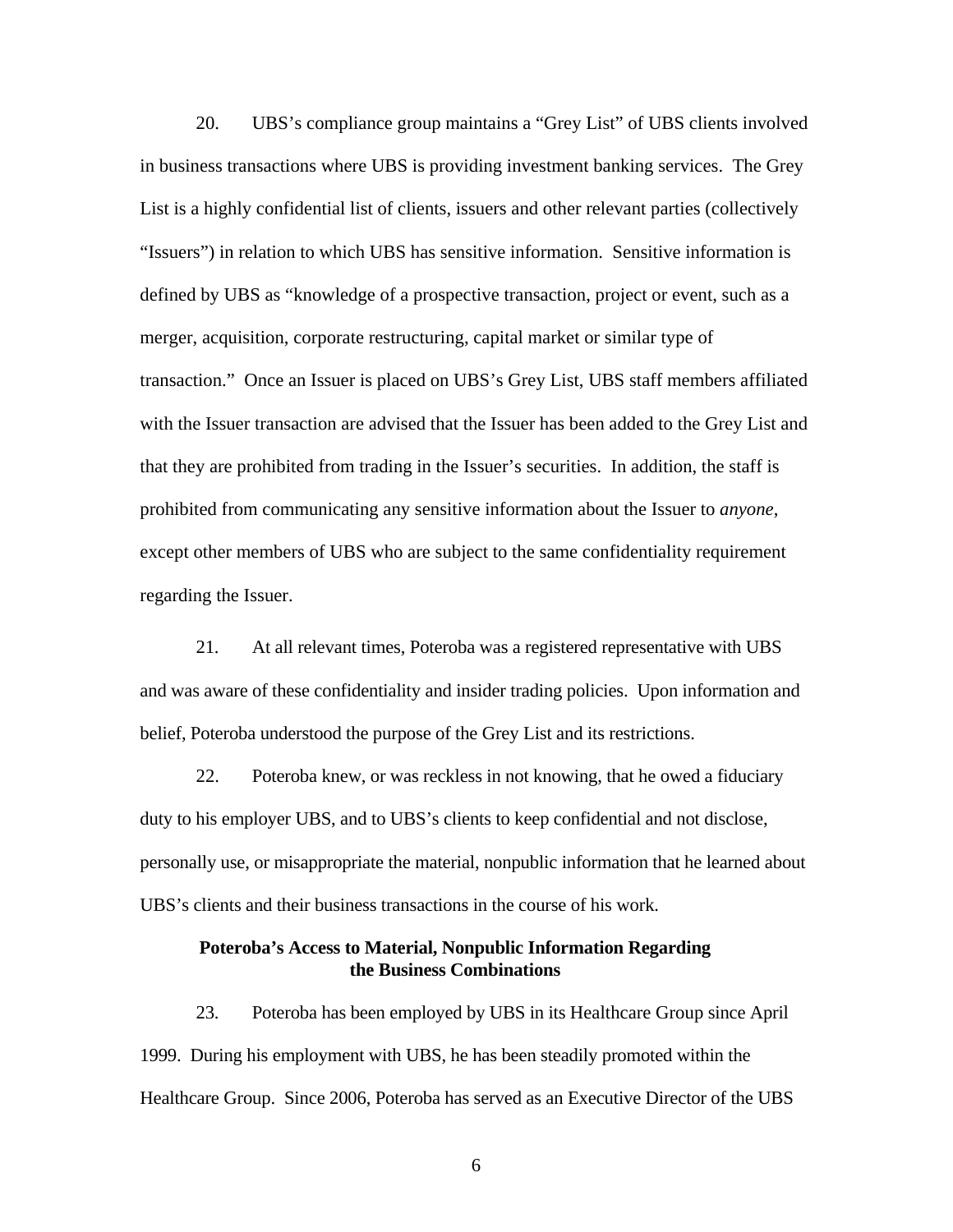Healthcare Group. In that capacity, his responsibilities included advising issuers and venture capital firms involved in the healthcare sector on the origination, structuring, and execution of, among other things, merger and acquisition transactions.

24. UBS's Healthcare Group was retained by one of the parties as a financial adviser in ten of the eleven Business Combinations identified below.

25. With regard to the eleventh Business Combination, UBS sought, but ultimately failed, to be retained as an adviser to one of the participating entities.

26. As a member of the Healthcare Group, Poteroba was aware of, or had access to, highly confidential material information concerning each of the Business Combinations before the public disclosure of the Business Combinations.

27. In breach of his fiduciary duties, Poteroba misappropriated that information by tipping Koval.

### **Connections between Poteroba, Koval, and Vorobiev**

28. Upon information and belief, Poteroba, Koval, and Vorobiev have known each other for more than ten years. Poteroba, Koval, and Vorobiev were born in Russia; Koval and Vorobiev were both born in the city of Kemerovo.

29. Between 1992 and 1997, Poteroba, Koval, and Vorobiev attended the University of New Haven, in New Haven, Connecticut as undergraduates. Poteroba graduated in 1995, Koval left in 1996, and Vorobiev graduated in 1997. Upon information and belief, Poteroba and Koval shared a common residence address during part of this time. Between 1995 and 1998, Poteroba and Koval were enrolled in the MBA program at Baruch College in New York City. Poteroba received his MBA degree in 1997, and Koval received his the following year.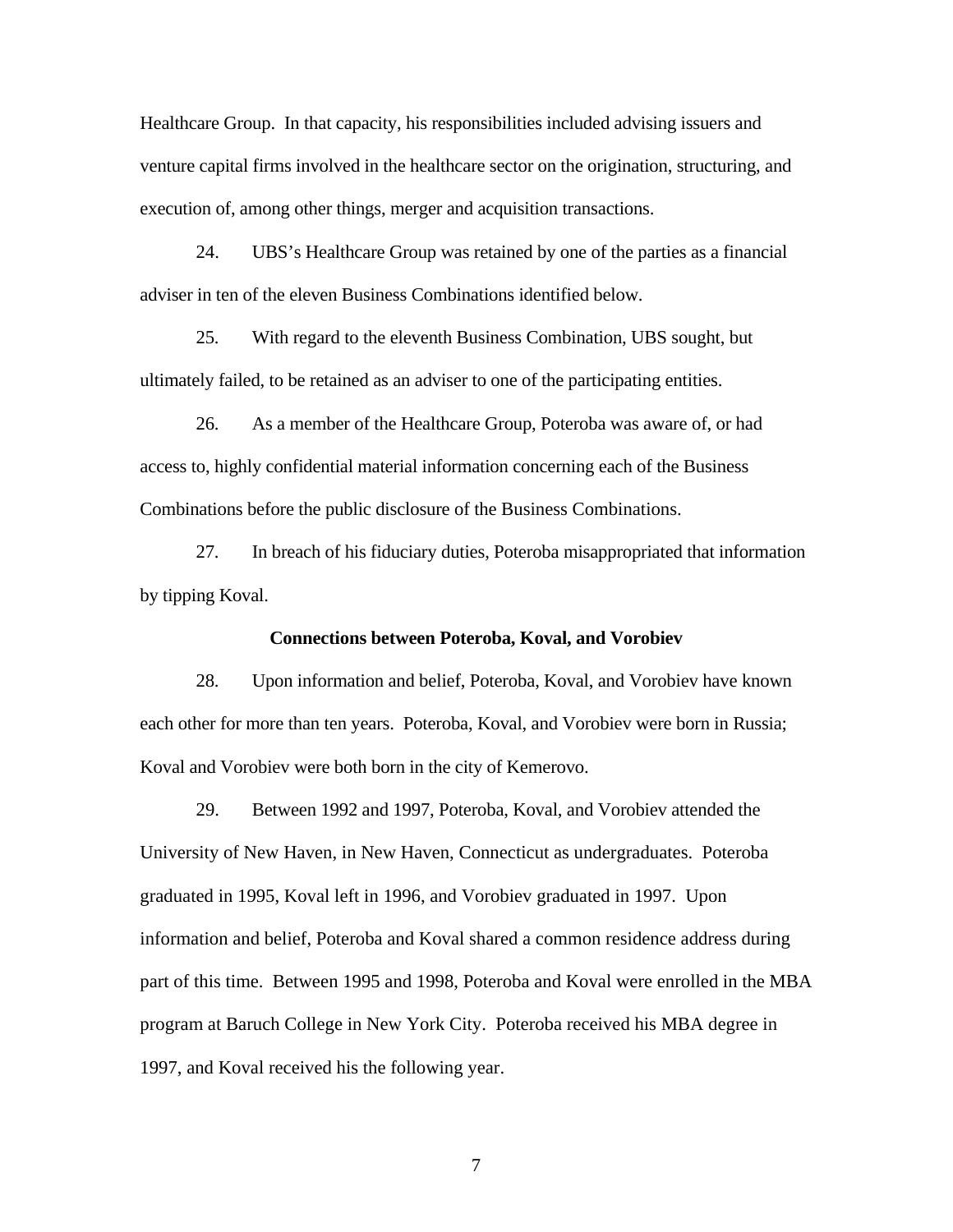30. At various times between 1997 through 2008, Vorobiev has used as his mailing address a number of the residences in New York and New Jersey where Poteroba and Koval resided, together or separately.

31. During the relevant period, Poteroba and Koval have maintained regular contact and communications. Their communications have consisted of frequent telephone calls and emails. Additionally, during the periods when they both were located in New York, they socialized with each other. After Koval left New York, they continued to socialize together when visiting the other's city of employment.

32. During the relevant period, Vorobiev and Koval communicated by telephone and email.

 on-line brokerage account maintained in Vorobiev's name. This account was initially 33. From at least 2005 to the present, Koval traded in the tipped securities in an maintained at RushTrade Securities. RushTrade acquired Terra Nova Financial, LLC in 2006, and named the combined entity Terra Nova Financial (hereinafter, both RushTrade and Terra Nova are collectively referred to as "Terra Nova"). The account records for Vorobiev's brokerage account at Terra Nova (the "Terra Nova Account") show that Koval has never been formally authorized to trade in Vorobiev's Terra Nova Account. Despite this, on numerous occasions over a period of at least four years, Koval has accessed the Terra Nova Account and executed trades in the tipped securities. Since 2005, both Vorobiev and Koval have transferred funds into and out of the Terra Nova Account. Further, from January 2008 to the present, Koval has withdrawn a total of nearly \$125,000 in regular monthly withdrawals from Vorobiev's Terra Nova Account.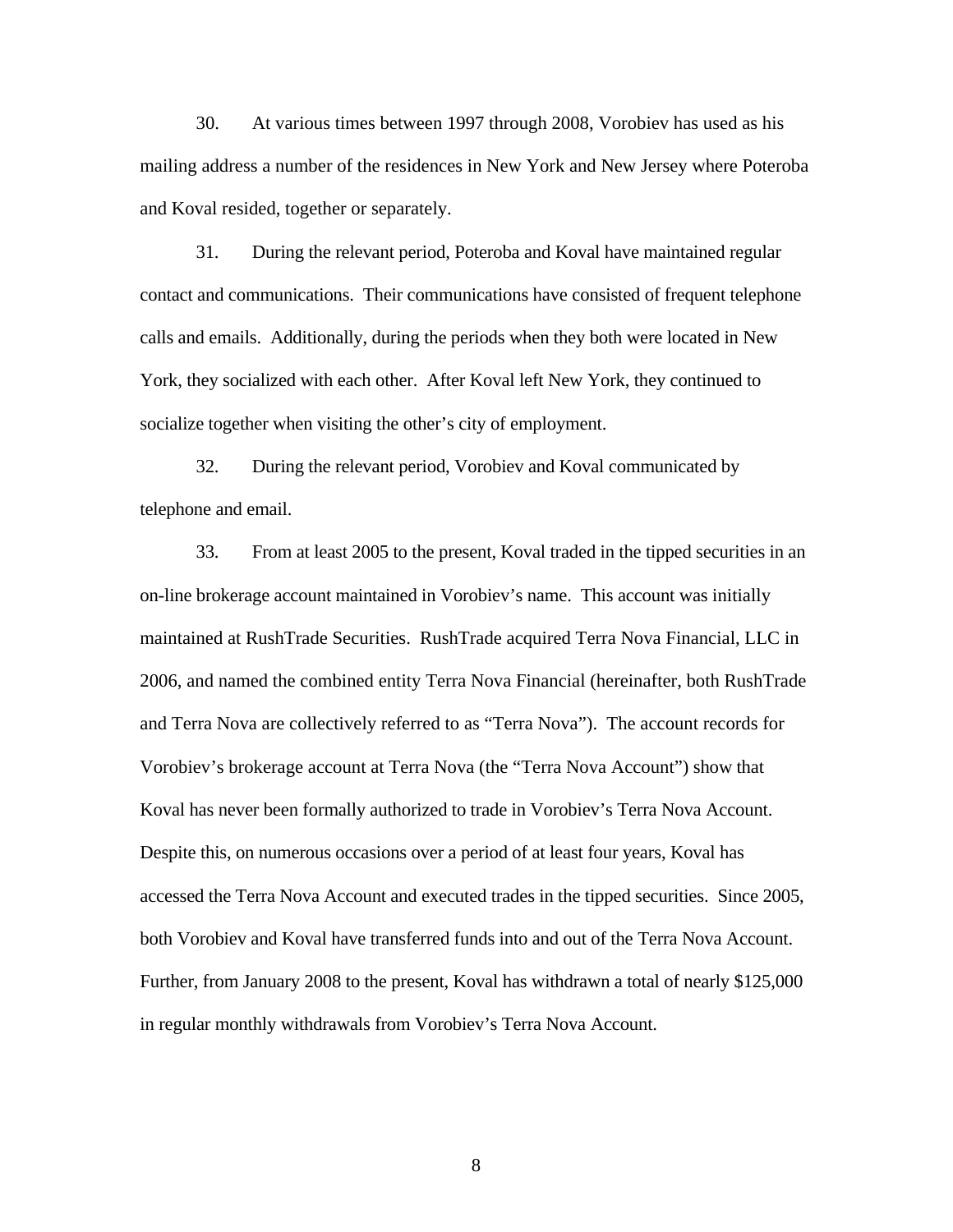34. Upon information and belief, Vorobiev has not attempted to stop Koval's trading in, or cash withdrawals from, the Terra Nova Account.

35. On at least one occasion, in February 2008, Koval used his personal credit card to pay for airline tickets for Vorobiev, his wife, and their child to travel from Canada to the Dominican Republic.

## **The Insider Tipping and Trading**

36. From at least July 2005 through February 2009, Poteroba knowingly or recklessly tipped Koval, and Koval knowingly or recklessly tipped Vorobiev with material, nonpublic information concerning the eleven Business Combinations that Poteroba misappropriated from UBS.

37. By providing the inside information to Koval, Poteroba conferred a benefit upon his friend. By providing the inside information to Vorobiev, Koval conferred a benefit upon his friend.

38. Koval, a securities industry professional, knew that Poteroba was employed by UBS as an investment banker, and knew or should have known that the information that Poteroba provided to him regarding the impending Business Combinations had been obtained in breach of Poteroba's duty of trust or confidence to UBS and its clients.

39. Vorobiev knew or should have known that the information that Koval provided to him regarding the impending Business Combinations had been obtained in breach of a duty of trust or confidence.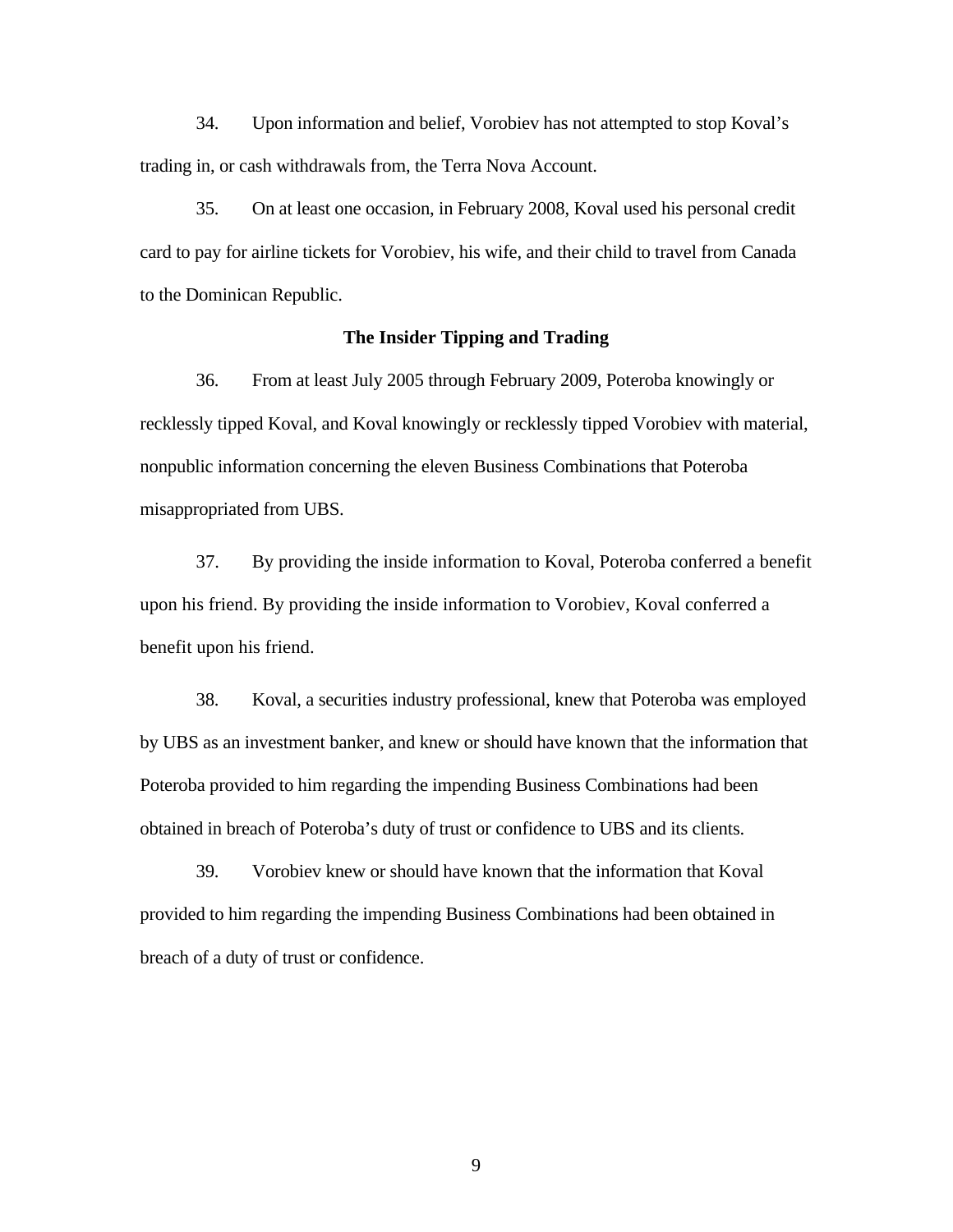#### **Guilford Pharmaceuticals, Inc.**

40. On March 16, 2005, representatives of Guilford Pharmaceuticals, Inc. ("Guilford"), a Delaware corporation, met with UBS to discuss selling Guilford to a third party.

41. At all relevant times, Guilford's common stock was registered with the Commission pursuant to Section 12(g) of the Exchange Act and was traded on NASDAQ.

42. The information that Guilford provided to UBS regarding the contemplated transaction was highly confidential and was not intended to be disclosed before the transaction was completed and publicly announced.

43. After the initial meeting with Guilford's representatives, UBS's Investment Banking Department had internal discussions regarding the contemplated transaction. Poteroba participated in those discussions and was assigned to the Guilford deal team. On March 16, 2005, Guilford was added to UBS's Grey List. On March 21, 2005, Guilford retained UBS as its financial adviser regarding the sale of the company.

44. On June 10, 2005, MGI Pharma advised Guilford that it would pay \$3.75 per share to acquire Guilford and circulated a draft Merger Agreement. Thereafter, the parties began their respective due diligence reviews. On July 7, 2005, UBS conducted due diligence on MGI Pharma. On Friday, July 8, UBS bankers participated in a meeting with the Guilford Board of Directors and discussed their due diligence findings.

45. By July 12, 2005, Poteroba, in his capacity as a UBS employee and a member of the Guilford deal team, had learned material, nonpublic information regarding the Guilford acquisition.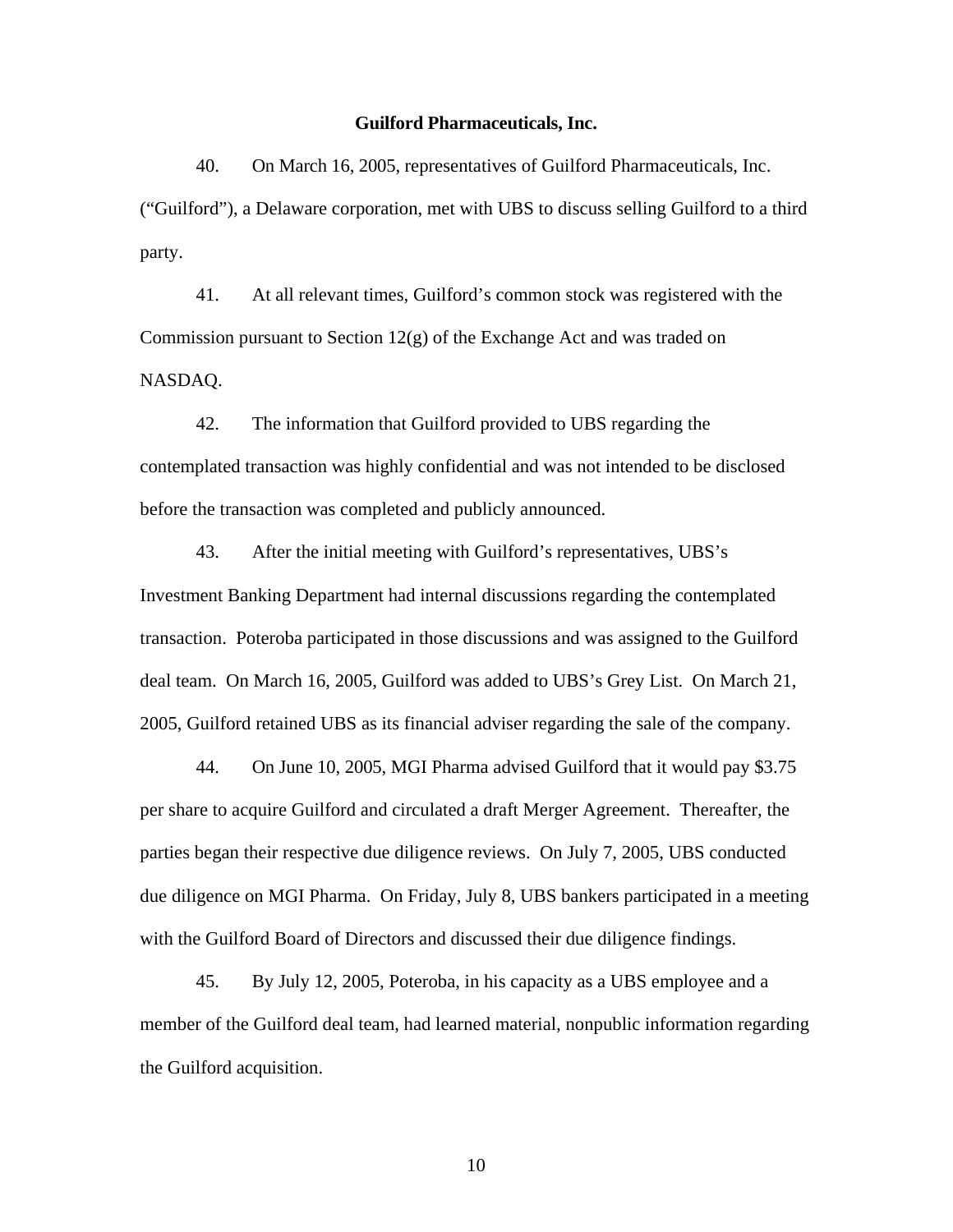46. On Tuesday, July 12, 2005, at 9:16 p.m. (all times used in this Complaint are Eastern Standard Time), Poteroba sent an email from his UBS corporate email account to Koval at his Citigroup corporate email address, stating:

Call me tomorrow. . . if I'm on the line, have me interrupted. . . .One of your friends from US called and said she would like to get together with you again. . .

Let me know how much time you want to spend with her. . We should arrange this meeting ASAP. . . . I recall you had some things put away on my behalf. . .let me know what's left. . . .

47. Upon information and belief, the above email was a coded message that Poteroba sent to Koval to indicate there was an insider trading opportunity, and that Poteroba had previously given money to Koval and wanted to use those funds in this transaction.

48. On July 12, 2005, at 9:36 p.m., fifteen minutes after sending the email to Koval, Poteroba sent a separate email to a member of the UBS Healthcare Group team advising Guilford asking, "[W]hat's the deal with G?" Poteroba received an immediate response stating, "We'll find out Sunday night  $[July 17<sup>th</sup>]$ . . board call $[.]$ "

49. On the next day, Wednesday, July 13, 2005, at 1:20 p.m., Poteroba sent a second email to Koval, stating: "[C]an you pls give me a call. . . I tied [sic] you a couple of times and the call is not going through. . . ."

 nonpublic information concerning Guilford's plans to be acquired. Koval, in turn, 50. Poteroba tipped Koval with material, nonpublic information regarding the Guilford acquisition. In doing so, Poteroba misappropriated from UBS material, tipped Vorobiev with material, nonpublic information regarding the Guilford acquisition.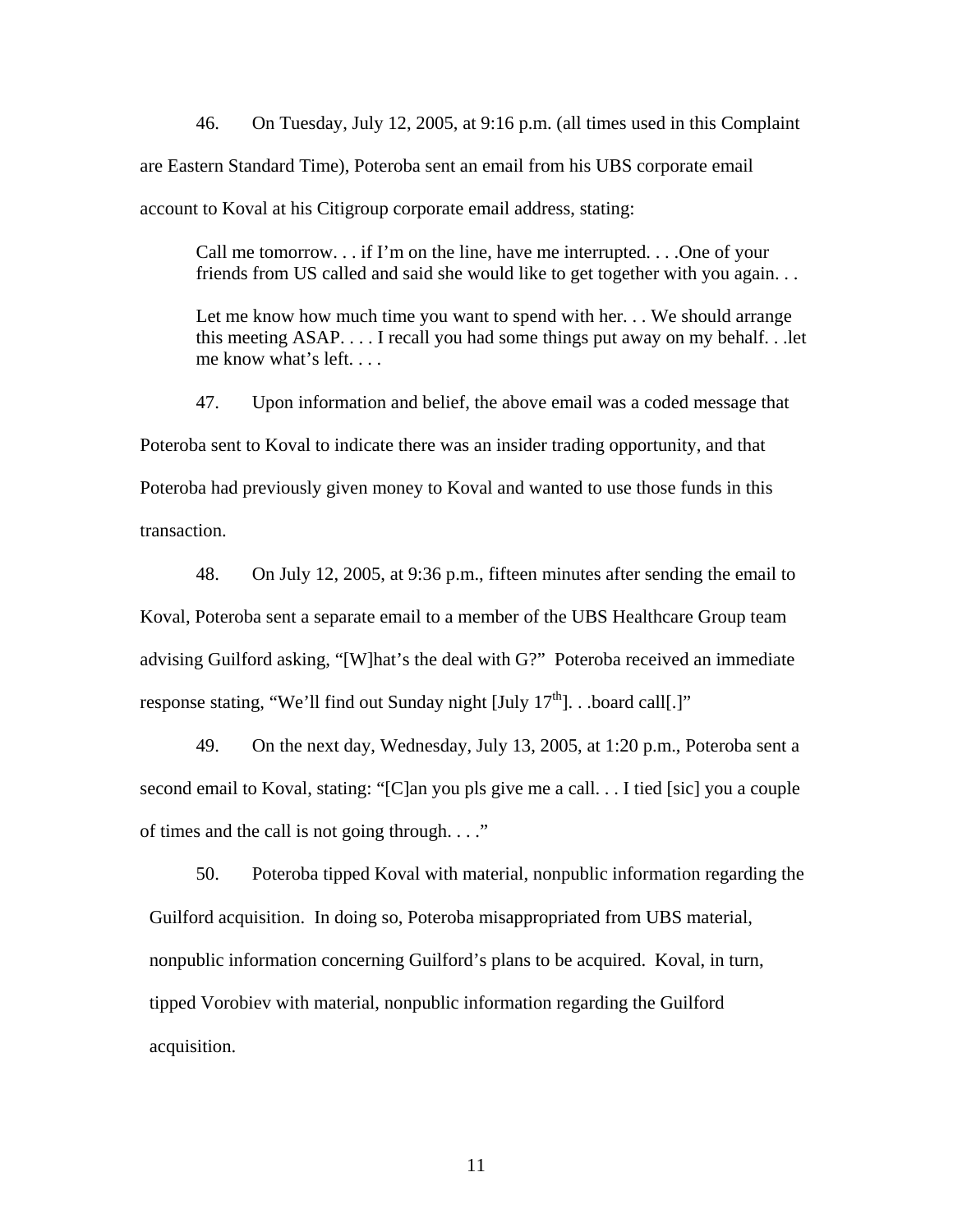51. On July 13, 2005, between 2:00 and 4:00 p.m., on the basis of material, nonpublic information obtained from Koval, Vorobiev bought 2,400 shares of Guilford stock in his TD Ameritrade brokerage account at a cost of \$5,435. During the same day, Vorobiev bought an additional 7,000 shares of Guilford stock in one of his Royal Bank of Canada brokerage accounts ("RBC account") at a cost of \$15,992 (C\$19,809).

52. Also on July 13, 2005, Tatiana Vorobieva's TD Ameritrade brokerage account bought 3,450 shares of Guilford stock at a cost of \$7,967 and 150 Guilford Sept. 2.5 "call option" contracts at a cost of \$6,123.

53. A "call option" contract is the right, but not the obligation, to buy 100 shares of a specific stock at a specified price (the "strike price") on or before a specified date, typically the third Friday of every month. For example, a "Sept. 2.5" call option is one that may be exercised at a price of \$2.50 per share of the underlying stock on or before the third Friday of September 2005. Call options become profitable when the market price of the underlying stock exceeds the strike price of the call option.

54. On Thursday, July 13, 2005, at 8:37 p.m., Poteroba sent Koval an email stating:

Subject: Keep me posted as to how \* \* \*

[m]any frequent flier miles you've got this far and how many you plan to get by Friday [.] Will be in Boston tomorrow [.] Plans for a trip look fine so far [.] Worst case we can get a refund by Monday, hopefully we do not[.]

55. On July 14, 2005, at 6:52 a.m., Koval emailed Poteroba responding:

As I mentioned, I just got into this frequent flyer program. I got five thousand of sign-in bonus miles but thinking maybe if I fly often, I will get additional three to five K miles. . . .

56. A half-hour later, at 7:32 a.m., Poteroba responded to Koval stating: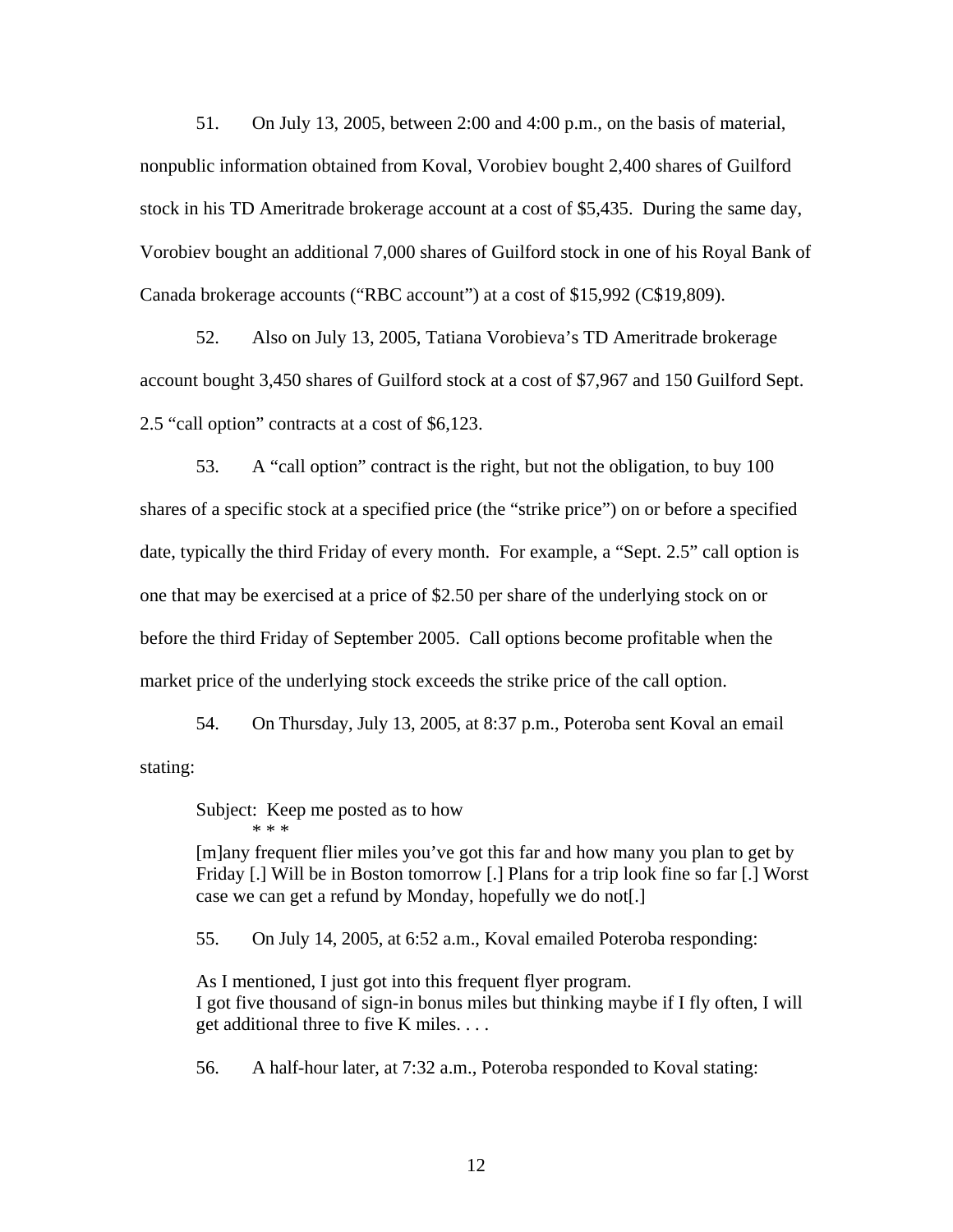On the frequent flyer program topic you mentioned, I think you should sign up for another flight, if you can, since they are providing bonus mileage soon[.]

57. Upon information and belief, the above emails represent coded messages between Poteroba and Koval relating to trading that Koval had, or planned to, execute in Guilford stock.

58. On Friday, July 14, 2005, Koval wired \$5,000 into Vorobiev's Terra Nova Account from Koval's personal Citibank checking account. The Terra Nova Account had been inactive for nearly six months.

59. On July 15, 2005, upon information and belief, Koval bought 2,100 shares of Guilford stock in the Terra Nova Account at a total cost of \$4,983. The amount wired into Vorobiev's Terra Nova Account and used to buy the Guilford stock – approximately  $$5,000 - is consistent with the amount of "sign-in bonus miles" - 5,000 - referred to in$ the coded email sent by Koval to Poteroba on July 14, 2005.

60. On July 15, 2005, Vorobiev bought 1,040 shares of Guilford stock at a cost of \$2,453 (C\$3,071) in his RBC account.

61. Also on July 15, 2005, Tatiana Vorobieva's TD Ameritrade brokerage account: (i) bought forty-eight Guilford Sept. 2.5 call option contracts at a cost of \$2,218; and (ii) sold 450 shares of Guilford stock at \$2.38 per share for proceeds of \$1,058. The sale of 450 shares and the purchase of forty-eight call options effectively exchanged a 450 share position for the equivalent of a 4,800 share position, thereby increasing by over tenfold the ability to profit from a rise in the price of Guilford stock.

62. On July 15, 2005, in the evening, Guilford's board and representatives of UBS discussed the MGI Pharma offer during a telephone conference.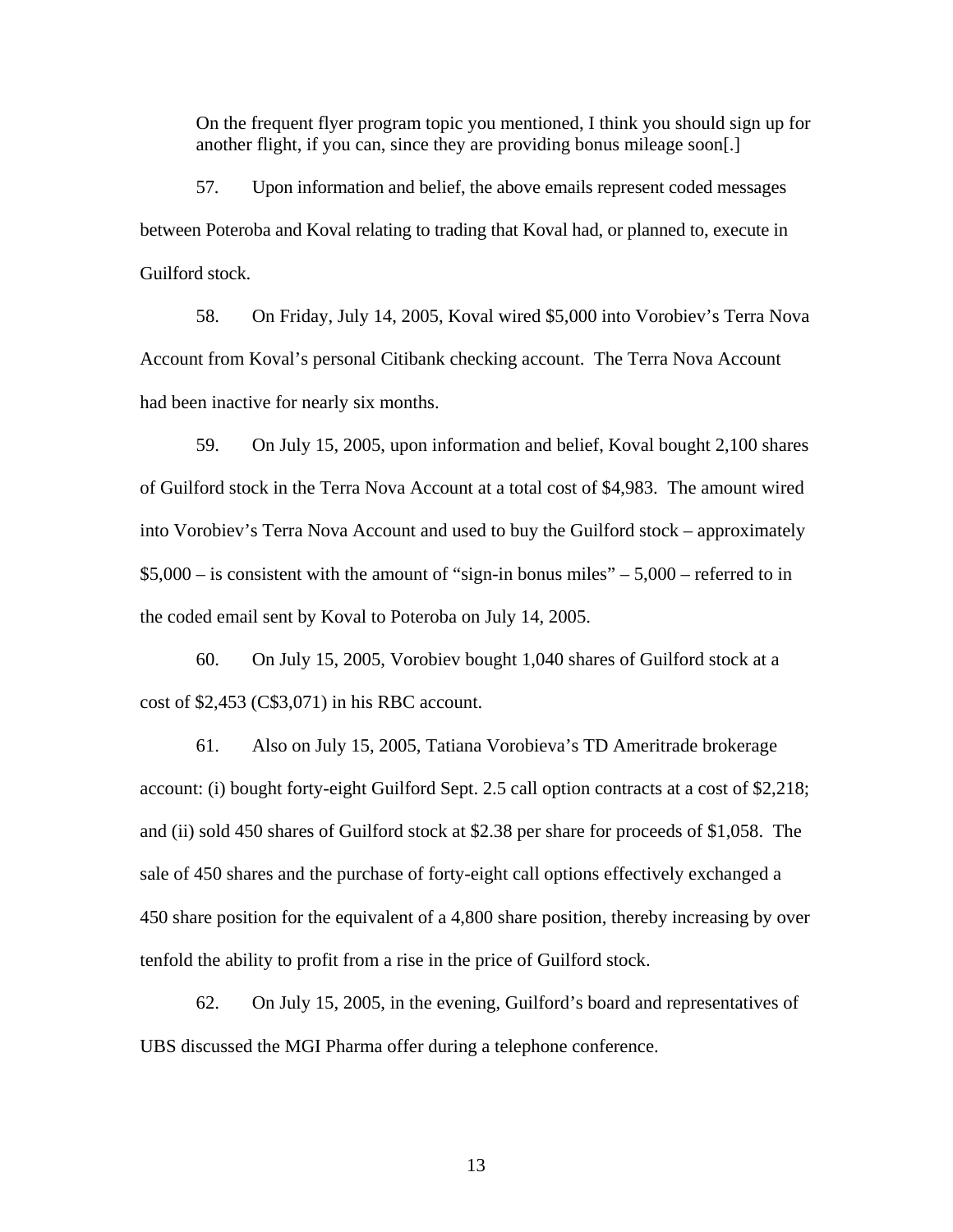63. On Monday, July 18, 2005, Vorobiev increased his position in Guilford by purchasing 9,900 shares of Guilford stock at a cost of \$23,760 (C\$29,645) in his RBC account.

 64. Also on July 18, Koval wired \$4,800 into Vorobiev's Terra Nova Account from his Citibank checking account.

65. That evening, Guilford's board met to consider the MGI Pharma offer. UBS bankers attended the board meeting, at which the Guilford board approved the transaction with MGI Pharma.

66. On July 19, 2005, upon information and belief, Koval bought 2,030 shares of Guilford stock at a cost of \$4,780 in the Terra Nova Account. This money transfer and the subsequent stock purchases are consistent with Koval's coded statement in the July 14 email that he "will get additional three to five K miles. . . ."

67. On July 20, 2005, Guilford's Board of Directors met and approved the final merger agreement, which was executed by Guilford and MGI Pharma later the same evening.

68. On Thursday, July 21, 2005, prior to the opening of trading, Guilford publicly announced that it would be acquired by MGI Pharma for \$3.75 per share in cash and stock. Guilford's stock closed at \$3.40, a forty-one percent increase over the prior day's closing price of \$2.41 per share.

69. Following the announcement, on July 21, 2005, upon information and belief, Koval sold all of the Guilford stock in the Terra Nova Account for a profit of \$4,543.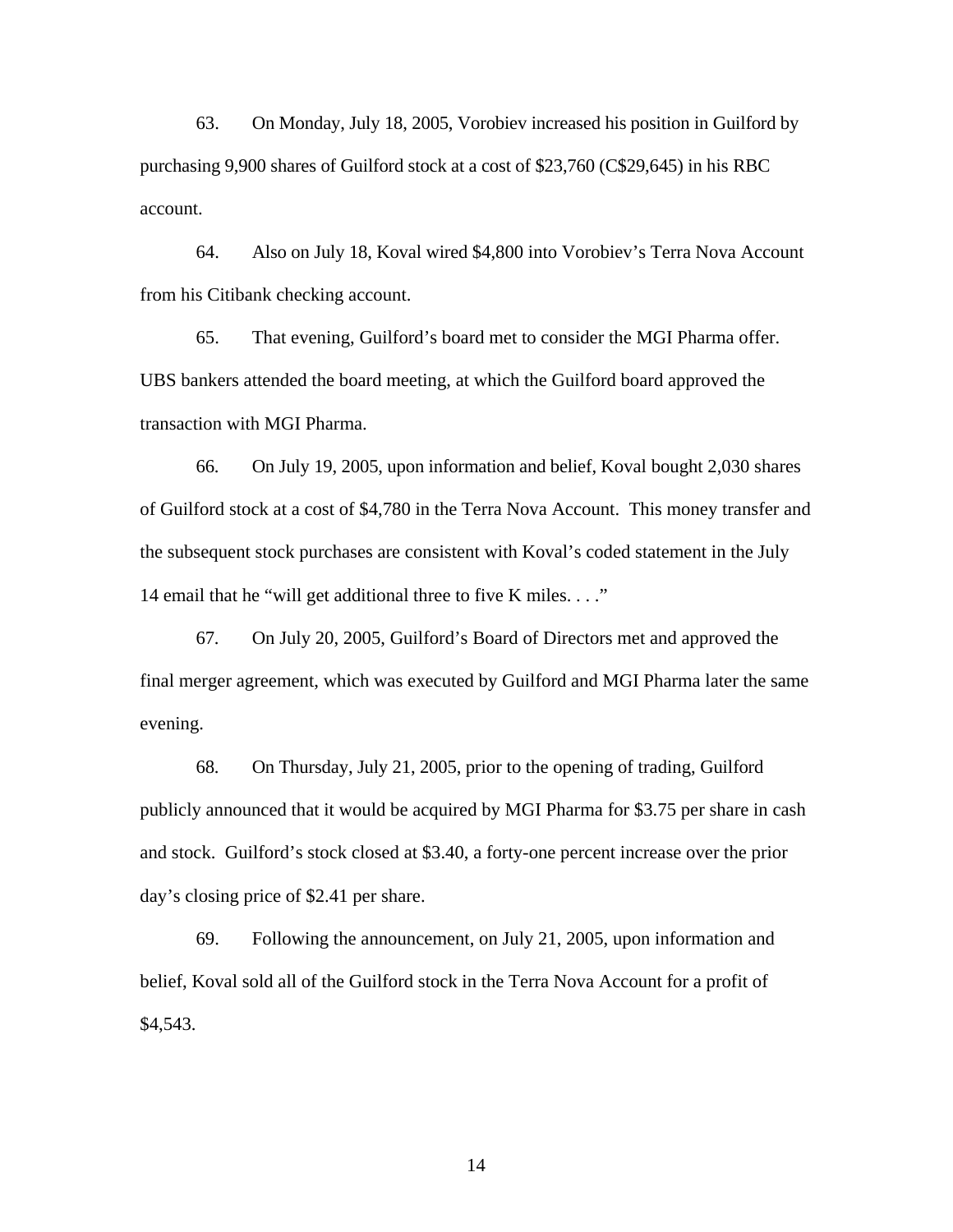70. Also on July 21, 2005, Vorobiev sold 10,000 shares of Guilford stock from his RBC account for a profit of approximately \$10,030. On the same day, Vorobiev also sold all of the 2,400 shares of Guilford in his TD Ameritrade account for a profit of \$2,884.

71. Also on July 21, 2005, Tatiana Vorobieva's TD Ameritrade account sold ninety-eight Guilford call option contracts and 3,000 shares of Guilford stock for profits of \$5,557 on the options and \$3,393 on the stock.

72. On July 27, 2005, Tatiana Vorobieva's TD Ameritrade account: (1) sold thirty of the remaining call options; and (2) took delivery of and then sold 7,000 shares of Guilford stock after exercising the final seventy options, for a profit of approximately \$5670.

73. On July 27, 2005, Vorobiev transferred the remaining 7,940 shares of Guilford stock in his RBC account to Tatiana Vorobieva's RBC account. On July 29 and August 1, 2005, Tatiana Vorobieva's RBC account sold the 7,940 Guilford shares for a profit of approximately \$8,760.

74. Illicit profits from trading in the Guilford securities described above are divided as follows: accounts in the name of Tatiana Vorobieva generated approximately \$23,381 in total profits; Alex Vorobiev's trading in his own accounts generated \$12,914 in total profits; and, upon information and belief, Koval's trading in Vorobiev's Terra Nova Account generated \$4,543 in total profits.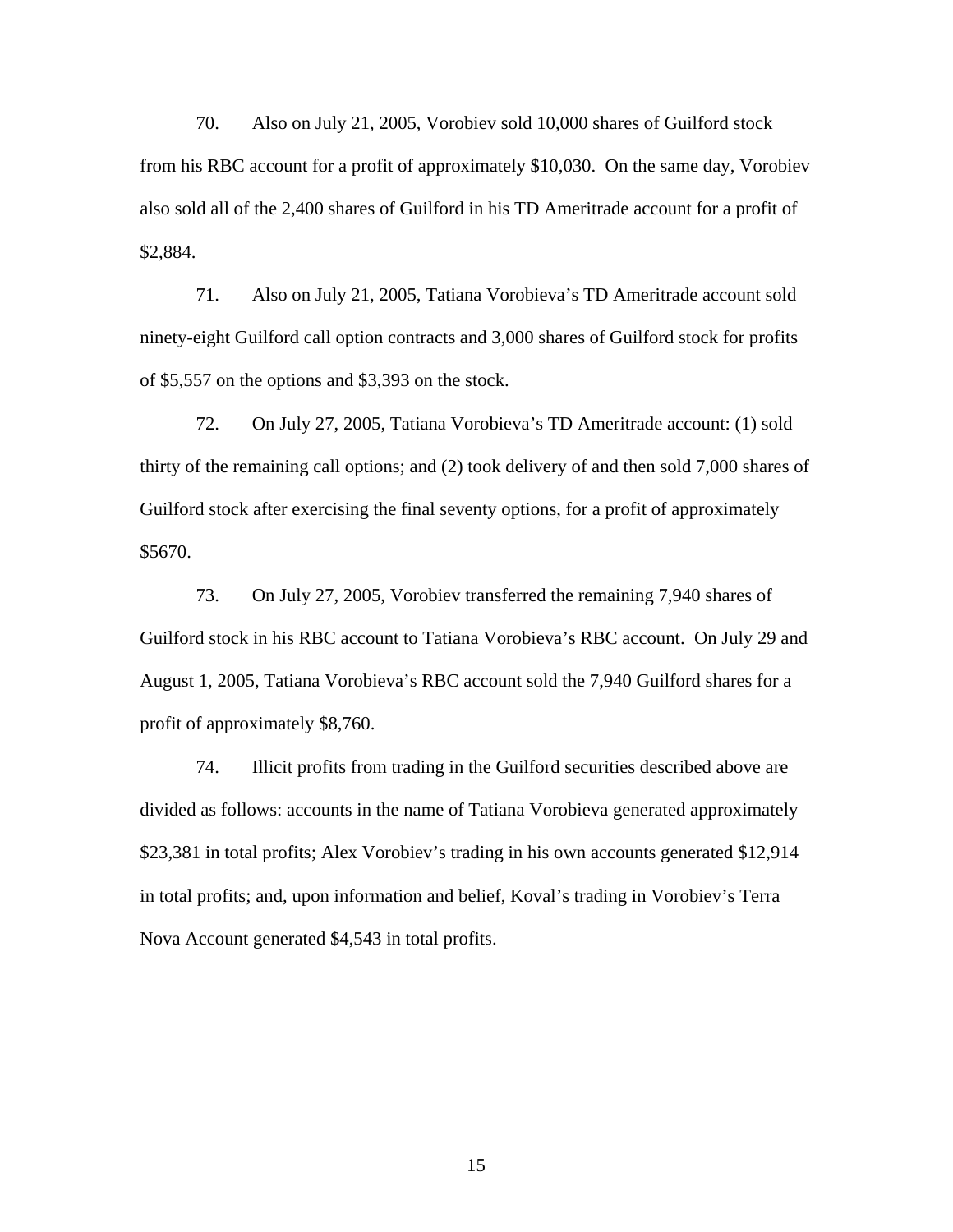### **ID Biomedical Corp.**

75. On June 17, 2005, ID Biomedical Corp. ("ID Biomedical") and GlaxoSmithKline PLC ("GSK") executed a confidentiality agreement and thereafter shared confidential information regarding a possible business combination.

76. At all relevant times, ID Biomedical's common stock was registered with the Commission pursuant to Section 12(g) of the Exchange Act and was traded on NASDAQ. ID Biomedical was a Canadian company.

77. On or about July 8, 2005, the UBS Healthcare Group assembled a deal team to advise ID Biomedical. Poteroba was a member of the UBS deal team for the ID Biomedical transaction. At that time, UBS placed ID Biomedical on the UBS Grey List.

78. On July 15, 2005, ID Biomedical's Board of Directors authorized the company's management to begin negotiations with GSK regarding a possible acquisition of ID Biomedical by GSK.

79. On July 20, 2005, ID Biomedical engaged UBS as its exclusive adviser with regard to a possible acquisition.

80. The information that the ID Biomedical representatives provided to UBS regarding the contemplated transaction was highly confidential and was not intended to be disclosed before the transaction was complete and publicly announced.

81. On or before July 29, 2005, Poteroba, in his capacity as a UBS employee, had learned material, nonpublic information regarding the ID Biomedical acquisition.

82. On or before July 29, 2005, Poteroba tipped Koval with material, nonpublic information regarding the ID Biomedical acquisition. In doing so, Poteroba misappropriated from UBS material, nonpublic information concerning ID Biomedical's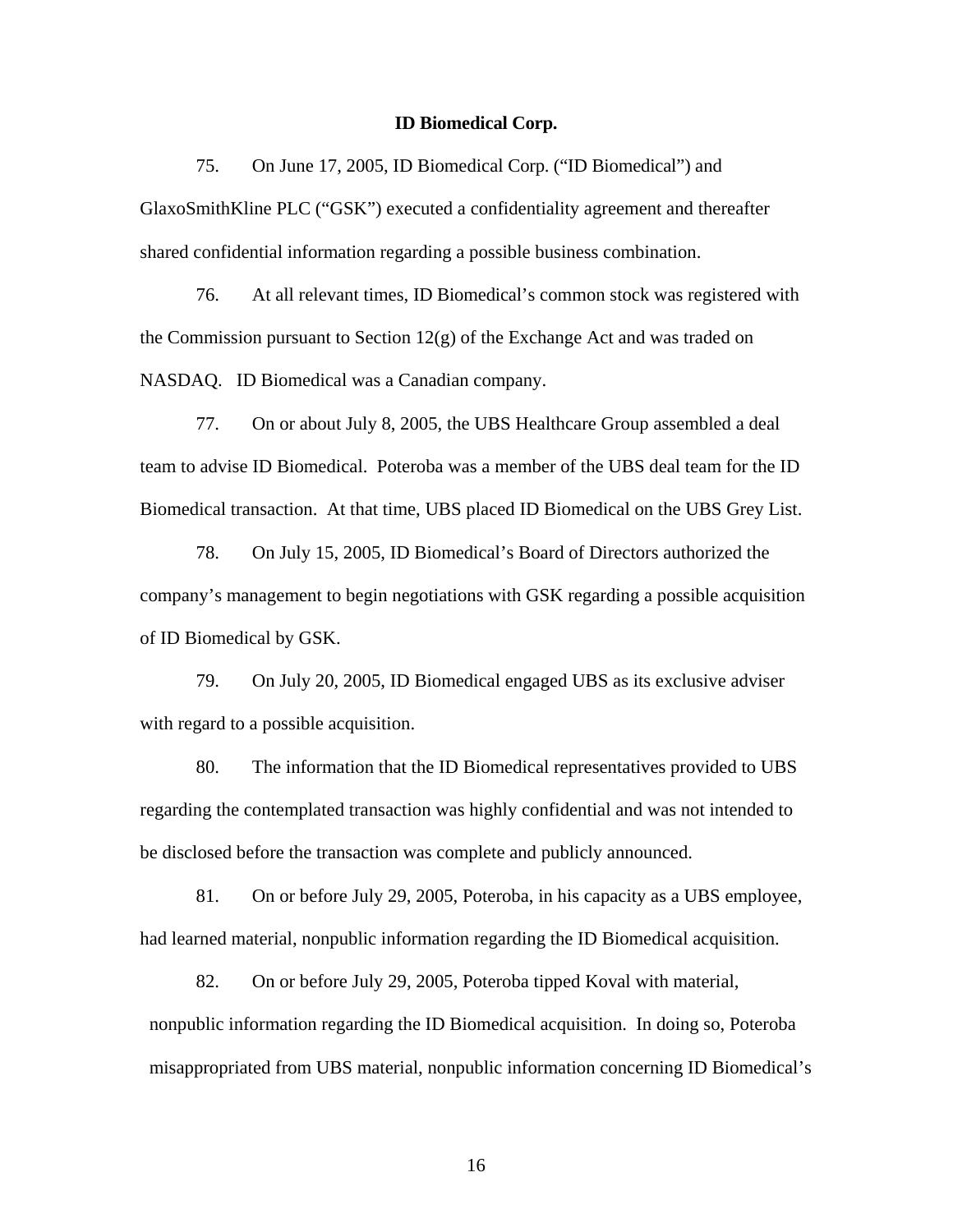plans to be acquired. Koval, in turn, tipped Vorobiev with material, nonpublic information regarding the ID Biomedical acquisition.

83. On Friday, July 29, 2005, on information and belief, Koval purchased 1,400 shares of ID Biomedical stock in Vorobiev's Terra Nova Account at a cost of \$28,127.

84. On the same day, Vorobiev purchased a total of 310 ID Biomedical August 20 call option contracts in his TD Ameritrade and RBC brokerage accounts at a cost of \$34,909.

85. Also on January 29, Tatiana Vorobieva's TD Ameritrade account purchased 319 ID Biomedical August 20 call options at a cost of \$29,656. On the same day, two separate RBC accounts in her name purchased 2,960 shares of ID Biomedical stock at a cost of \$59,569.

86. On Monday, August 1, 2005, upon information and belief, Koval bought an additional 310 shares of ID Biomedical stock in Vorobiev's Terra Nova Account. On Wednesday, August 3, upon information and belief, he sold those shares and bought twelve ID Biomedical Sept. 20 call option contracts, which effectively gave him a 1,200 share position in ID Biomedical stock.

87. Also on August 3, Vorobiev purchased fifty-eight ID Biomedical Sept. 20 call option contracts in his Firstrade Securities account.

88. On Thursday, August 4, 2005, Koval sold 1,400 shares of ID Biomedical stock from the Terra Nova Account and purchased forty-nine ID Biomedical Sept. 20 call option contracts in the same account. By selling the 1,400 shares of ID Biomedical stock and replacing them with the forty-nine call options, Koval increased his ability to benefit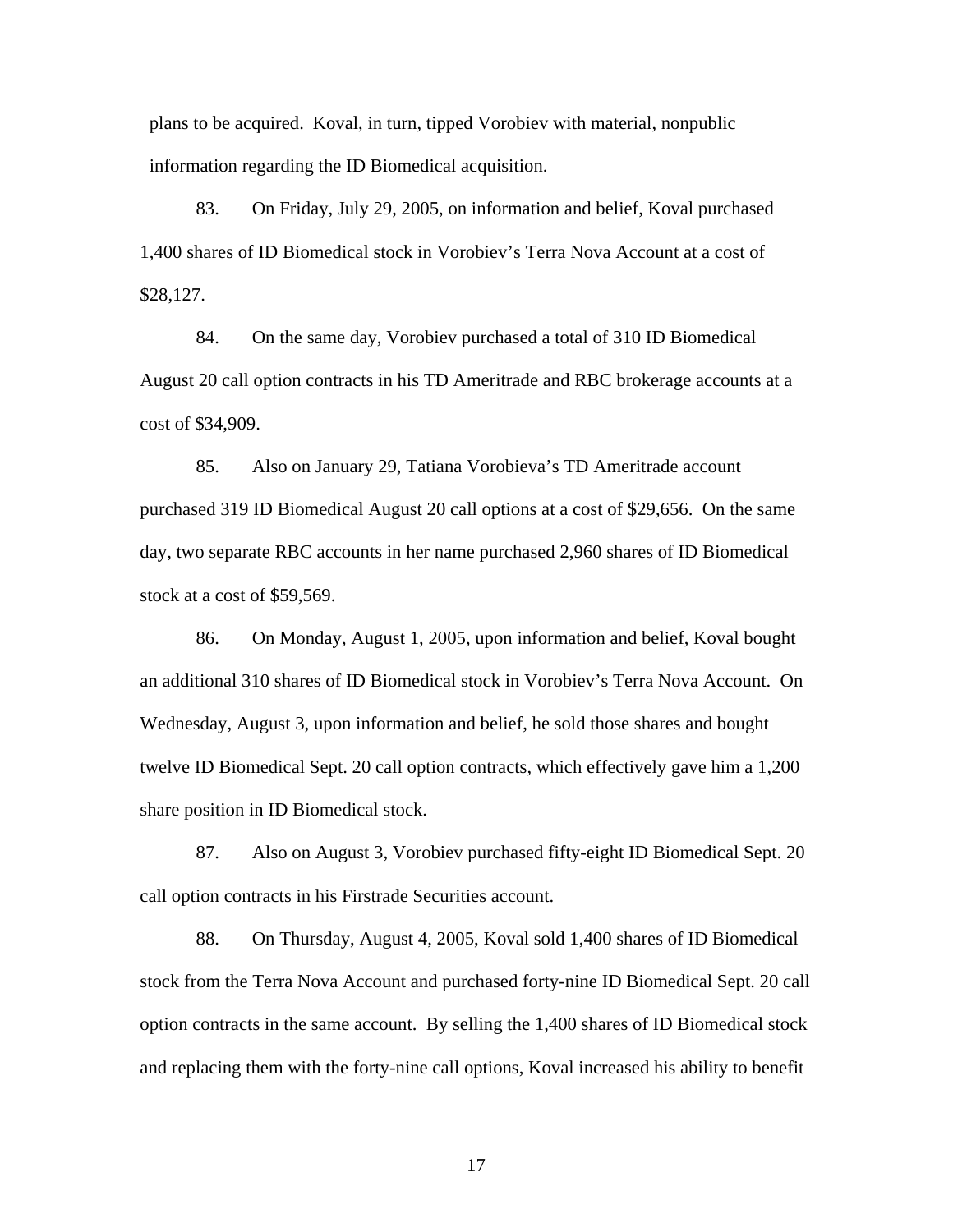from a rise in the price of ID Biomedical stock by obtaining the right to purchase an additional 3,500 shares of ID Biomedical stock.

89. Also on August 4, Vorobiev bought 490 shares of ID Biomedical stock in his Firstrade Securities account. Vorobiev sold those shares on August 5.

90. On Monday, August 8, 2005, upon information and belief, Koval bought an additional thirty-three ID Biomedical Sept. 20 call option contracts in the Terra Nova Account.

91. On August 8, Vorobiev sold 195 ID Biomedical call option contracts in his RBC account at a loss of \$17,569.

92. In summary, by the close of trading on August 8, 2005, defendants had established the following positions in ID Biomedical securities: (1) upon information and belief, Koval -- trading in Vorobiev's Terra Nova Account -- held a total of ninety-four ID Biomedical call option contracts; (2) Vorobiev held 173 ID Biomedical call option contracts; and (3) accounts in the name of Tatiana Vorobieva held 319 ID Biomedical call options and 2,960 shares of ID Biomedical stock.

93. On Tuesday, August 9, 2005, GSK asked for an approximately one month delay in the negotiations with ID Biomedical. In response, ID Biomedical called off all discussions with GSK.

94. Upon information and belief, on or before August 9, 2005, Poteroba learned that the negotiations between ID Biomedical and GSK had been terminated and conveyed this information to Koval. Koval, in turn, conveyed this information to Vorobiev**.**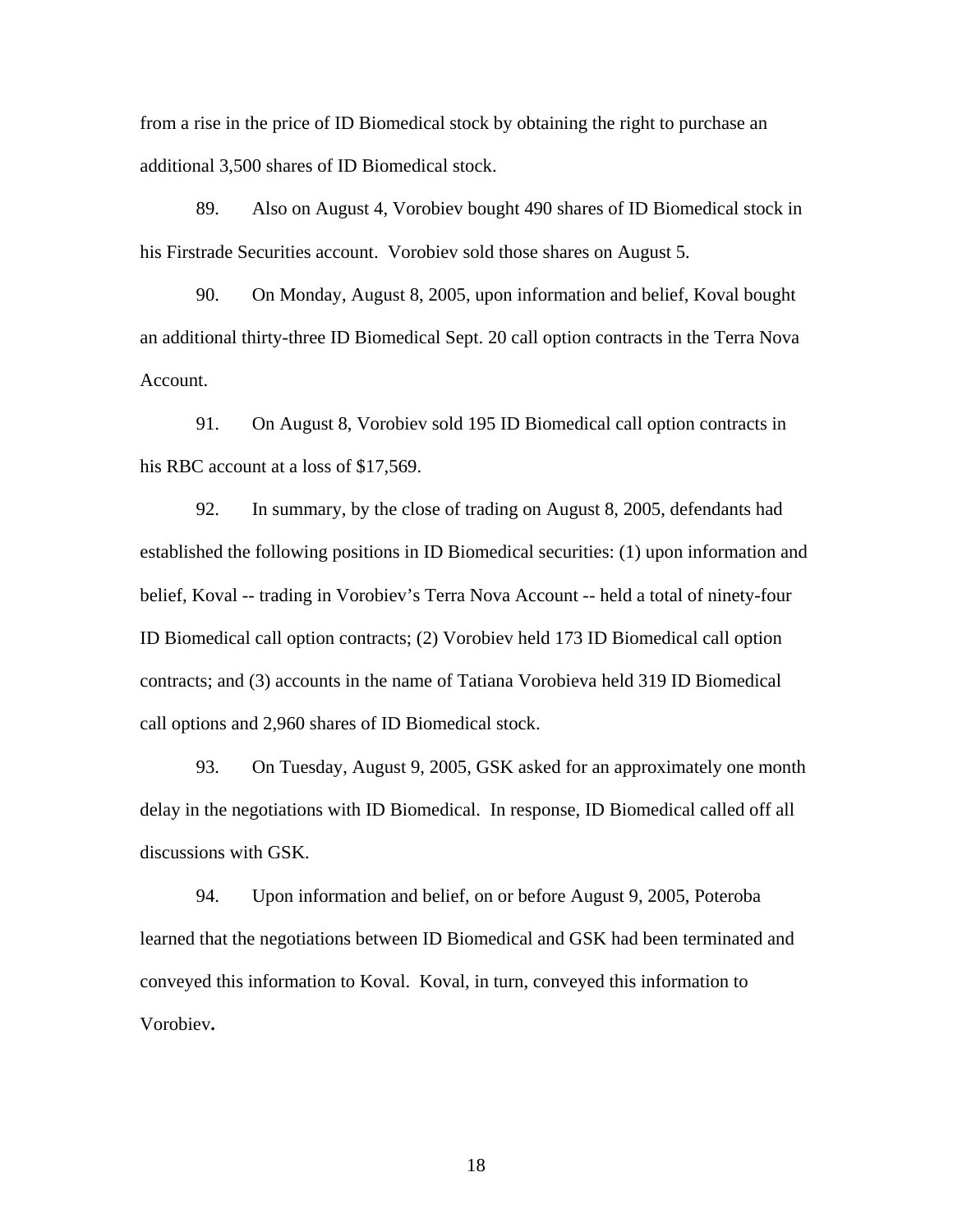95. Beginning on August 9, 2005 and continuing through August 12, all of the ID Biomedical stock and call option contracts held in Tatiana Vorobieva's RBC and TD Ameritrade accounts were sold, realizing a profit of approximately \$700 in the ID Biomedical stock and a loss of approximately \$5,620 on the call option contracts.

96. Also on August 9, Vorobiev sold four ID Biomedical call option contracts held in his TD Ameritrade account.

97. On Thursday, August 11, 2005, Poteroba sent an email from his UBS corporate email account to Koval at his Citigroup email address. In the email, titled "Canadian Trip," Poteroba stated:

Hope all is well. As we talked we should cancel our canadian [sic] trip. . . hope you got all our deposit back. There are other travel bargains I'm looking into. . . some 70% discounts to what soon will become a full price. Canada trip was overpriced as we all realized. . . .

98. Upon information and belief, the August 11 email was a coded message from Poteroba to Koval regarding the sale of ID Biomedical securities in light of the breakdown in negotiations between the parties. As noted above, at that time, ID Biomedical was located in Canada.

99. From August 12, 2005 through August 17, 2005, Vorobiev sold the remaining 179 ID Biomedical call option contracts held in his TD Ameritrade account and Firstrade Securities account, realizing a loss of approximately \$11,290.

100. Upon information and belief, on August 22, 2005, Koval sold all 94 of the ID Biomedical call option contracts held in the Terra Nova Account. Koval's trading in the Vorobiev Terra Nova Account generated a profit of approximately \$16,000.

101. On August 31, 2005, ID Biomedical and GSK resumed negotiations.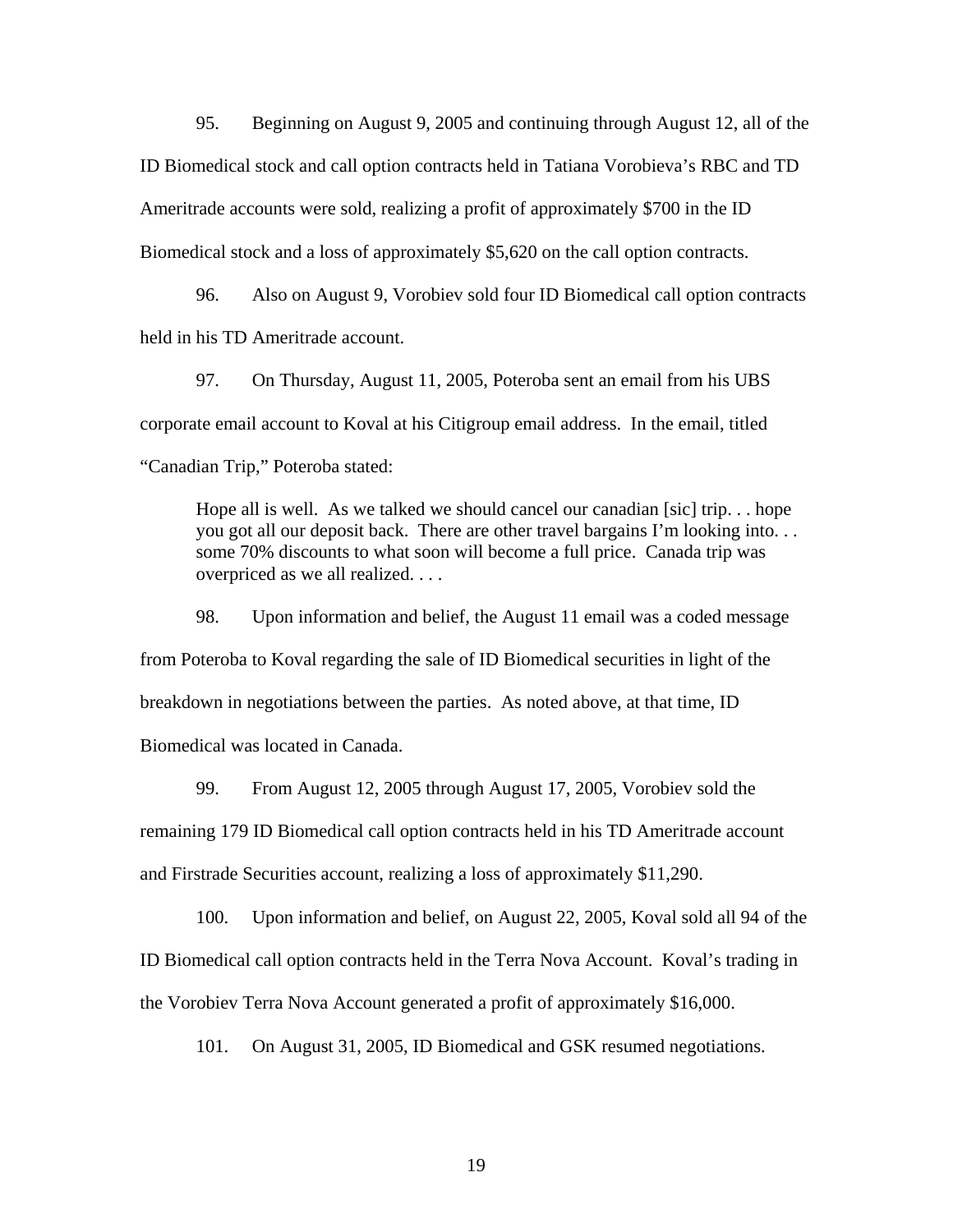102. On September 7, 2005, ID Biomedical and GSK publicly announced their merger agreement. ID Biomedical's stock closed at \$29.49, a thirteen percent increase over the prior day's closing price of \$26 per share.

103. On Friday, September 2, 2005, \$7,000 was wired from the Terra Nova Account to an account in Vorobiev's name at a Russian bank. The wire was returned to the Terra Nova Account four days later.

104. On Tuesday, September 13, 2005, at 2:07 p.m., Poteroba sent a message from his UBS email account to Koval at his Citigroup email address containing, upon information and belief, a coded inquiry about the transfer of the profits from the insider trading. In the email, which had the subject line, "Potatoes," Poteroba asked Koval:

Let me know if you finished your recent harvest arrangements and how many kilos are available for my parents. They are in Turkey now and could use some once they are back.

105. Approximately two hours later on September 13, 2005, Koval responded:

This year the potato yield was not as high as the last one. Whatever is collected is now being transported in the warehouse, with special climate conditions, from where it is going to be available for delivery. My estimates are about 6.8 kilo per square yard... Of course, some potato [sic] need to be left for the next year [sic] seeds [sic] but it should not be a concern since I have a vendor who will provide enough once the spring comes.

106. Upon information and belief, the "6.8 kilo" figure is an approximate

reference to the \$7,000 that had been wired out of the Terra Nova Account two weeks

earlier and subsequently returned.

107. Subsequently, on October 20, 2005, a wire in the amount of \$11,000 was

sent from the Terra Nova Account. These funds ultimately were deposited into a

brokerage account maintained by Vorobiev at Firstrade Securities Inc.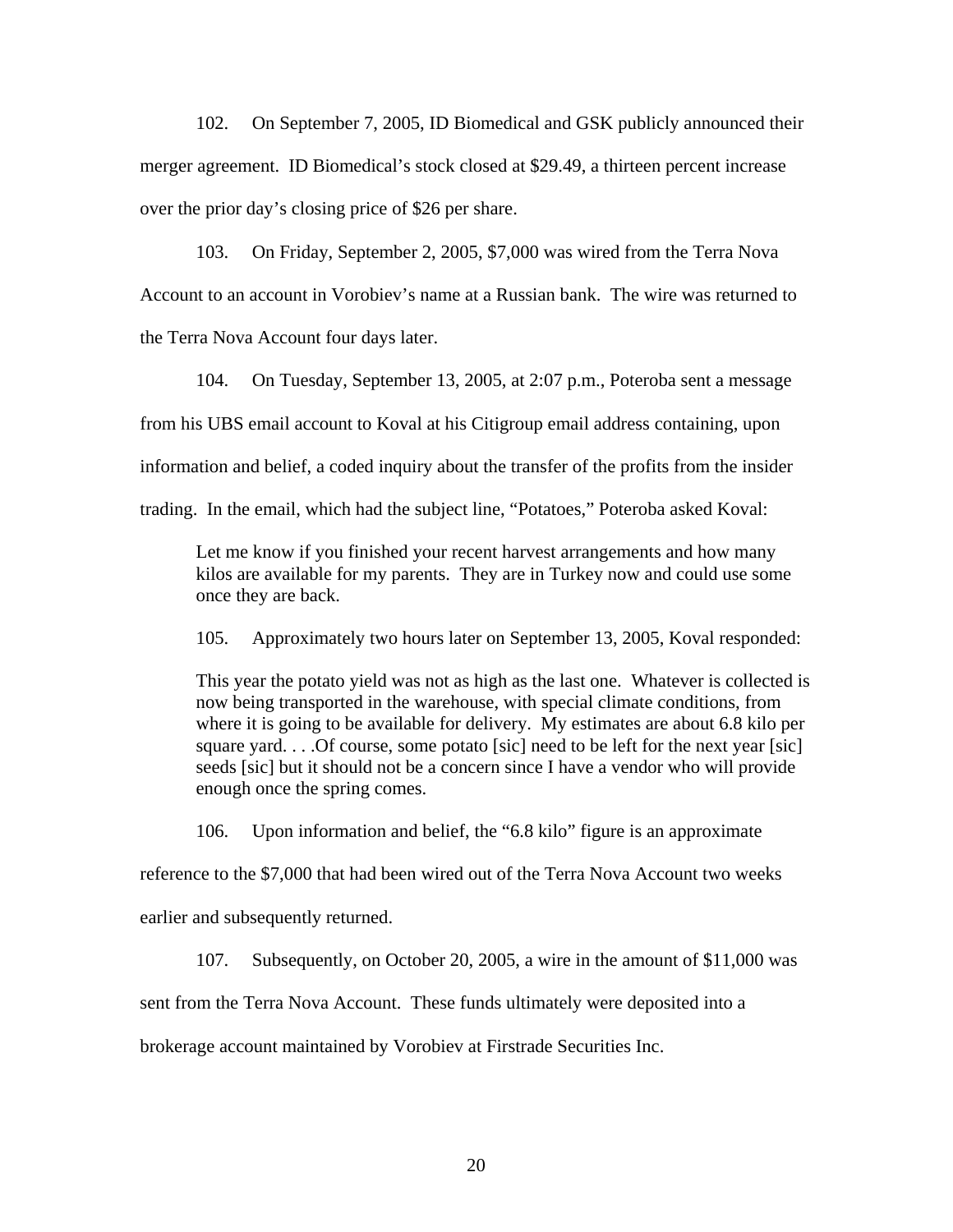#### **Molecular Devices Corp.**

108. On November 7, 2006, the Board of Directors of Molecular Devices Corp. ("Molecular"), a Delaware corporation, authorized UBS to conduct a controlled auction process for the sale of Molecular.

109. At all relevant times, Molecular's common stock was registered with the Commission pursuant to Section 12(g) of the Exchange Act and was traded on NASDAQ.

110. The information that the Molecular representatives provided to UBS regarding the contemplated transaction was highly confidential and was not intended to be disclosed before the transaction was completed and publicly announced.

111. From early November 2006 through mid-December 2006, UBS contacted potential purchasers on behalf of Molecular and Molecular executed confidentiality agreements with twelve companies, including MDS, Inc. ("MDS"). Each of the twelve companies, including MDS, was invited to submit a preliminary, non-binding indication of interest by or before December 8, 2006.

112. Between November 16, 2006 and December 8, 2006, members of Molecular's management and representatives of UBS met or had telephone conferences with ten of the twelve companies that had been invited to submit indications of interest, including MDS.

113. After receiving indications of interest from five companies, Molecular's board met on December 11, 2006, with representatives of UBS in attendance, and authorized Molecular's management and UBS to continue discussions with the three companies that had the highest offer prices, including MDS.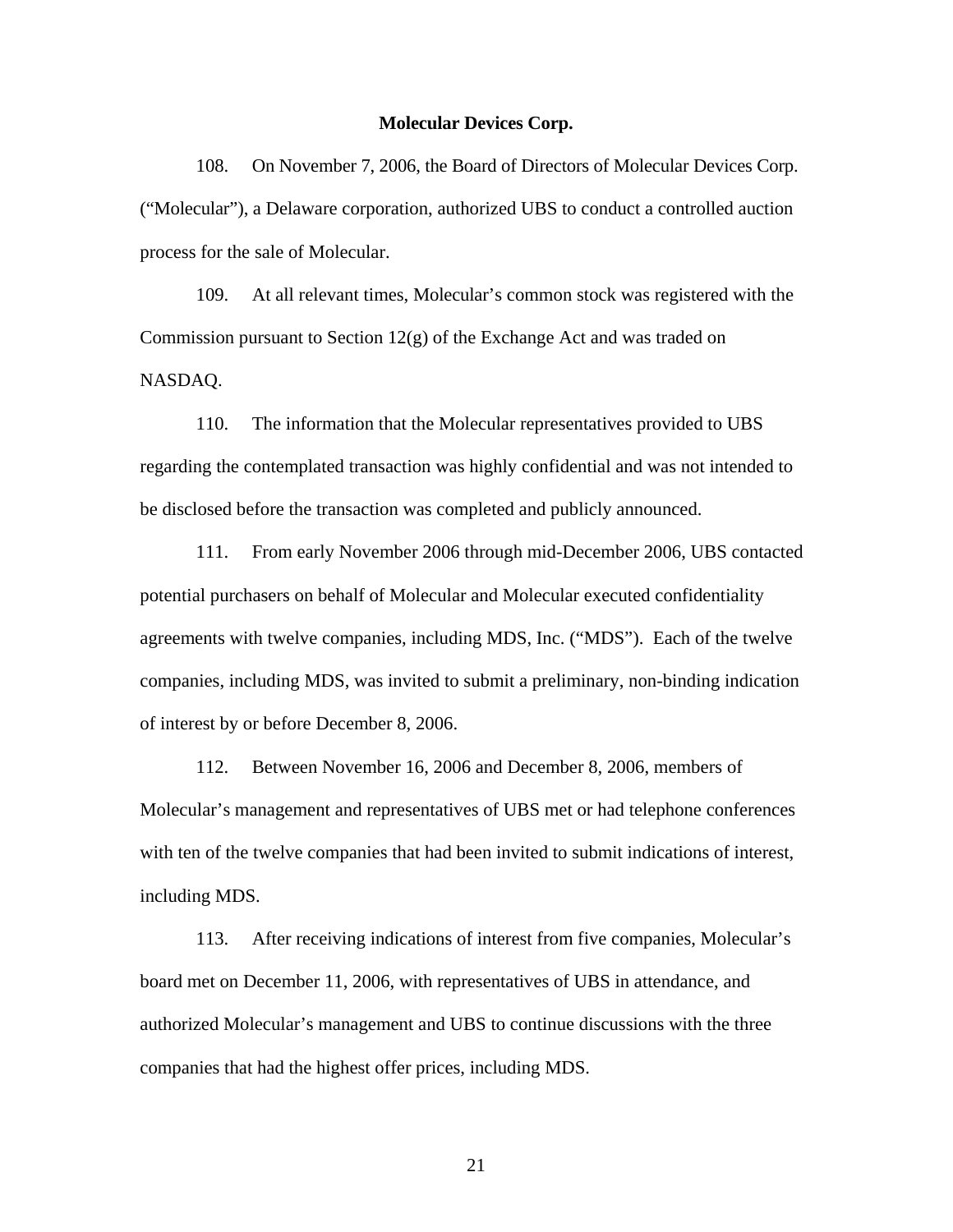114. Beginning on December 15, 2006, Molecular allowed MDS and the other two companies to confidentially conduct due diligence on Molecular.

115. On December 22, 2006, UBS sent letters to the three prospective acquirers inviting them to submit "best and final" offers for the acquisition of Molecular.

116. On January 17, 2007, MDS and the other two potential purchasers submitted revised bids to Molecular and UBS.

117. On January 20, 2007, UBS reviewed the bids with Molecular's Board of Directors and the Board agreed to an exclusivity agreement with MDS.

118. On January 21, 2007, Molecular's outside counsel sent a draft merger agreement to MDS's legal counsel.

119. On or before January 21, 2007, Poteroba, in his capacity as a UBS employee, had learned material, nonpublic information regarding the impending Molecular acquisition.

120. On Sunday, January 21, 2007, at 8:48 p.m., Koval called Poteroba and the call lasted approximately six minutes. The following Monday, January 22, 2007, at 11:36 a.m., Koval again called Poteroba and the duration of the call was four minutes.

121. Upon information and belief, during these or other communications between Poteroba and Koval, Poteroba tipped Koval with material, nonpublic information regarding the Molecular acquisition. In doing so, Poteroba misappropriated material, nonpublic information from UBS concerning Molecular's impending acquisition.

122. On Monday, January 22, 2007, at 2:10 p.m., upon information and belief, Koval purchased 300 shares of Molecular stock, five Molecular Feb. 22.5 call option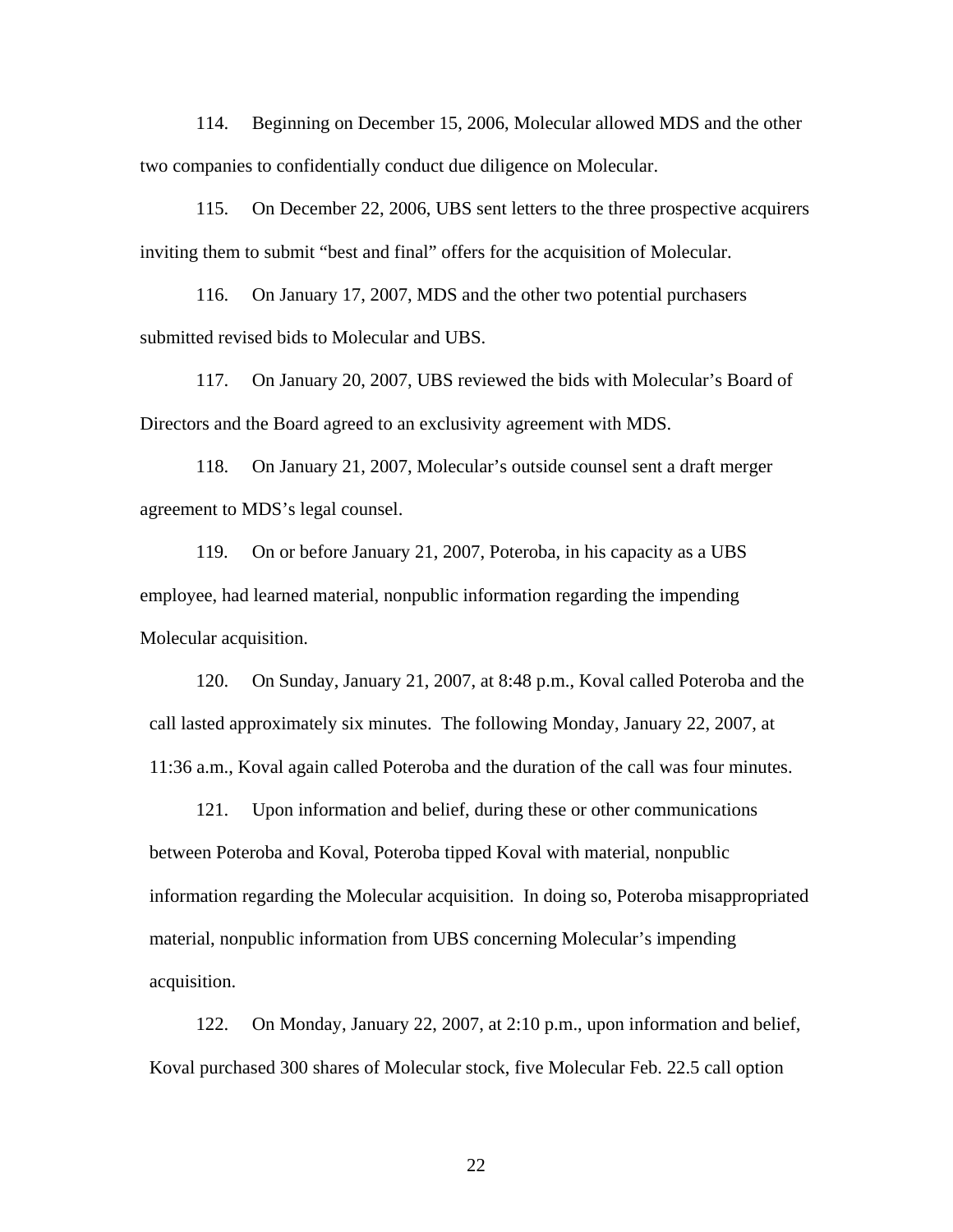contracts, and ten Molecular March 25 call options in Vorobiev's Terra Nova Account at a cost of \$8,606. Also on January 22, upon information and belief, Koval sold three Molecular April 25 call option contracts in the Terra Nova Account.

123. Later that day, at approximately 4:44 p.m., Poteroba sent an email from his UBS email account to Koval at his Citigroup email address with the subject line: "Let me know if you've started your wedding registry at Macy's." The body of the email states, "Happy to talk about sales items and etc. . . .sale ends soon. . .so hurry up." Upon information and belief, Poteroba sent this coded message to ask Koval whether he had begun purchasing shares of Molecular stock.

124. A half hour later, at 5:20 p.m., Koval responded to Poteroba's earlier email, stating:

Yep, I have set it up. Better do it now when they have [a] sale. I could not believe how many things one needs once engaged. Single life was much easier if you ask me. It is always [a] good idea to know about coupons available. I try to follow up on the rebates programs currently in place but often miss many due to lack of time. Thanks for pointing it out to me. Although wedding day is not yet announced, I hope to get all the important items ahead of time: I even started buying small things that [are] usually not important until you need them.

125. Two minutes later, at 5:22 p.m., Poteroba responded:

Good points. . .sale ends on Friday. . .see if you can get registered for as many items as possible…more you get now. . .more you save. . .We should start tracking these events more actively. . . .

126. Upon information and belief, Poteroba and Koval, through these coded

messages, signaled that: (i) Koval should purchase Molecular securities ("get registered

for as many items as possible"); and (ii) that the opportunity to buy Molecular securities

prior to the public announcement would last until Friday, January 26, 2007 (*i.e.*, "sale

ends on Friday").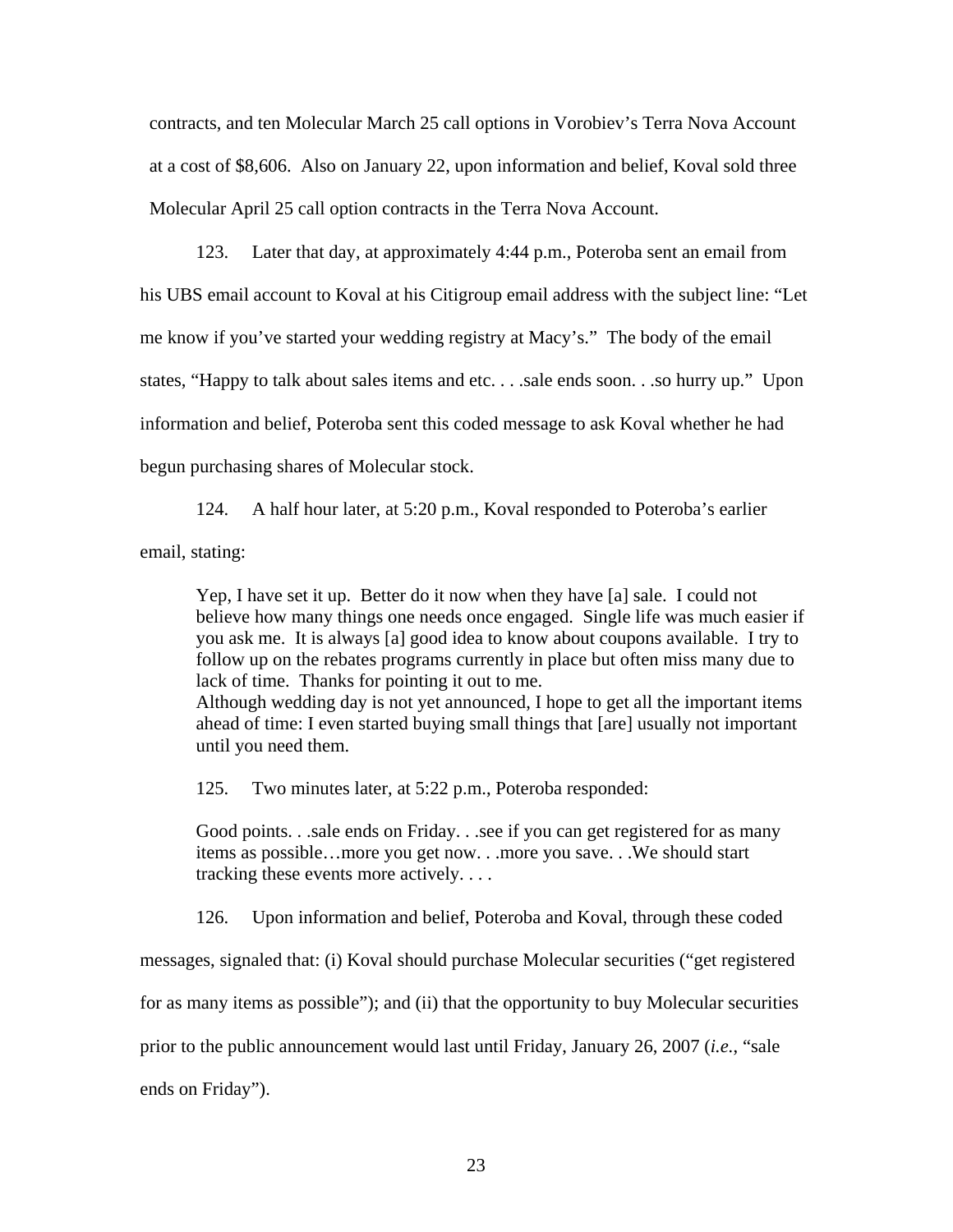127. During the week of January 22, 2007, Molecular's counsel and MDS's internal and outside counsel continued to negotiate the terms of, and exchanged drafts of, the merger agreement, and Molecular's management continued to respond to due diligence requests and questions from MDS.

128. On January 26, 2007, at a special meeting, the MDS Board of Directors approved the merger agreement with Molecular. On January 27, 2007, at a special meeting, the Molecular board approved the merger agreement with MDS.

129. From Tuesday, January 22, 2007 through Friday, January 26, upon information and belief, Koval bought 200 shares of Molecular stock and ten Molecular Feb. 25 call option contracts in Vorobiev's Terra Nova Account.

130. On Monday, January 29, 2007, Molecular publicly announced its acquisition by tender offer by MDS. Molecular's stock closed at \$35.07, a forty-seven percent increase over the prior day's closing price of \$23.88 per share.

131. Upon information and belief, on January 29 and 30, 2007, Koval sold 300 shares of Molecular stock and 25 call option contracts purchased in the Terra Nova Account. Upon information and belief, on February 8, 2007, Koval sold the remaining 200 shares of Molecular stock. In sum, Koval's trading in the Vorobiev Terra Nova Account generated approximately \$24,100 in profits from the Molecular options and \$6,100 in profits from the Molecular stock, for a total of \$30,200.

#### **ViaCell, Inc.**

132. Beginning in late May 2007, and continuing through June 2007, ViaCell, Inc. ("ViaCell") and Perkin Elmer, Inc. ("PKI") engaged in preliminary discussions regarding a possible business combination between the two companies. During this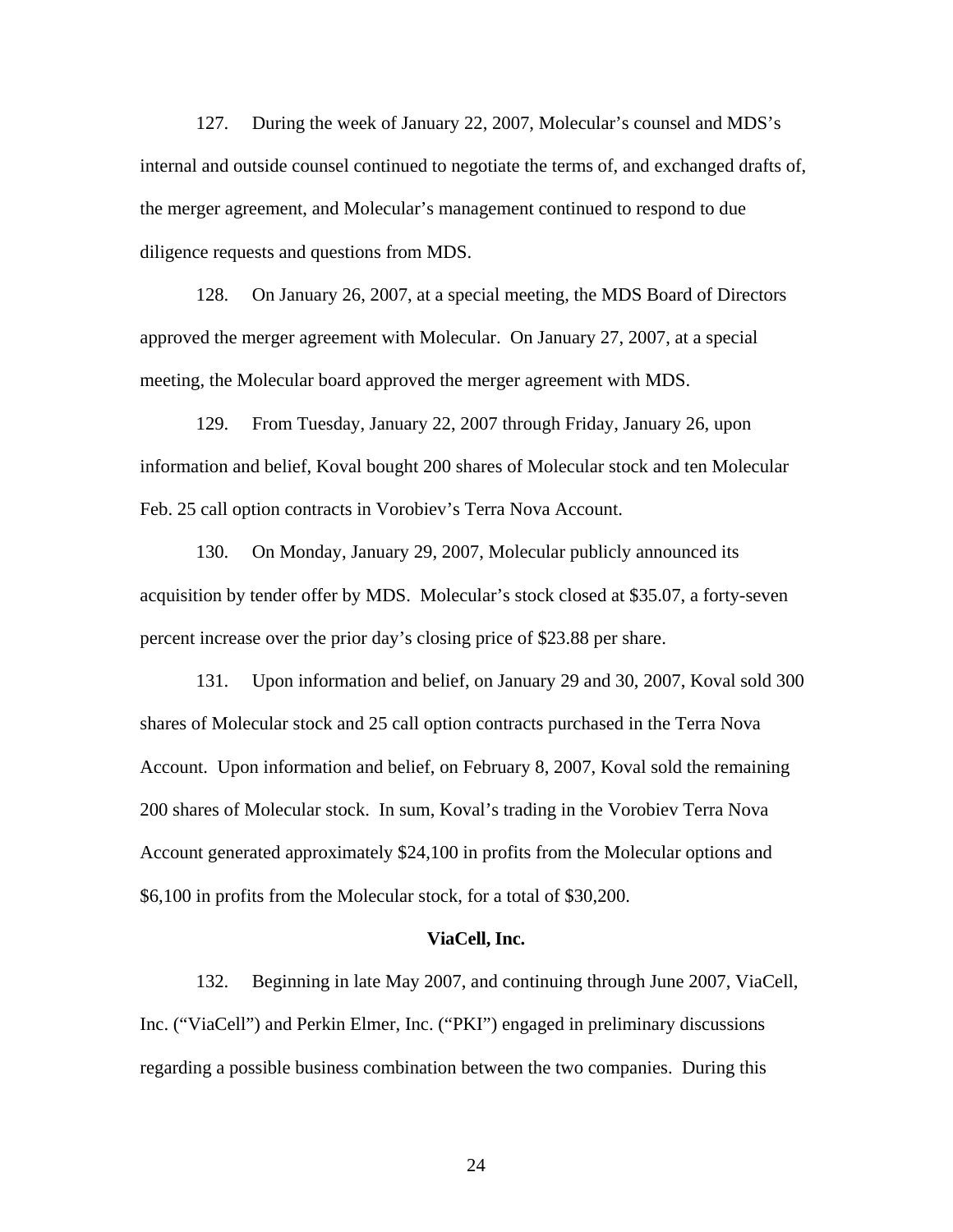period, representatives of UBS participated in internal discussions at ViaCell regarding the merits of a potential business combination with PKI.

133. At all relevant times, ViaCell's common stock was registered with the Commission pursuant to Section 12(b) of the Exchange Act and was traded on NASDAQ.

134. On June 28, 2007, PKI made a proposal to ViaCell to acquire ViaCell. On the same day, ViaCell informed UBS of the PKI proposal and asked UBS to participate in telephonic meeting of ViaCell's Board of Directors on June 29, 2007. UBS participated in that the telephonic board meeting on June 29 and was directed by ViaCell's board to continue discussions with PKI regarding a possible sale of ViaCell.

 regarding the potential sale of the company to PKI. On or about this same day, UBS listed 135. On July 5, 2007, ViaCell formally retained UBS as its financial adviser ViaCell and PKI on its Grey List.

136. The information that the ViaCell representatives provided to UBS regarding the contemplated transaction was highly confidential and was not intended to be disclosed before the transaction was completed and publicly announced.

137. On July 10, 2007, a special committee of the ViaCell Board of Directors instructed UBS to communicate to PKI's financial adviser that ViaCell wanted a higher offer than had previously been submitted by PKI.

138. On July 13, 2007, PKI provided ViaCell with a non-binding proposal that contained a higher purchase price.

139. From mid-July, 2007, through September 29, 2007, ViaCell and PKI continued to engage in highly confidential negotiations and due diligence reviews. UBS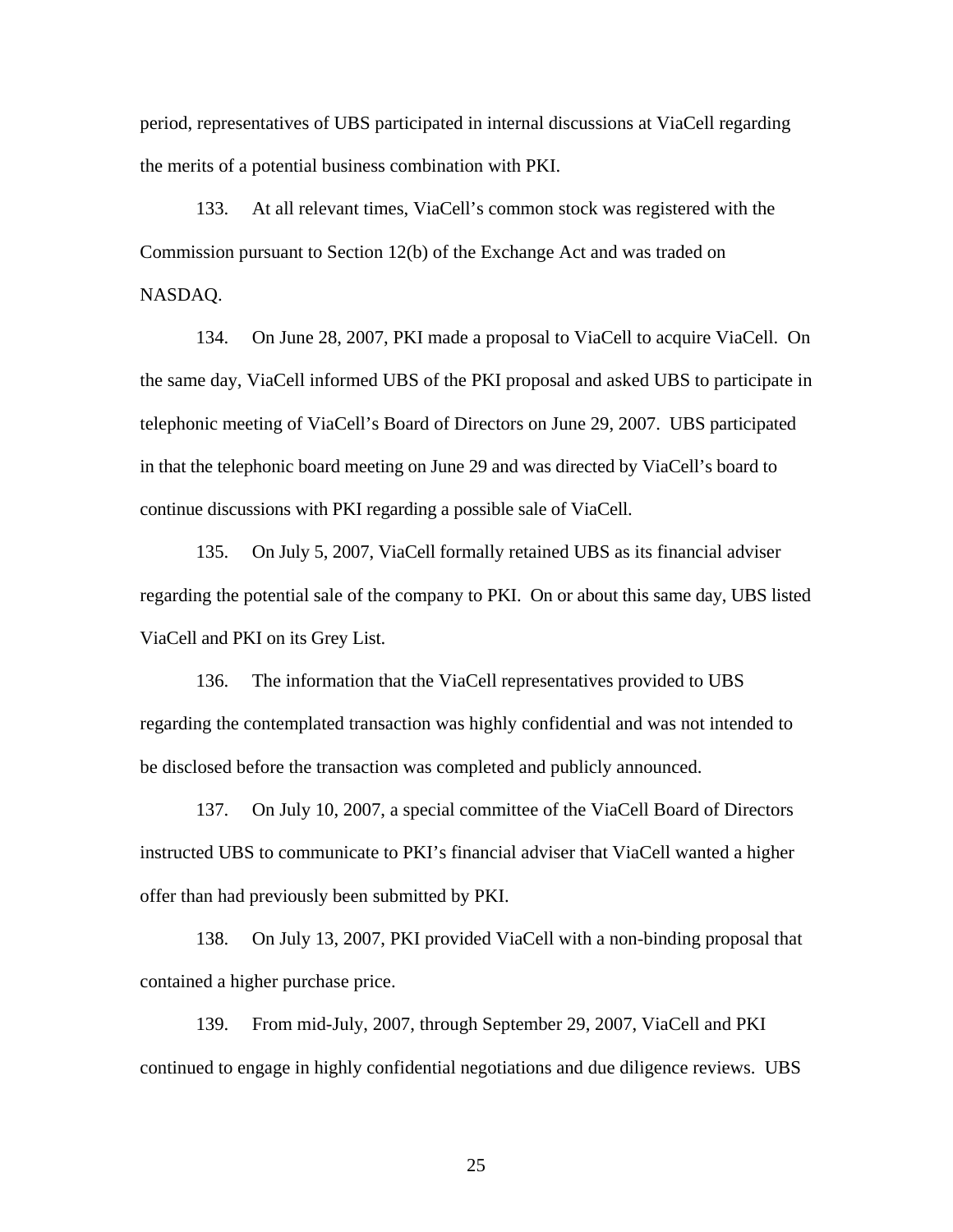was actively involved in these negotiations and due diligence reviews in its capacity as ViaCell's financial adviser.

140. On or before September 19, 2007, Poteroba, in his capacity as a UBS employee, learned material, nonpublic information regarding the potential ViaCell acquisition.

141. On Wednesday, September 19, 2007, Koval called Poteroba at 8:27 p.m. and the call lasted for two minutes. A few minutes later, around 8:56 p.m., Poteroba called Koval and the called lasted for nine minutes.

142. Upon information and belief, during these or other communications between Poteroba and Koval, Poteroba tipped Koval with material, nonpublic information regarding the ViaCell acquisition. In doing so, Poteroba misappropriated from UBS material, nonpublic information concerning ViaCell's plans to be acquired.

143. Upon information and belief, between September 20, 2007 and September 26, 2007, Koval bought 6,800 shares of ViaCell stock in Vorobiev's Terra Nova Account. In addition, on September 20 and 21, Koval bought 2,000 shares of ViaCell stock in his Citigroup brokerage account at a cost of \$9,410.

144. On Monday, October 1, 2007, after the close of the market, ViaCell and PKI publicly announced that ViaCell would be acquired by PKI by a tender offer. On October 2, ViaCell's stock closed at \$7.18, a fifty-one percent increase over the prior day's closing price of \$4.77 per share.

145. Upon information and belief, on October 2, 2007, Koval sold all 6,800 shares of ViaCell stock in the Terra Nova Account generating profits of approximately \$16,700. On the same day, Koval sold all 2,000 shares of ViaCell stock in his Citigroup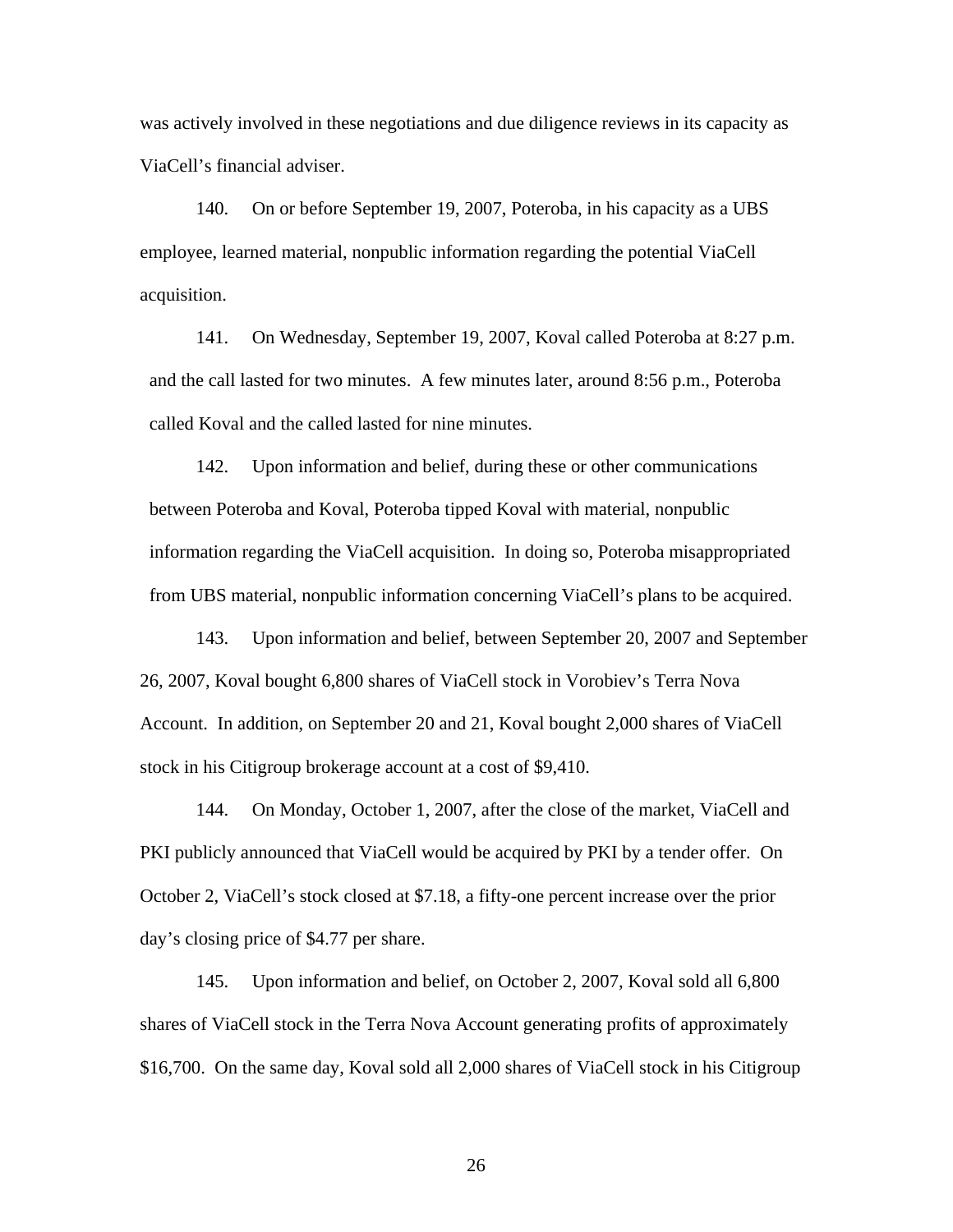brokerage account realizing illicit trading profits of \$5,045. The illegal profits from the trading in both accounts totaled approximately \$21,750.

## **Radiation Therapy Services, Inc.**

146. On March 27, 2007, Radiation Therapy Services, Inc. ("Radiation Therapy"), a Florida corporation, through its financial adviser, confidentially contacted over a dozen potential purchasers concerning a possible transaction, including the purchase of the company. Vestar Capital Partners, L.P. ("Vestar") was one of the parties contacted by Radiation Therapy.

147. At all relevant times, Radiation Therapy's common stock was registered with the Commission pursuant to Section  $12(g)$  of the Exchange Act and was traded on the NASDAQ.

148. In late July 2007, Vestar requested that UBS provide fully committed financing for a leveraged buyout acquisition of Radiation Therapy by Vestar.

149. The information that the Vestar representatives subsequently provided to UBS regarding the contemplated transaction was highly confidential and was not intended to be disclosed before the transaction was completed and publicly announced.

150. On July 26, 2007, Poteroba sent an email to UBS's internal compliance department ("UBS Compliance") in which he identified himself as a member of the UBS "Deal team" that was working on a "Debt financing" project for Vestar with regard to a leveraged buyout of Radiation Therapy that was expected to be announced in "mid august [sic]" and close "at the end of September."

151. Also on July 26, UBS placed Radiation Therapy on the UBS Grey List.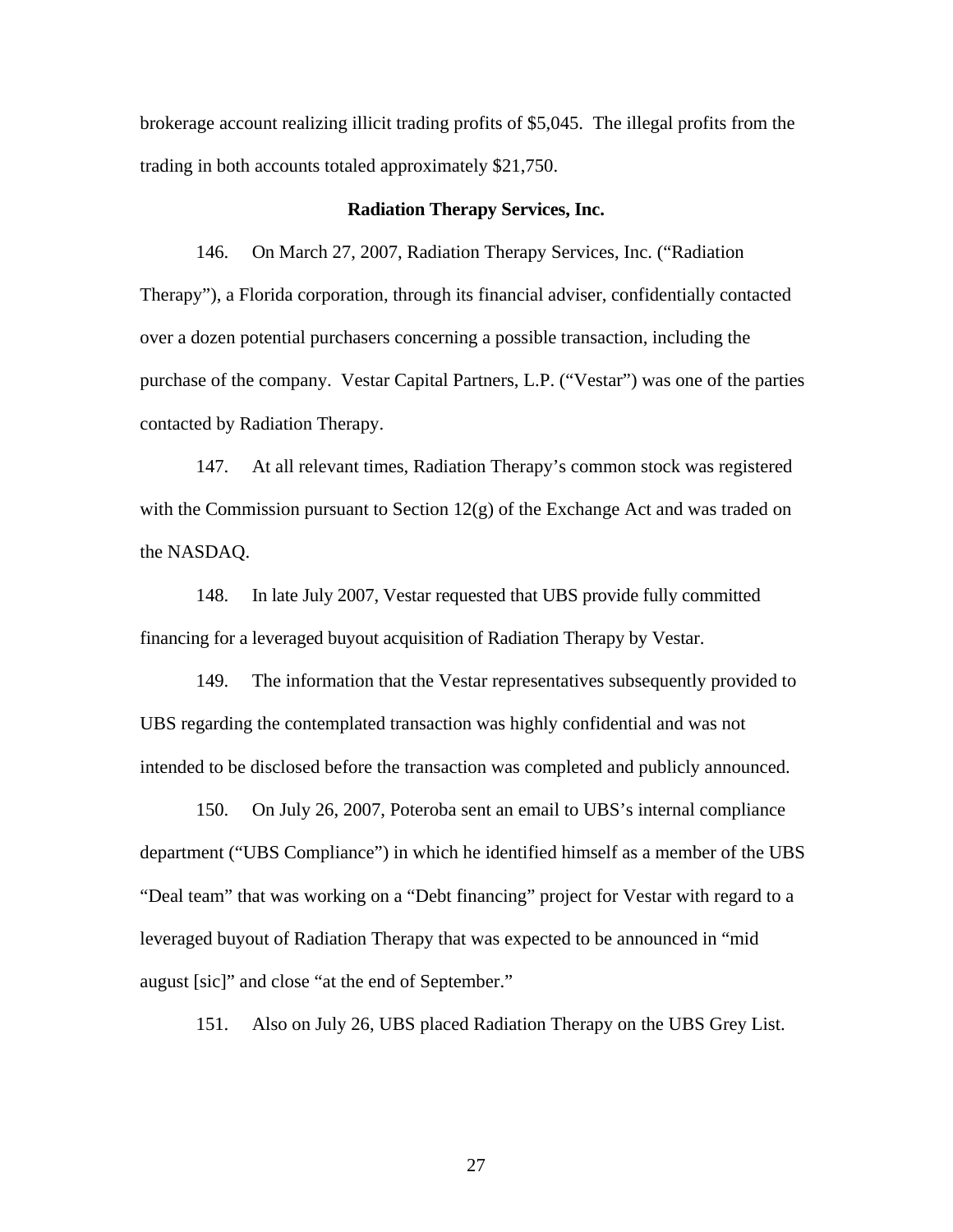152. On July 27, 2007, several UBS representatives, including Poteroba, took part in a conference call with Vestar. Poteroba arranged the call, the purpose of which was "to discuss UBS initial views on the [Radiation Therapy] leverage, structure/pricing and timing of the LBO."

153. On or about August 5, 2007, UBS representatives, including Poteroba, met in New York with Radiation Therapy's chief executive officer.

154. From late July through early October, 2007, Poteroba and others at UBS continued to work on Vestar's request for debt financing from UBS for a leveraged buyout of Radiation Therapy.

155. On Friday, September 7, 2007, UBS Compliance sent an email to Poteroba inquiring about the status of the Vestar bid for Radiation Therapy. Poteroba responded by email that "(t)he process just got restarted – Vestar is alive and working – I expect bids (final) at the end of the month."

156. On October 3, 2007, UBS informed Vestar that it would not participate in the financing of an acquisition of Radiation Therapy. Negotiations between Vestar and Radiation Therapy regarding a merger continued through October 18, 2007.

157. By October 8, 2007, Poteroba, in his capacity as a UBS employee, had learned material, nonpublic information regarding the impending sale of Radiation Therapy.

158. On Monday, October 8, 2007, Poteroba and Koval exchanged three phone calls each lasting between one and two minutes.

159. Upon information and belief, during these or other communications between Poteroba and Koval, Poteroba tipped Koval with material, nonpublic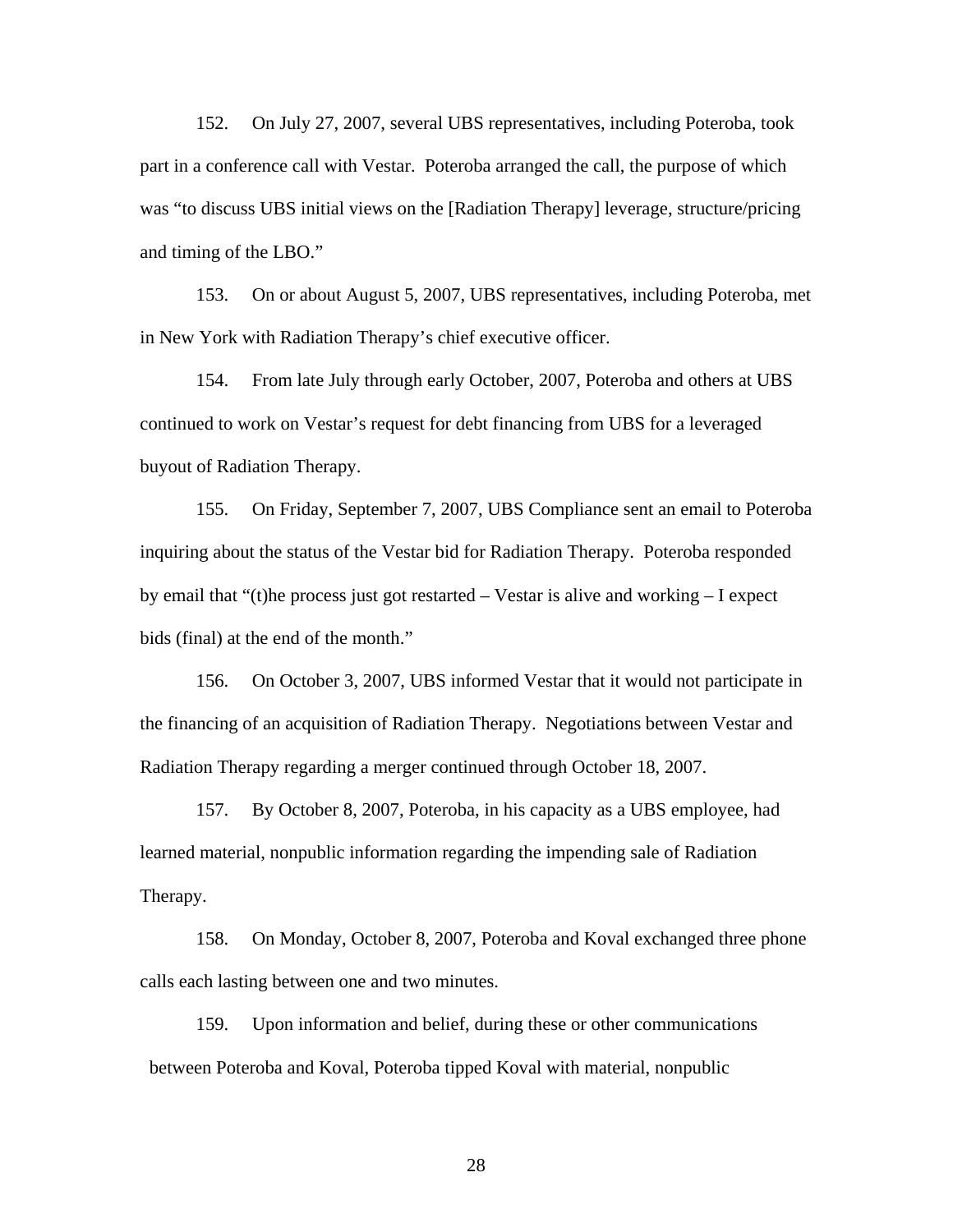information regarding the impending Radiation Therapy acquisition. In doing so, Poteroba misappropriated from UBS material, nonpublic information concerning Vestar's plans to acquire Radiation Therapy.

160. From October 9, 2007 through October 12, 2007, upon information and belief, Koval bought 1,500 shares of Radiation Therapy stock and four Radiation Therapy Feb. 25 call option contracts in Vorobiev's Terra Nova Account at a cost of \$34,441.

161. On Friday, October 12, 2007, UBS Compliance sent another email to Poteroba inquiring about the status of "[UBS] advising/financing Vestar Capital for the acquisition of Radiation Therapy Services" and Poteroba responded by email, "We lost – process is dead." Although UBS was not retained as an adviser to Vestar, the contemplated transaction between Vestar and Radiation Therapy moved forward.

162. On Monday, October 15, 2007, upon information and belief, Koval purchased an additional three Radiation Therapy call option contracts in the Terra Nova Account.

163. On Friday, October 19, 2007, Radiation Therapy and Vestar publicly announced after the market closed that Radiation Therapy was being acquired by Vestar. On Monday, October 22, Radiation's stock closed at \$30.96, a forty-four percent increase over the prior day's closing price of \$21.56 per share.

164. Between October 22 and 25, 2007, upon information and belief, Koval sold all 1,550 shares of Radiation Therapy stock and the seven call option contracts held in the Terra Nova Account, netting illicit trading profits of approximately \$16,200.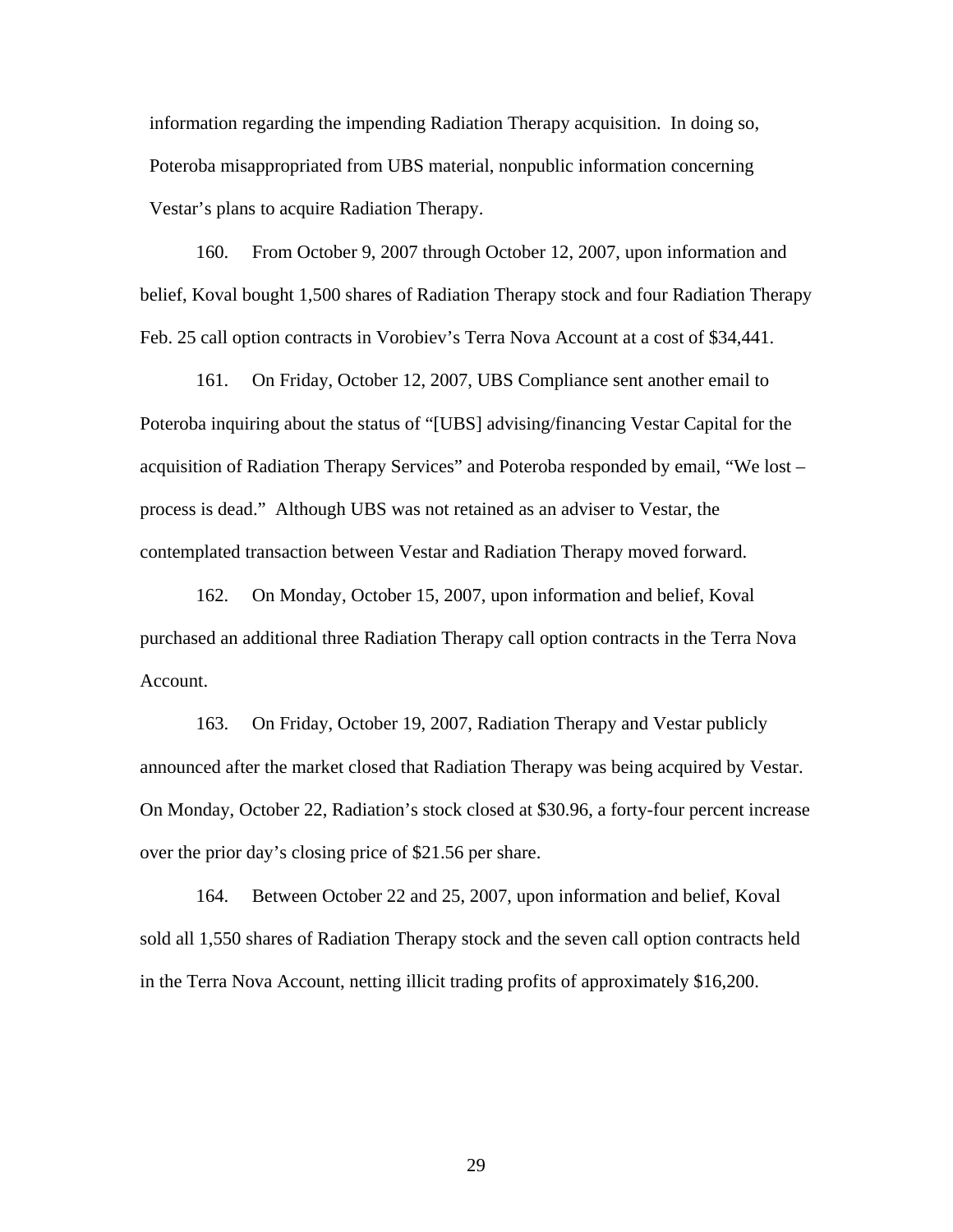#### **Datascope Corp.**

 ("Mindray"), a Chinese corporation, had retained UBS as its financial adviser in 165. By January 2008, representatives of Mindray Medical International Ltd. connection with its proposed acquisition of the patient monitoring business of Datascope Corp. ("Datascope"), a Delaware corporation.

166. At all relevant times, Datascope's common stock was registered with the Commission pursuant to Section 12(g) of the Exchange Act and was traded on the NASDAQ.

167. The information that Mindray provided to UBS regarding the contemplated transaction was highly confidential and was not intended to be disclosed before the transaction was completed and publicly announced.

168. On January 16, 2008, UBS placed Mindray and Datascope on the UBS Grey List. In UBS's internal records, Poteroba was listed as a member of the UBS team advising Mindray.

169. By January 30, 2008, Poteroba, in his capacity as a UBS employee, learned material, nonpublic information regarding the Datascope business line acquisition.

170. On Thursday, January 31, 2008, Poteroba called Koval around 9:33 p.m., and the call lasted approximately twenty-seven minutes.

171. Upon information and belief, during these or other communications between Poteroba and Koval, Poteroba tipped Koval with material, nonpublic information regarding the Datascope acquisition. In doing so, Poteroba misappropriated from UBS material, nonpublic information concerning Mindray's plans to acquire the patient monitoring business of Datascope.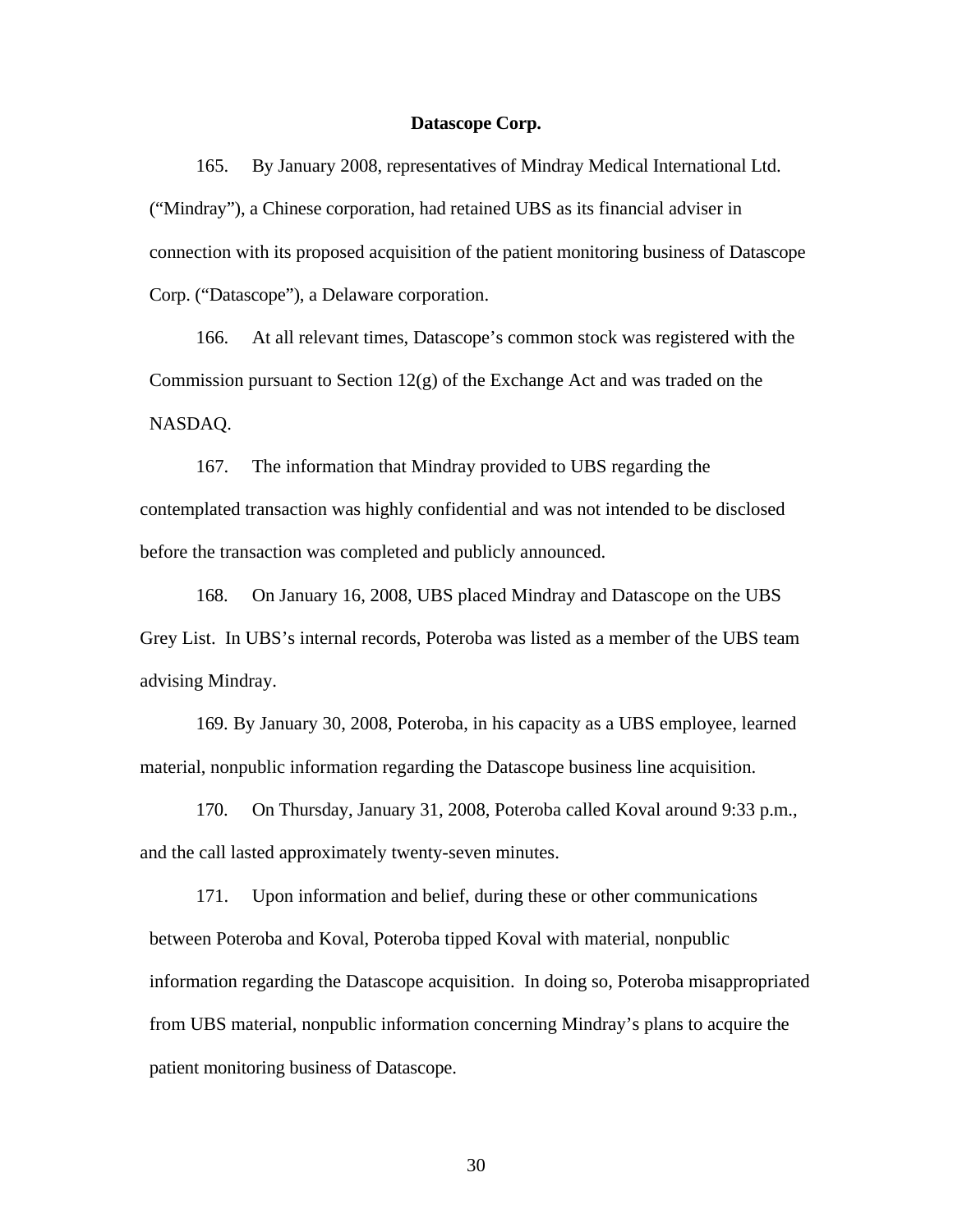172. On Friday, February 1, 2008, Koval logged into Vorobiev's Terra Nova Account from his home computer and bought 300 shares of Datascope stock. From February 4, 2008 through February 14, 2008, Koval purchased an additional 1,100 shares of Datascope stock in the Terra Nova Account. The total cost of these purchases was \$47,932.

173. Between February 20, 2008 and March 10, 2008, Koval sold 900 shares of Datascope stock.

174. On Tuesday, March 11, 2008, Mindray publicly announced that it was acquiring Datascope's patient monitoring line-of business. Datascope's stock closed at \$38.28, a fourteen percent increase over the prior day's closing price of \$33.53 per share.

175. On March 11, 2008, Koval logged into Vorobiev's Terra Nova Account from his home computer and sold the remaining 500 shares of Datascope stock. Koval's trading in the Vorobiev Terra Nova Account generated illicit trading profits of approximately \$1,100.

#### **Millennium Pharmaceuticals, Inc.**

176. On January 23, 2008, representatives of Takeda Pharmaceuticals Co. Ltd. ("Takeda") met in Copenhagen with members of UBS's investment banking department to discuss, among other things, Takeda's contemplated acquisition of Millennium Pharmaceuticals, Inc. ("Millennium") and the formulation of a plan to acquire Millennium for a preliminary bid of \$23.00 per share. On the same date, Takeda and UBS executed a confidentiality agreement.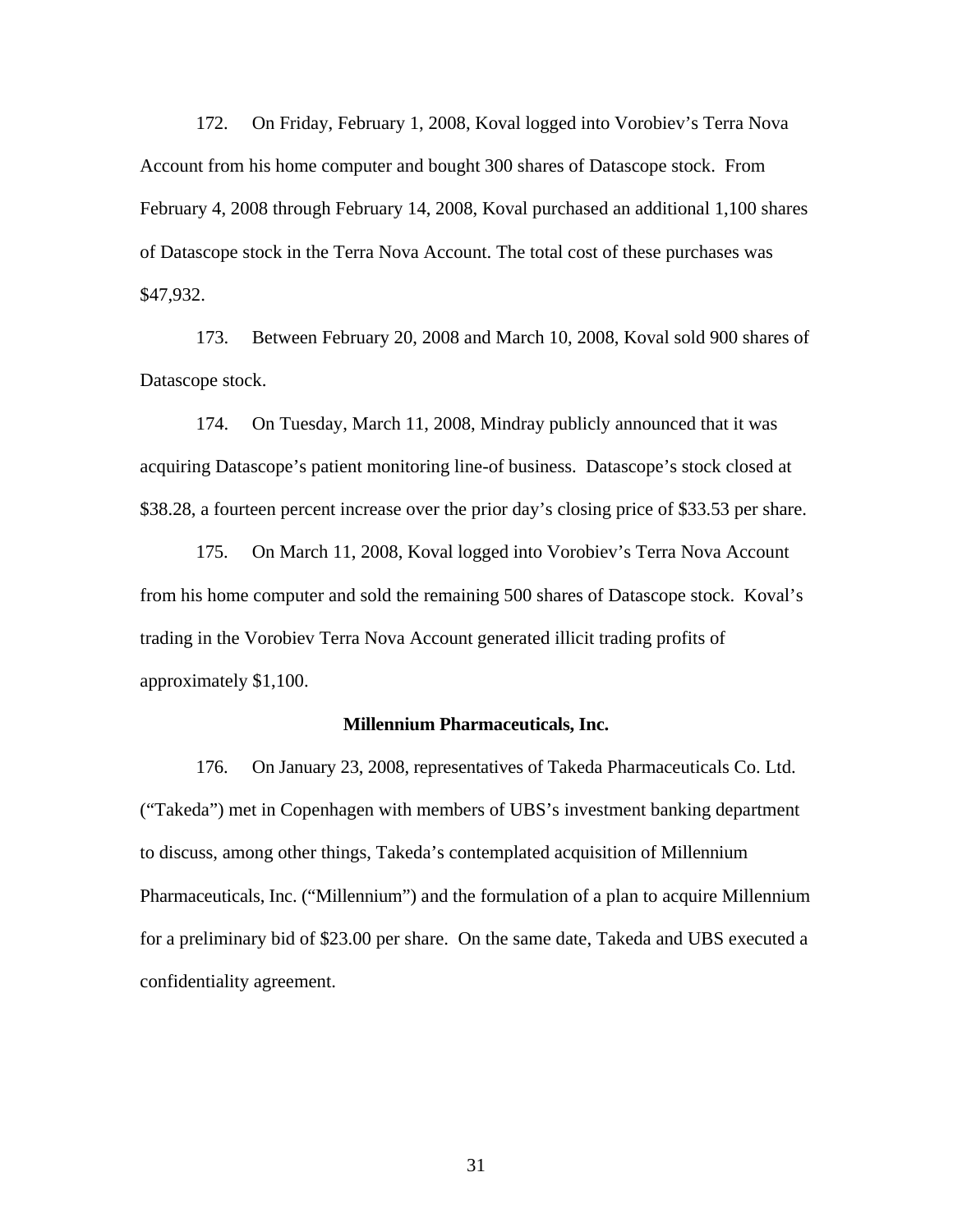177. At all relevant times, Millennium's common stock was registered with the Commission pursuant to Section 12(g) of the Exchange Act and was traded on NASDAQ.

178. On January 24, 2008, Takeda emailed to UBS a draft non-binding proposal that Takeda planned to send to Millennium proposing an acquisition. Also on this date, UBS placed Millennium on its Grey List.

179. On February 1, 2008, Takeda sent to Millennium the non-binding proposal to acquire Millennium for \$23.00 per share.

180. On February 15, 2008, Millennium's Board of Directors agreed to allow Takeda to conduct limited due diligence. Also on that date, UBS participated in a conference call with Millennium's financial advisers to discuss the offer and process.

181. From February 21, 2008 through mid-March 2008, Takeda and Millennium conducted due diligence.

182. On February 25, 2008, UBS representatives attended meetings at which Millennium management provided an overview of the company to representatives of Takeda. Between February 25 and 29, 2005, UBS and Takeda representatives attended additional meetings with Millennium.

183. On March 5, 2008, representatives of UBS and Takeda met to discuss the process and preliminary due diligence findings regarding Millennium, and to formulate an approach for submitting a revised non-binding proposal to Millennium.

184. On March 18 and 20, 2008, Takeda submitted to Millennium revised nonbonding proposals to acquire Millennium.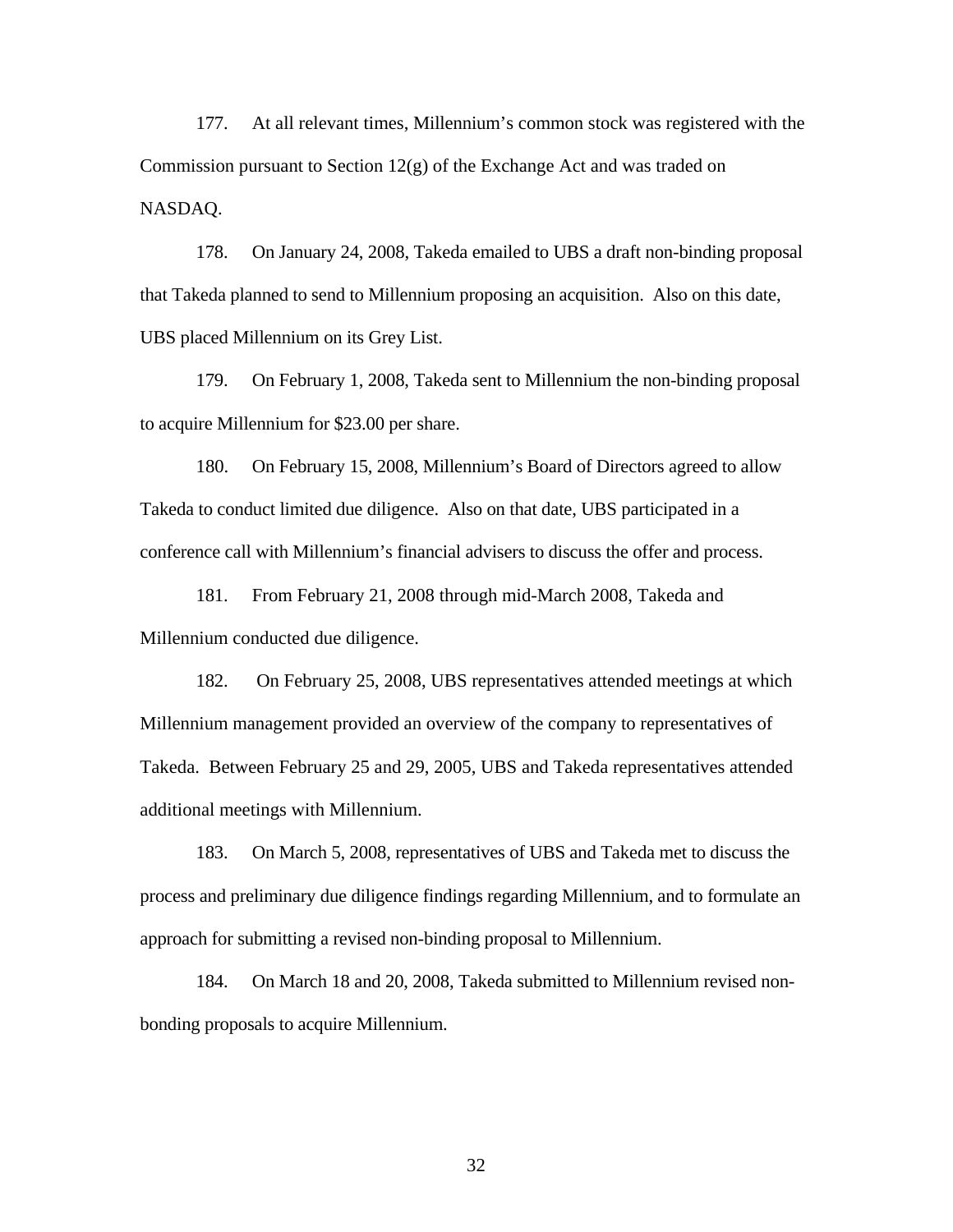185. On March 21, 2008, UBS sent to Takeda a presentation outlining potential investor reaction to merger of Millennium with Takeda.

186. On March 25, 2008, Takeda and Millennium entered into an exclusivity agreement.

187. On March 26, 2008, UBS held an internal Fairness Committee meeting regarding the preparation of a fairness opinion for Takeda's Board of Directors.

188. From March 31 to April 4, representatives of Takeda, UBS, Takeda's outside legal counsel, Millennium, and Millennium's financial and legal advisers met to discuss the terms of the merger agreement.

189. On April 9, 2008, Millennium's Board of Directors approved the terms of the merger agreement.

190. The information that Takeda provided to UBS regarding the contemplated transaction was highly confidential and was not intended to be disclosed before the transaction was completed and publicly announced.

191. Upon information and belief, by March 3, 2008, Poteroba, in his capacity as a UBS employee, had learned material, nonpublic information regarding the Millennium acquisition.

192. At 8:28 a.m. on March 3, 2008, Poteroba sent an email to Koval with a subject line: "Can you pls give a call this morning." At 12:03 p.m., Koval called Poteroba for one minute. Then, at 12:46 p.m., Poteroba called Koval and the call lasted approximately four minutes. Poteroba called Koval again at approximately 8:31 p.m., and they spoke for seven minutes.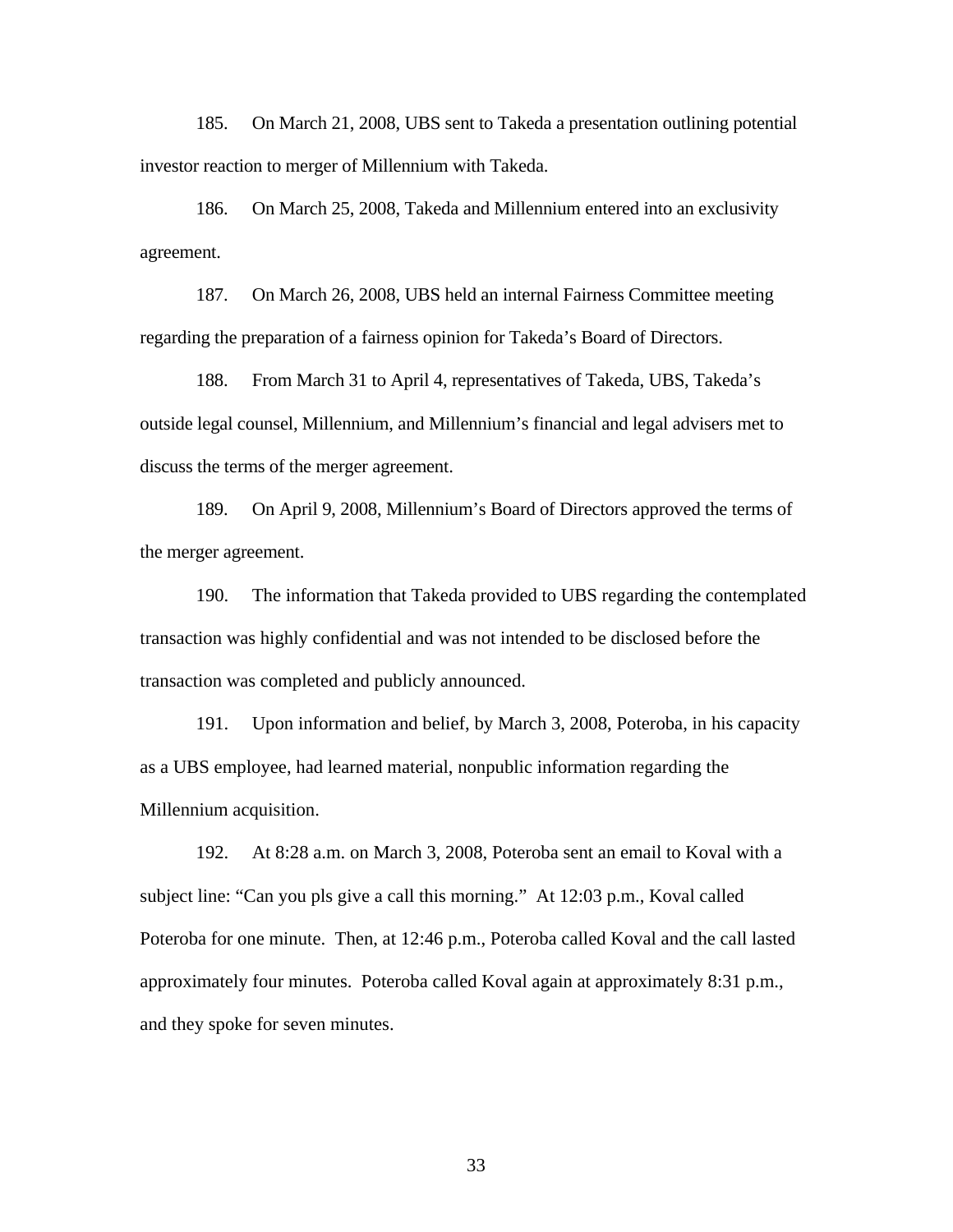193. Upon information and belief, during these or other communications between Poteroba and Koval, Poteroba tipped Koval with material, nonpublic information regarding the Millennium acquisition. In doing so, Poteroba misappropriated from UBS material, nonpublic information concerning Millennium's plans to be acquired.

194. On March 3, 2008, Koval logged into Vorobiev's Terra Nova Account from Koval's home computer and bought ten Millennium April 15 call option contracts. On March 5, Koval purchased ten Millennium May 15 call options and 300 shares of Millennium stock in the Terra Nova Account. On March 7, Koval purchased 700 shares of Millennium stock in the Terra Nova Account. On March 10, Koval purchased five more Millennium April 15 call options, five more Millennium May 15 call options, and 800 more shares of Millennium stock in the Terra Nova Account. On March 11, Koval purchased 700 shares of Millennium shares.

195. From Monday, March 10, 2008 through March 18, 2008, Koval also bought 2,000 shares of Millennium stock in his TD Ameritrade brokerage account at a cost of \$27,260.

196. From March 26, 2008 through April 8, 2008, Koval bought an additional 800 shares of Millennium stock and five Millennium May 17.5 call options in the Terra Nova Account. Koval's total cost in purchasing all of the Millennium securities in the Terra Nova Account was \$47,136.

197. On Thursday, April 10, 2008, Millennium and Takeda executed the merger agreement and jointly publicly announced the merger and tender offer for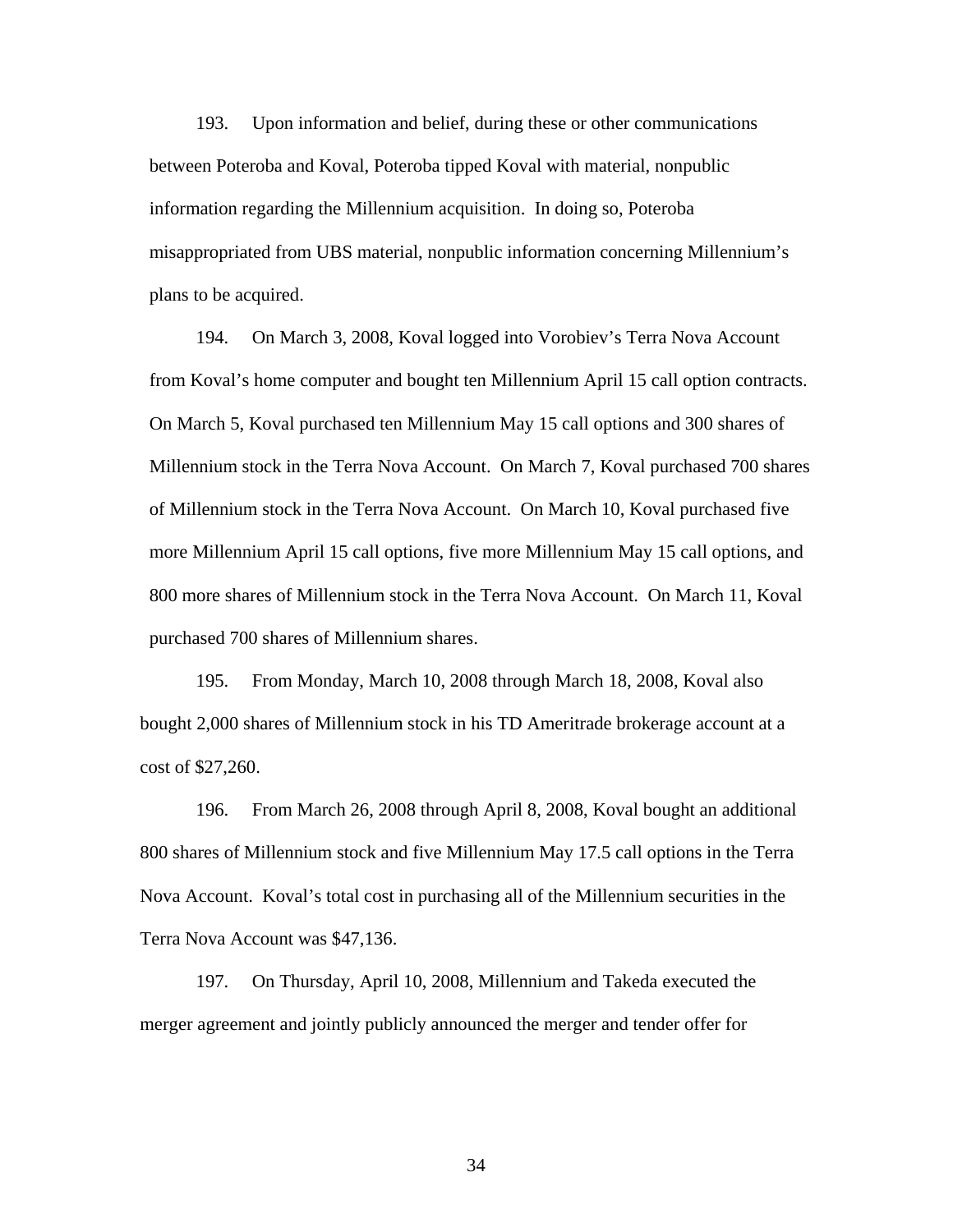Millennium. Millennium's stock closed at \$24.34, a forty-nine percent increase over the prior day's closing price of \$16.35 per share.

198. On April 10, 2008 and April 14, 2008, Koval logged into Vorobiev's Terra Nova Account and sold all 3,300 shares of Millennium stock and the thirty-five call option contracts. Koval's trading in Vorobiev's Terra Nova Account generated approximately \$65,200 in illegal profits.

199. Also on April 10, Koval sold all 2000 shares of Millennium stock in his TD Ameritrade brokerage account for a profit of \$21,745. In sum, Koval realized illicit trading profits of approximately \$86,966.

## **Sciele Pharma, Inc.**

by Shionogi & Co., Ltd. ("Shionogi"). 200. In May 2008, a UBS investment banker spoke to representatives of Sciele Pharma, Inc. ("Sciele"), a Delaware corporation, regarding a potential acquisition of Sciele

201. At all relevant times, Sciele's common stock was registered with the Commission pursuant to Section 12(b) of the Exchange Act and was traded on the NASDAQ.

202. The information that Sciele provided to UBS regarding the contemplated transaction was highly confidential and was not intended to be disclosed before the transaction was completed and publicly announced.

203. By May 15, 2008, both Sciele and Shionogi were placed on the UBS Grey List. From mid-May 2008 through June 2008, Sciele and Shionogi conducted highly confidential due diligence and Sciele conducted a management presentation for Shionogi.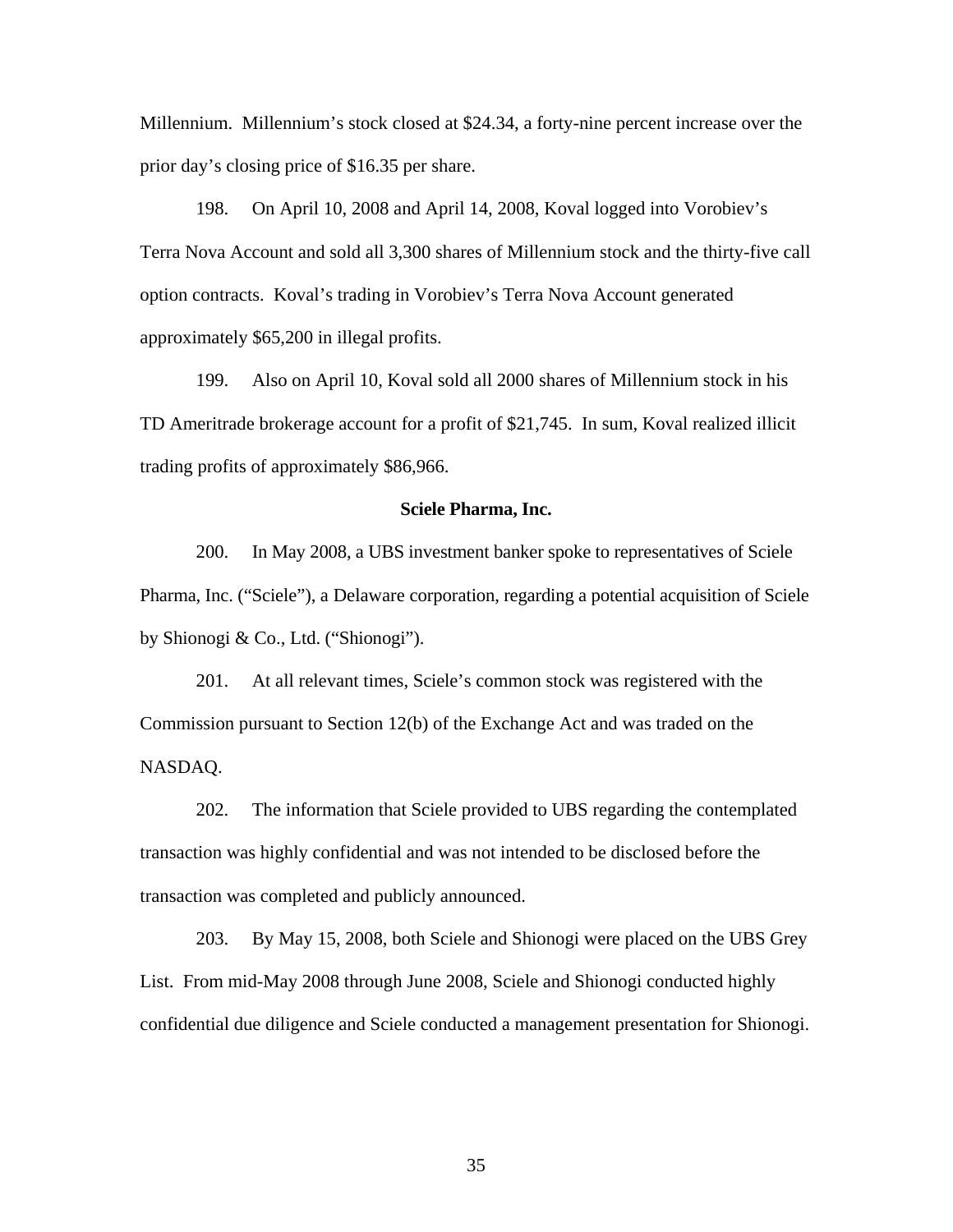204. On June 30, Shionogi submitted a written purchase proposal to Sciele and requested an exclusivity agreement. On July 1, Sciele responded that the valuation contained in Shionogi's written proposal was low and declined Shionogi's exclusivity request.

205. On July 2, 2008, the Sciele Board of Directors held a special telephonic meeting to review, among other things, certain aspects of Shionogi's offer and instructed Sciele's CEO to continue discussions with Shionogi regarding a potential acquisition of Sciele.

206. On July 7, 2008, UBS acting on behalf of Sciele, informed Shionogi's financial advisers that any revised bid should be submitted by Shionogi prior to a meeting of Sciele's board that was scheduled to begin on July 31, 2008.

207. By or before July 7, 2008, Poteroba, in his capacity as a UBS employee, had learned material, nonpublic information regarding the Sciele acquisition.

208. On July 7, 2008, at 4:36 p.m., Poteroba called Koval and the call lasted one minute. Koval called Poteroba that evening at 9:11 p.m. and the call lasted nine minutes.

209. From July 9, 2008 through August 15, 2008, Sciele participated in due diligence reviews with several potential acquirers, including Shionogi, and conducted management presentations for four other potential acquirers.

210. On July 10, 2008, Koval emailed Poteroba proposing that they meet for lunch during the following week, when Koval was going to be in New York.

211. On July 11, 2008, Sciele conducted a management presentation for one potential acquirer.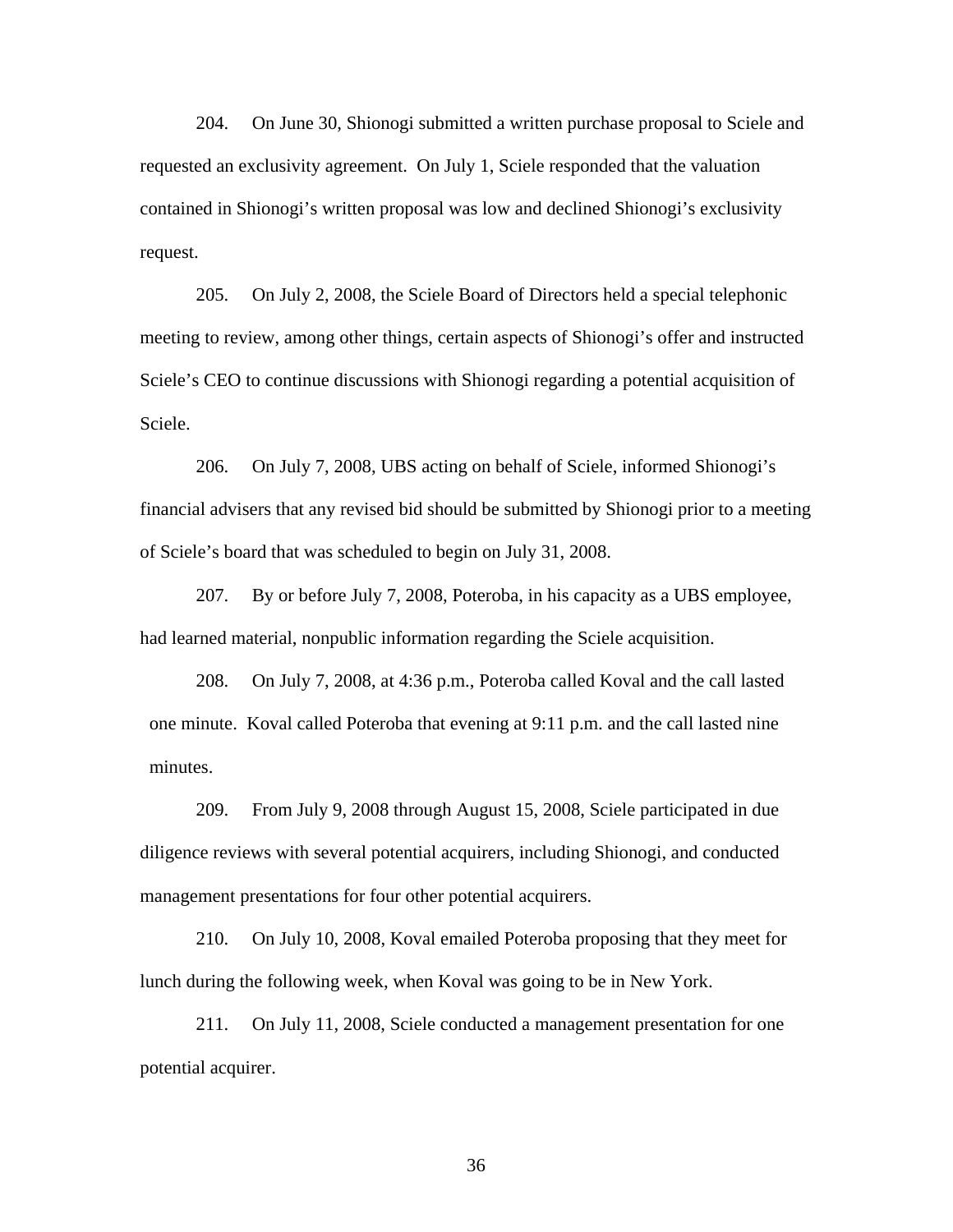212. On Friday, July 11, 2008, Poteroba called Koval and the call lasted one minute.

213. On July 18, 2008, a "transaction committee" of Sciele's Board of Directors authorized Sciele's management to conclude due diligence, negotiate definitive acquisition agreements, and announce a transaction by no later than September 1, 2008.

214. On Monday, July 28, 2008, Shionogi submitted to Sciele a revised bid to acquire Sciele. The bid was reviewed by UBS.

215. At 1:43 p.m. on July 28, Poteroba called Koval from work and the called lasted approximately 12 minutes.

216. Upon information and belief, during these or other communications between Poteroba and Koval, Poteroba tipped Koval with material, nonpublic information regarding the Sciele acquisition. In doing so, Poteroba misappropriated from UBS material, nonpublic information concerning Sciele's plans to be acquired.

217. Later on July 28, at approximately 3:15 p.m., Koval logged into Vorobiev's Terra Nova Account and bought 2,000 shares of Sciele stock, 10 Sciele Sept. 22.5 call option contracts, and 10 Sciele Oct. 22.5 call options. On the same day, Koval sold 1,300 shares of Sciele stock from the Terra Nova Account.

218. On July 29, 2008, Koval bought 1,300 shares of Sciele stock and 10 Sciele Sept. 17.5 call option contracts in the Terra Nova Account.

219. On July 30, Sciele received preliminary written indications of interest from two prospective acquirers. During the meeting of Sciele's Board of Directors on July 31 and August 1, the board received and considered a preliminary written indication of interest from a fourth prospective acquirer.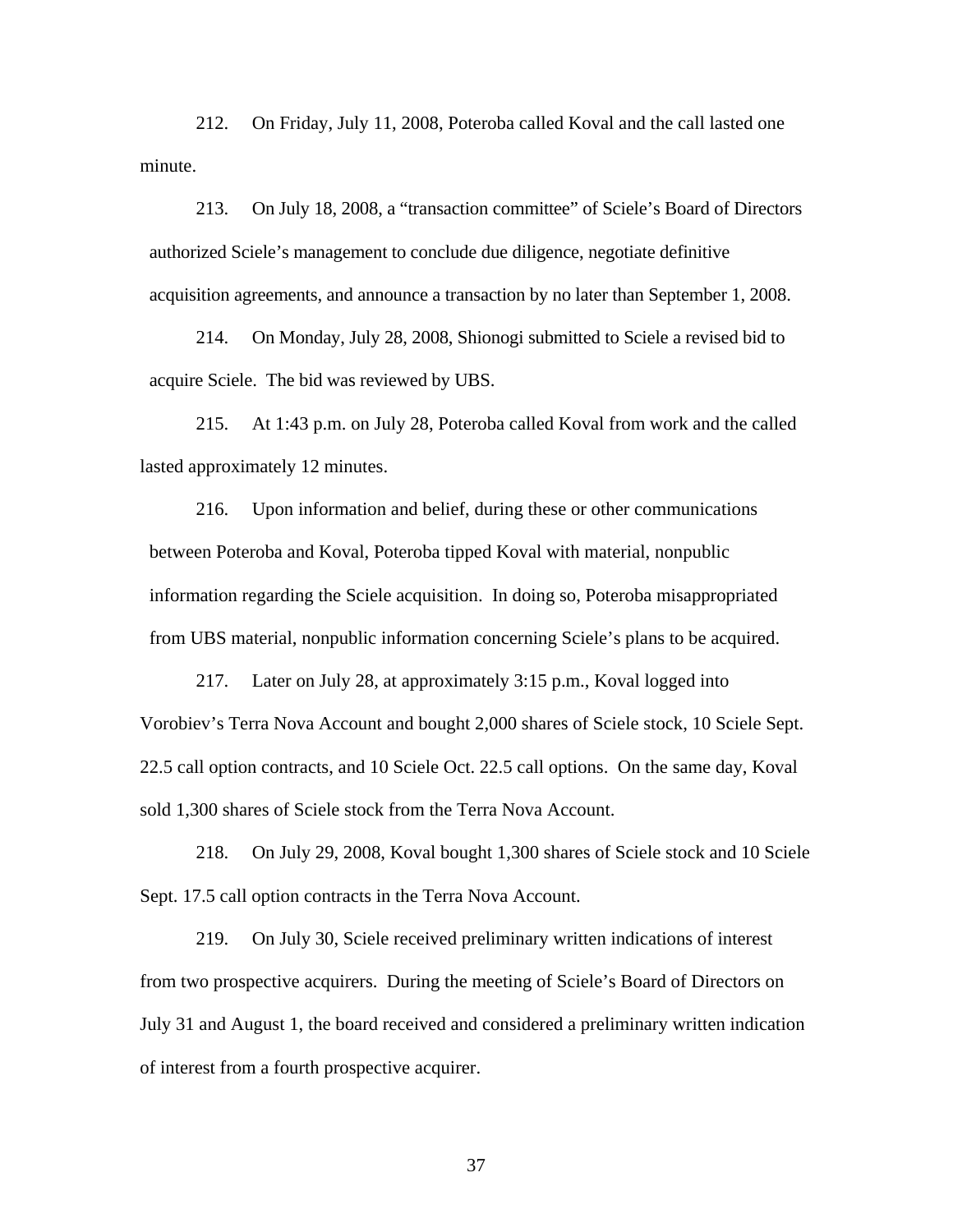220. On August 4, 2008, UBS informed Shionogi's financial adviser that Shionogi's acquisition proposal had been positively received by Sciele, but that Shionogi would need to increase its proposed acquisition price.

221. On August 7, 2008, a fifth prospective acquirer submitted a preliminary written indication of interest to Sciele.

222. Between August 11 and August 15, 2008, Shionogi representatives conducted due diligence on Sciele and interviewed Sciele management.

223. On August 18, 2008, the Transaction Committee of Sciele's board held a telephonic conference in which UBS participated. During this conference, UBS advised that three of the prospective acquirers were not interested in pursuing a transaction unless Sciele had concluded discussions with Shionogi. Also during this conference, the Transaction Committee authorized Sciele management to conclude due diligence, negotiate definitive merger agreements, and announce a transaction by no later than September 1, 2008.

224. Between July 31 and August 19, 2008, Koval bought an additional 1,300 shares of Sciele stock in the Terra Nova Account.

225. On August 25, 2008, Koval sold 200 shares of Sciele stock held in the Terra Nova Account.

226. On August 26, 2008, Sciele and Shionogi commenced final negotiations. From August 26 through August 29, Sciele and Shionogi concluded their negotiations and reached a final agreement. On August 29, 2008, UBS issued a fairness opinion regarding the proposed transaction.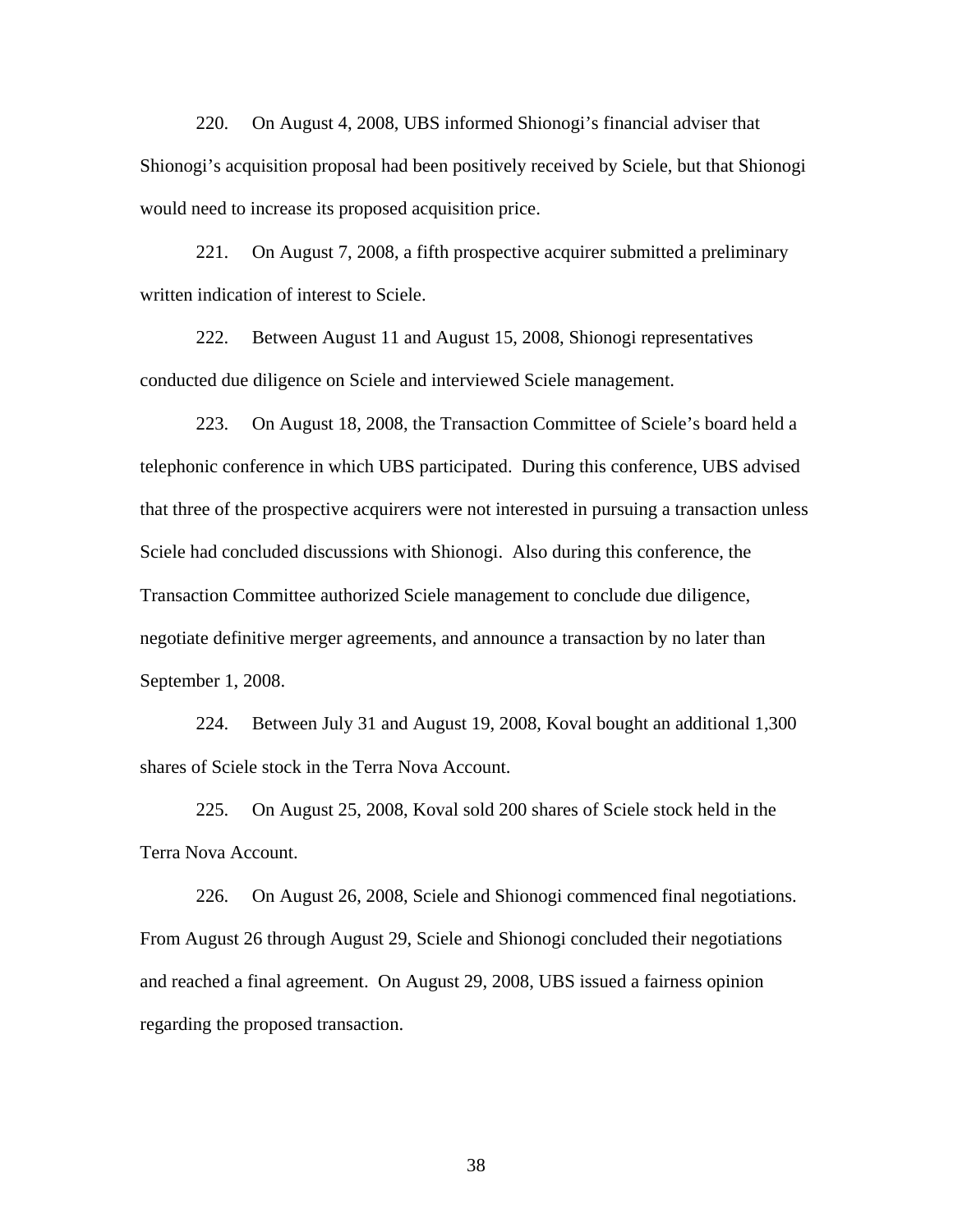227. On September 1, 2008, Sciele publicly announced its acquisition by Shionogi by tender offer. On September 2, Sciele's stock closed at \$21, a fifty-nine percent increase over the prior day's closing price of \$13.26 per share.

228. On September 2, 2008, Koval logged into the Terra Nova Account and sold 3,100 shares of Sciele stock and twenty Sciele call option contracts. On September 5, Koval sold the remaining ten call option contracts held in the Terra Nova Account. Koval's trading in Vorobiev's Terra Nova Account generated illicit trading profits of approximately \$56,700.

## **Indevus Pharmaceuticals, Inc.**

229. On September 19, 2008, the chief executive officers of Indevus Pharmaceuticals, Inc. ("Indevus") and Endo Pharmaceuticals Holdings Inc. ("Endo") met and discussed a potential combination of their respective companies. Indevus's CEO informed UBS of that discussion.

230. At all relevant times, Indevus's common stock was registered with the Commission pursuant to Section 12(b) of the Exchange Act and was traded on NASDAQ.

231. On September 30, 2008, UBS, in its capacity as financial adviser to Indevus, sent a confidentiality agreement to Endo regarding a potential business combination and Endo executed the agreement.

232. On October 1, 2008, UBS placed Indevus on its Grey List.

233. The information that Indevus provided to UBS regarding the contemplated transaction was highly confidential and was not intended to be disclosed before the transaction was completed and publicly announced.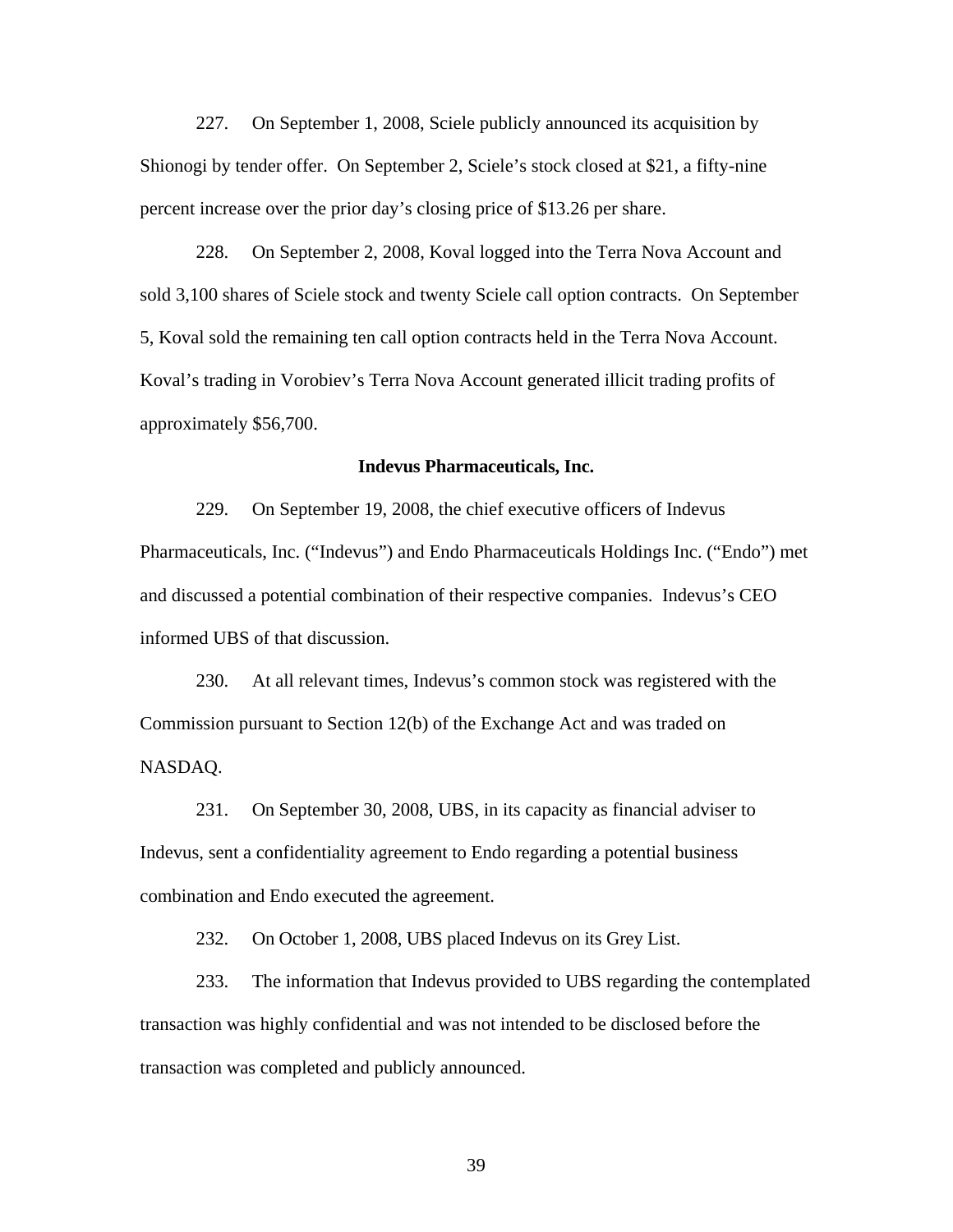234. On October 21, 2008, the CEOs of Indevus and Endo discussed the nature of Endo's interest in Indevus and its valuation. Indevus's CEO informed UBS of this discussion.

235. From October 31, 2008 through November 21, 2008, Indevus and Endo conducted due diligence and negotiated the terms of a purchase agreement.

236. On November 20, 2008, Poteroba called Koval at 8:23 p.m. and the call lasted five minutes.

237. On November 21, 2008, Vorobiev called Koval from Russia at 10:26 p.m. and the call lasted one minute. Vorobiev called Koval again the following day at 1:11 p.m. and the call lasted one minute. On the same day, November 22, 2008, Koval called Vorobiev in Russia at 1:22 p.m. and the call lasted seventeen minutes.

238. On November 25, the CEOs of Indevus and Endo met to discuss the status of the potential transaction and Indevus's CEO requested that Endo increase the per share consideration that it was offering to acquire Indevus. Indevus's CEO informed UBS of the discussion.

239. On December 3, 2008, Indevus provided UBS with a revised financial model and UBS discussed the model with Indevus during a conference call. Also on this date, Endo continued its review of Indevus's non-public information and Endo representatives visited Indevus's manufacturing facilities.

240. By December 3, 2008, Poteroba, in his capacity as a UBS employee, learned material, nonpublic information regarding the negotiations between Indevus and Endo.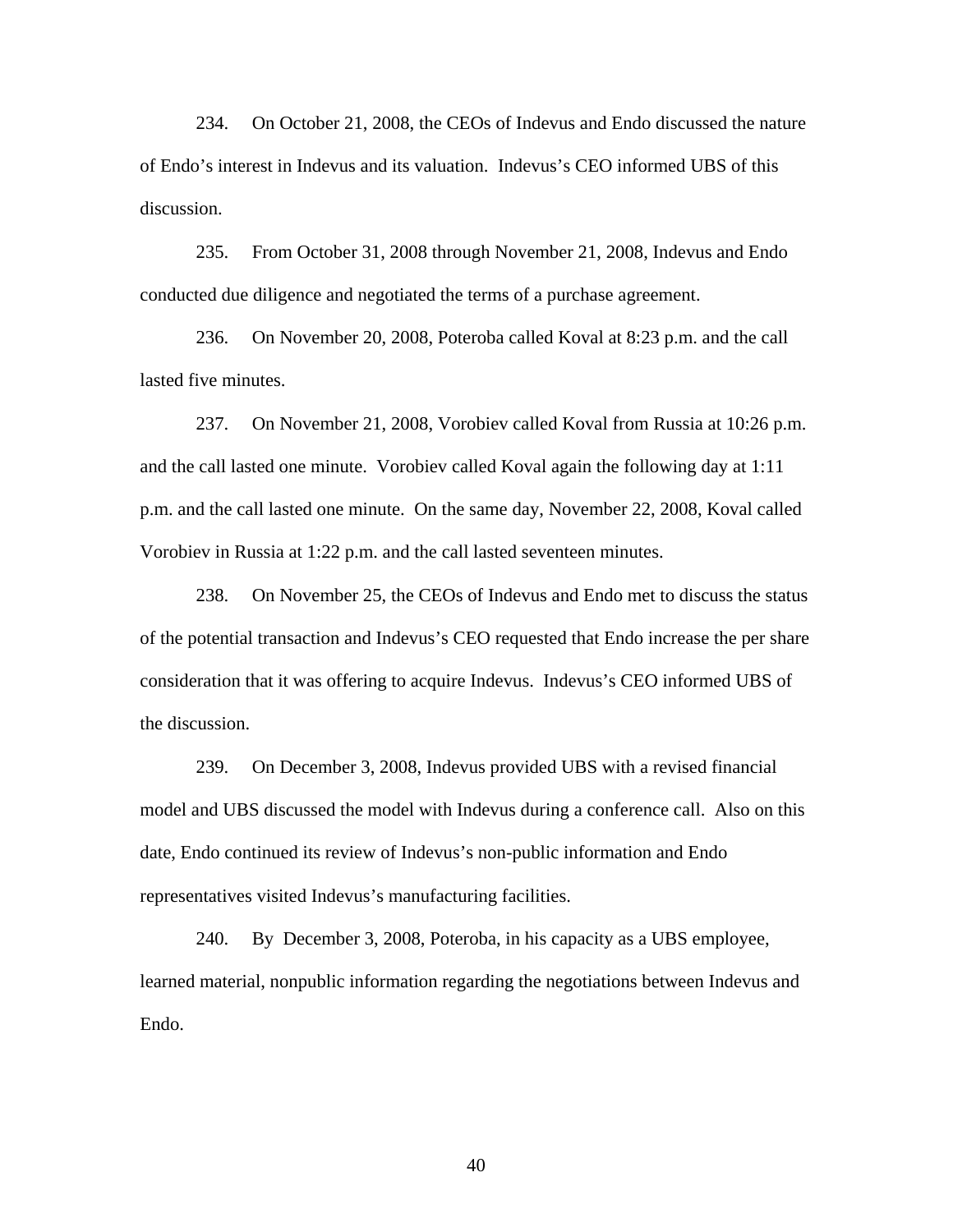241. On December 3, 2008, Poteroba called Koval two times. The first call was at 9:20 a.m. and lasted approximately one minute; the second call was at 12:25 p.m. and lasted approximately two minutes.

 from UBS material, nonpublic information concerning Indevus's negotiations with Endo. Koval, in turn, tipped Vorobiev with material, nonpublic information regarding the 242. Upon information and belief, during these and other communications between Poteroba and Koval, Poteroba tipped Koval with material, nonpublic information regarding the Indevus acquisition. In doing so, Poteroba misappropriated Indevus acquisition.

243. On December 4, 2008, UBS participated by telephone conference in a meeting of Indevus's Board of Directors during which the board discussed the valuation of Indevus as a stand-alone entity and considered several financing alternatives.

244. On December 4, 2008, at 9:35 a.m. from his home computer, Koval logged into Vorobiev's Terra Nova Account and began buying Indevus stock. On December 4 and December 5, 2008, Koval purchased 2,500 shares of Indevus stock and ten Indevus Jan. 2.5 call option contracts at a cost of \$6,263.

245. Also on December 4 and December 5, 2008, the TD Ameritrade brokerage account held in the name of Koval's wife, relief defendant Anjali Walter, purchased 4,000 shares of Indevus stock at a cost of \$9,530.

246. On December 8 and December 11, 2008, Koval purchased an additional 800 shares of Indevus stock.

247. On December 10, 2008, Endo's CEO conveyed to Indevus's CEO an increased offer to acquire Indevus.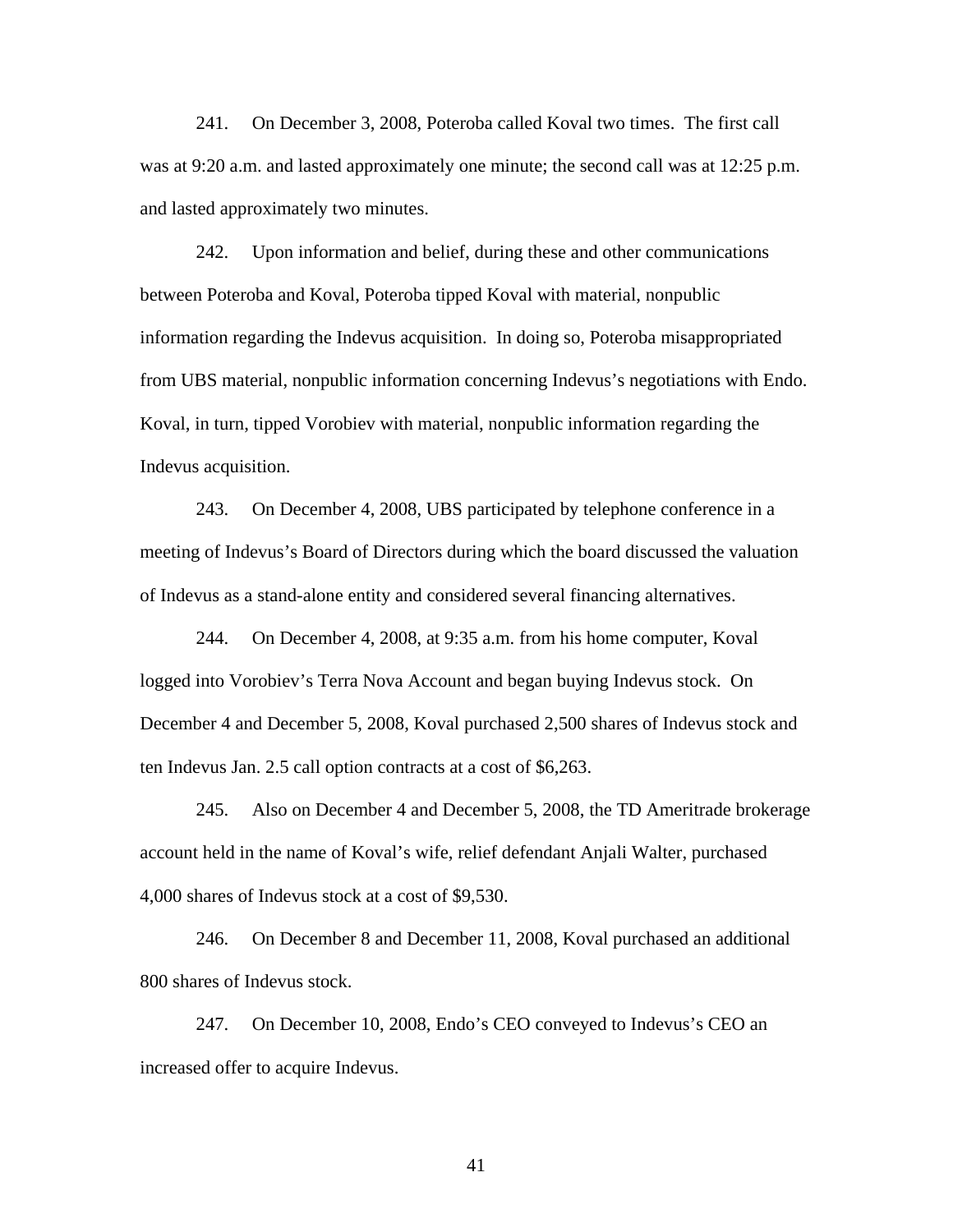248. Beginning on December 10, 2008 through December 12, 2008, Vorobiev purchased 6,980 shares of Indevus stock in his TD Ameritrade account at a cost of \$18,852. From December 17, 2008 through December 19, 2008, Vorobiev purchased an additional 3,750 shares of Indevus stock, for a total position of 10,730 Indevus shares.

249. On December 10, 2008 through December 18, 2008, Tatiana Vorobieva's TD Ameritrade account purchased 6,020 shares of Indevus stock at a cost of \$16,512.

250. Beginning on December 10, 2008 and running through December 16, 2008, Tatiana Vorobieva's RBC account purchased 14,400 shares of Indevus stock at a cost of \$38,894.

251. On December 12, 2008, Endo's CEO sent a letter to Indevus's CEO, reiterating the increased offering price. Also on that date, Endo sent a draft merger agreement to Indevus and UBS participated in a conference call with Indevus to discuss Endo's revised offer and related considerations.

senior management to proceed to finalize a sale of the company to Endo. 252. On December 14, 2008, Indevus's Board of Directors authorized Indevus

253. On December 16 and 17, 2008, UBS participated in a meeting between Indevus and Endo where the merger agreement was negotiated and the potential integration of the two companies was discussed. From December 17, 2008, through January 5, 2009, UBS participated in merger agreement negotiations between Indevus and Endo and the drafting of transaction documentation.

254. On December 24, Vorobiev sold 350 shares of Indevus stock from his TD Ameritrade brokerage account.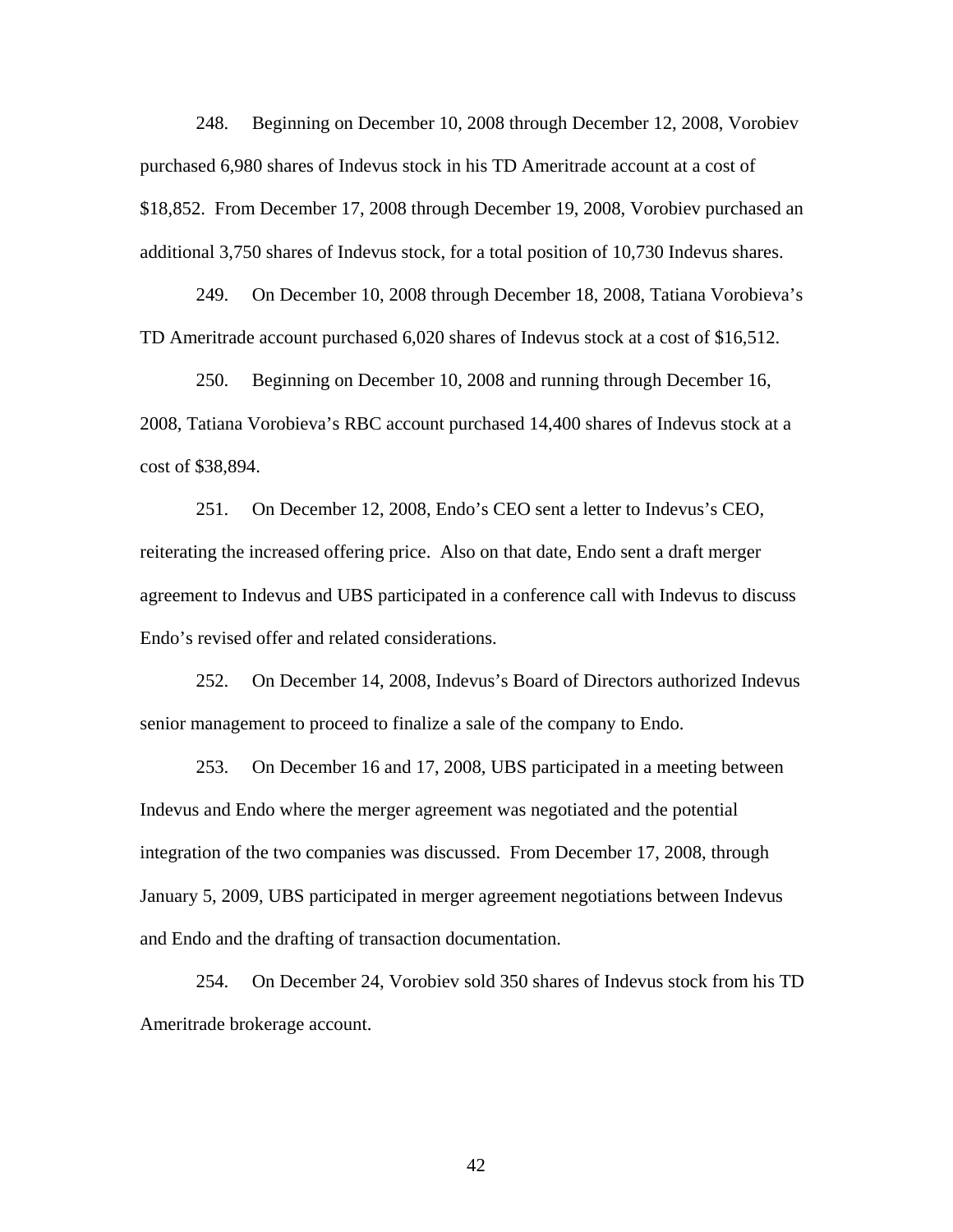255. On Monday, January 5, 2009, the respective boards of directors of Indevus and Endo approved the merger agreement and Indevus and Endo both issued press releases publicly announcing Indevus's acquisition by Endo by tender offer. On January 6, Indevus's stock closed at \$5.38, a seventy-four percent increase over the prior day's closing price of \$3.10 per share.

256. On January 6, 2009, Koval logged into Vorobiev's Terra Nova Account from Koval's home computer and sold all 3,300 shares of Indevus stock and ten call options. Koval's trading in Vorobiev's Terra Nova Account generated profits of \$12,084.

257. On the same day, relief defendant Anjali Walter's TD Ameritrade account sold all 4,000 shares of Indevus stock for an illegal trading profit of \$11,750.

258. Also on January 6, 2009, Vorobiev sold all 10,380 shares of Indevus stock in his TD Ameritrade account, realizing illicit trading profits of \$25,748.

259. On the same day, Tatiana Vorobieva's accounts at RBC and TD Ameritrade sold all 6,020 and 7,020 shares of Indevus stock, respectively, for a total illegal trading profit of \$53,212.

### **Advanced Medical Optics, Inc.**

 260. In October 2008, Advanced Medical Optics, Inc. ("Advanced Medical") sought the assistance of UBS in exploring potential capital raising and corporate restructuring transactions. Also in October 2008, Advanced Medical, with the assistance of another financial adviser, contacted selected parties to discuss a possible acquisition of, or strategic transaction with, Advanced Medical.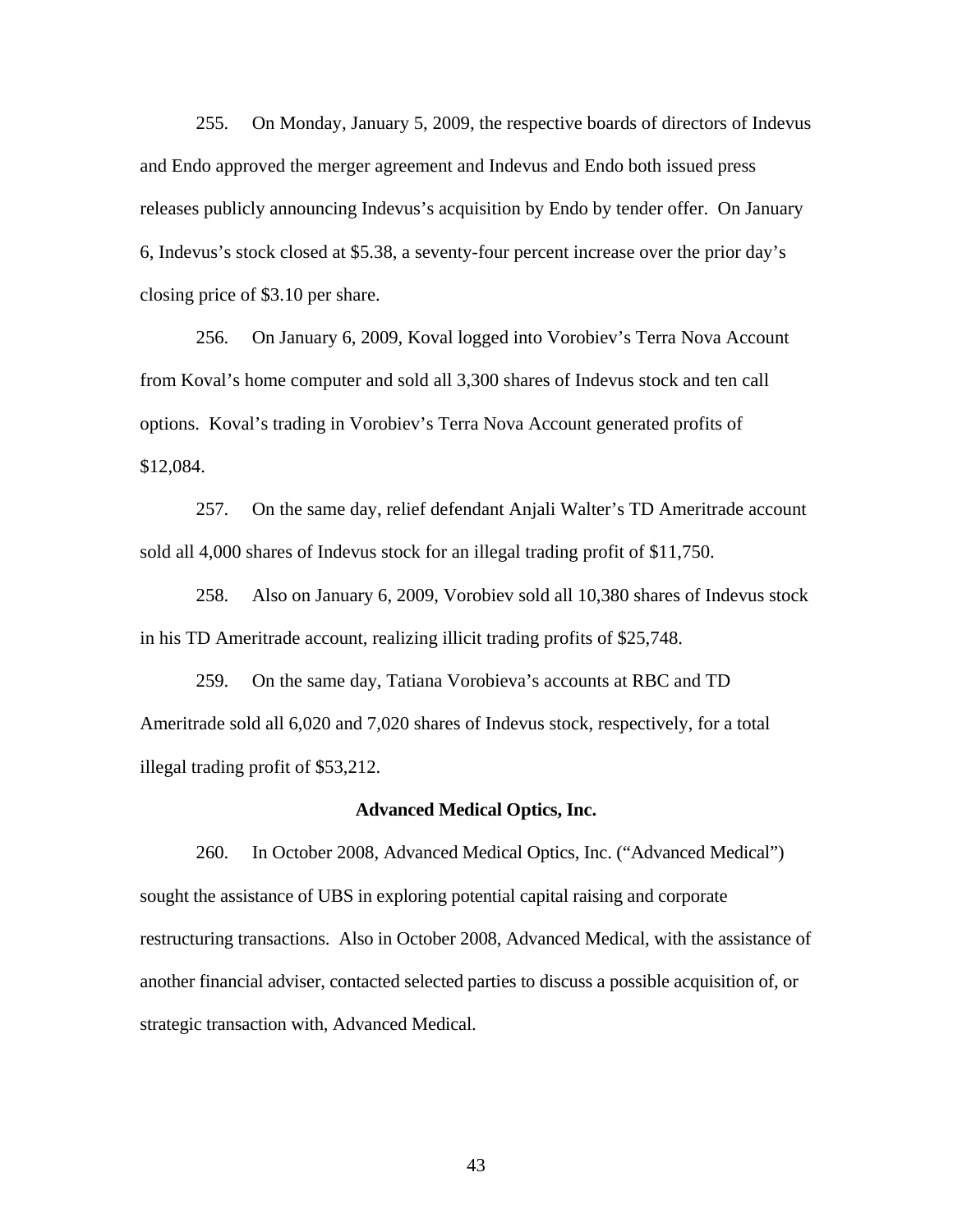261. At all relevant times, Advanced Medical's common stock was registered with the Commission pursuant to Section 12(b) of the Exchange Act and was traded on the New York Stock Exchange.

262. On October 22, 2008, the chief executive officers of Advanced Medical and Abbott Laboratories ("Abbott") met for dinner to discuss the possibility of an acquisition or similar merger transaction between Advanced Medical and Abbott.

263. On October 26, 2008, senior management from both Advanced Medical and Abbott met to discuss, among other things, Abbott's interest in an acquisition of, or similar strategic transaction involving, Advanced Medical.

264. On November 3, 2008, a working group of Advanced Management directors and executive leadership met with UBS to discuss, among other things, possible strategic alternatives available to Advanced Medical with respect to a possible sale of the company.

265. On December 1, 2008, Abbott submitted to Advanced Medical a nonbinding, preliminary proposal letter offering to acquire all of the outstanding shares of Advanced Medical common stock for cash in the price range from \$12.00 to \$23.00 per share.

266. On December 8, 2008, Abbott began conducting due diligence regarding Advanced Medical.

267. On December 16, 2008, Advanced Medical's CEO contacted UBS to schedule a conference call for December 17, 2008, regarding a merger and acquisition. Also on December 16, UBS executed a confidentiality agreement with Advanced Medical.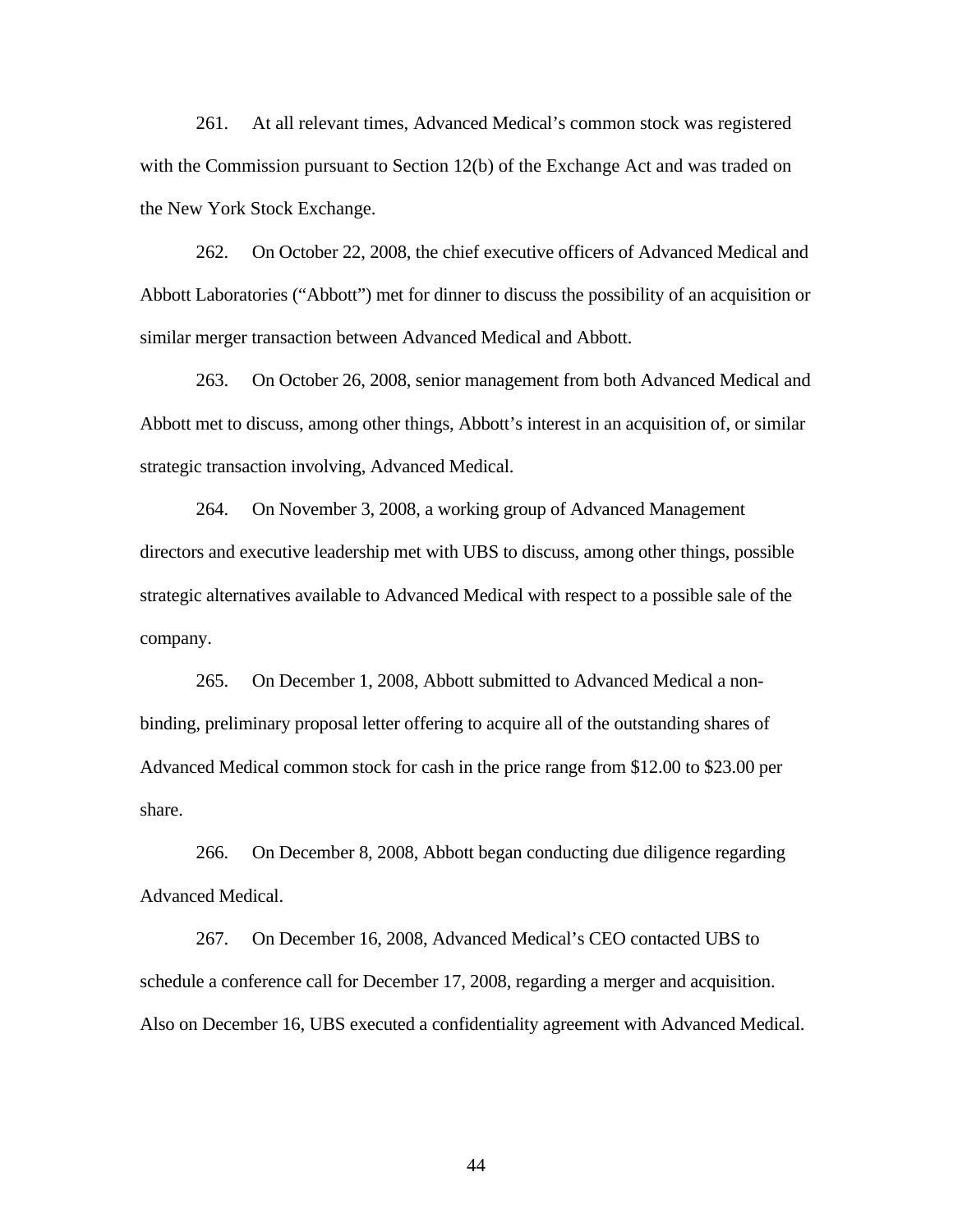268. On December 17, 2008, UBS placed Advanced Medical on its Grey List. Also on that date, the CEO of Advanced Medical asked UBS to provide a fairness opinion with regard to Abbott's preliminary offer to acquire Advanced Medical for \$21 to \$23 per share.

269. The information that the Advanced Medical representatives provided to UBS regarding the contemplated transaction was highly confidential and was not intended to be disclosed before the transaction was completed and publicly announced.

270. From January 3, 2009 through January 5, 2009, UBS conducted due diligence on Advanced Medical and prepared and delivered issued a fairness opinion to Advanced Medical.

271. On January 5, 2009, UBS participated in a meeting of Advanced Medical's Board of Directors at which Advanced Medical's outside legal counsel summarized the terms and conditions of the draft merger agreement and plan of merger between Advanced Medical and Abbott. Also during that meeting, UBS and another financial adviser to Advanced Medical discussed certain financial matters pertaining to Advanced Medical and the proposed transaction.

272. By January 5, 2009, Poteroba, in his capacity as a UBS employee, had learned material, nonpublic information regarding the Advanced Medical acquisition.

273. On January 5, 2009, Poteroba called Koval at 2:45 p.m. and the call lasted six minutes. At 9:34 p.m. that same day, Poteroba called Koval and the call lasted three minutes.

274. Also on January 5, 2009, Vorobiev called Koval from Russia at 10:24 p.m. and the call lasted one minute.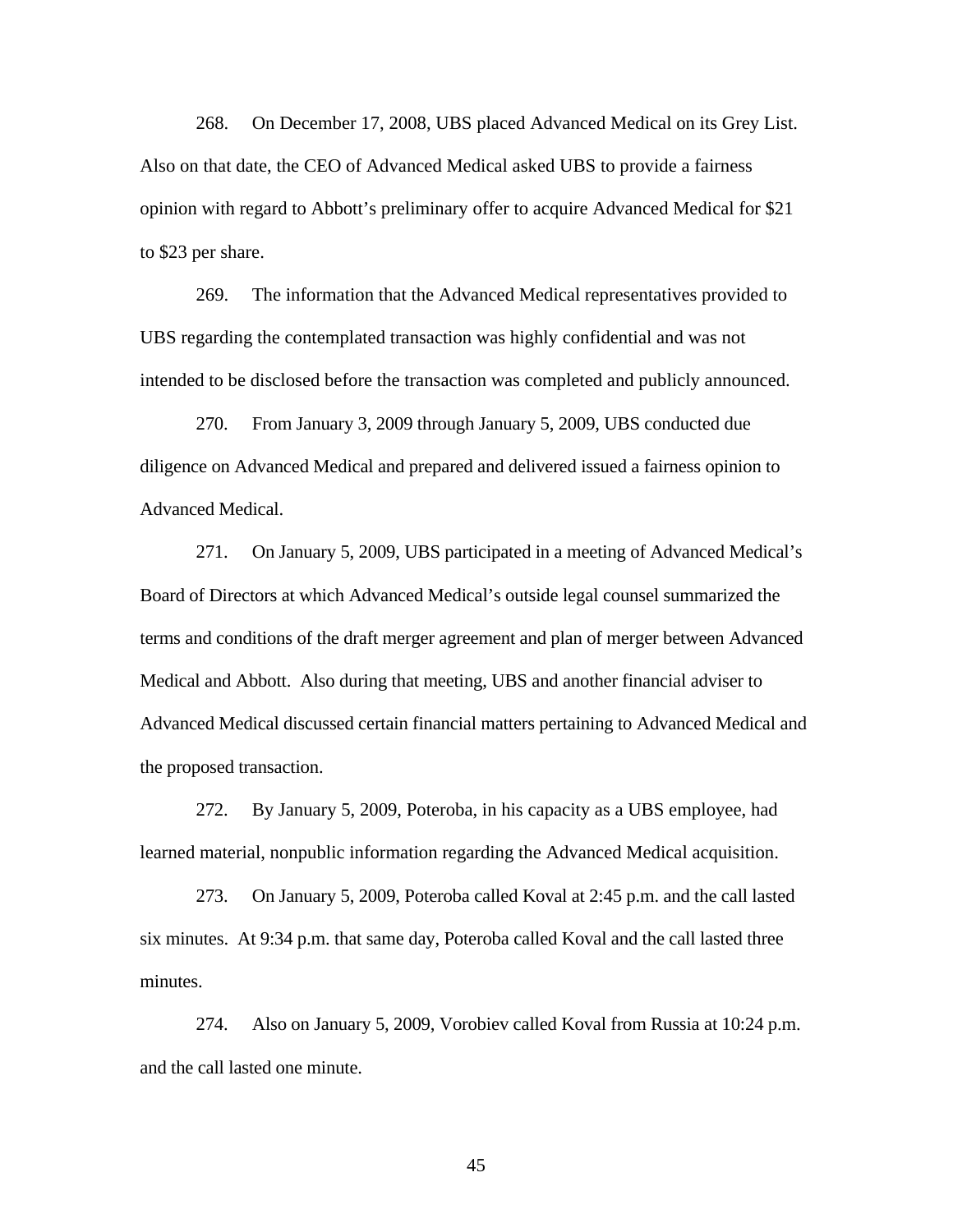275. From January 5 to January 11, 2009, Abbott completed its due diligence review and representatives of Advanced Medical and Abbott finalized the terms and conditions of the draft merger agreement, plan of merger, and related documents.

276. On Friday, January 9, 2009, Poteroba called Koval at 9:56 a.m. and the call lasted one minute. On the same day, Koval called Poteroba at 10:36 a.m. and the call lasted five minutes.

277. Upon information and belief, during this and other communications between Poteroba and Koval, Poteroba tipped Koval with material, nonpublic information regarding the Advanced Medical acquisition. In doing so, Poteroba misappropriated from UBS material, nonpublic information concerning Advanced Medical's plans to be acquired.

278. While Poteroba and Koval were still on the phone together or within a minute after the end of the second call, at 10:41 a.m. on January 9, Koval logged into Vorobiev's Terra Nova Account and placed an order to buy 1,000 shares of Advanced Medical stock.

279. Also on January 9, Koval bought an additional 970 shares of Advanced Medical stock in Vorobiev's Terra Nova Account. The cost of the total 1,970 shares of Advanced Medical stock he purchased was \$17,604. During that same day, Koval sold 170 shares of Advanced Medical stock from Vorobiev's Terra Nova Account.

280. On January 11, 2009, Advanced Medical's Board of Directors and executive leadership met with the company's legal and financial advisers, including UBS, to review the proposed transaction and related documents. During the meeting, the Board of Directors approved the sale of Advanced Medical to Abbott.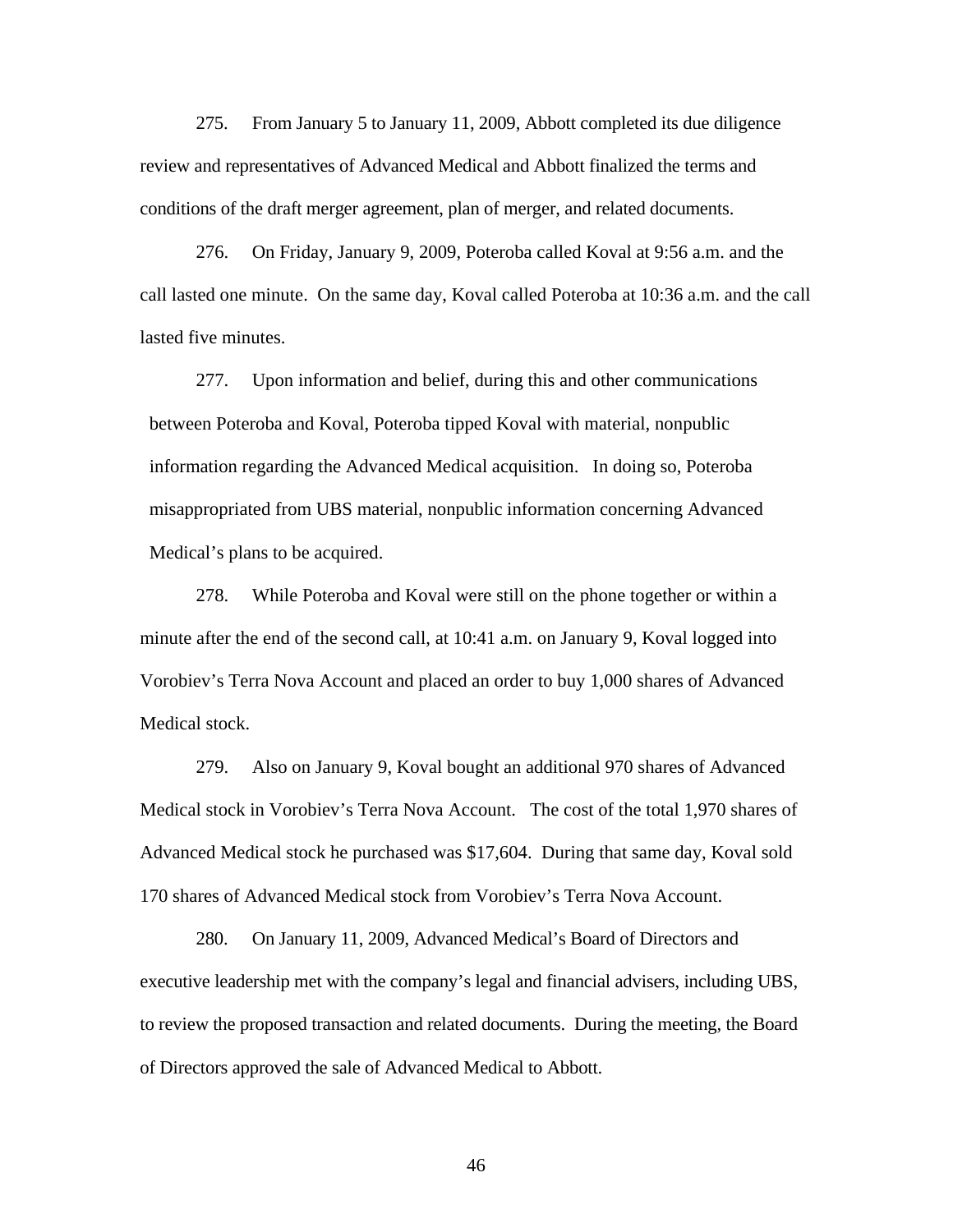281. On January 12, 2009, prior to the opening of the market, Advanced Medical and Abbott jointly announced that Abbott would acquire Advanced Medical by tender offer. Advanced Medical's stock closed at \$21.50, a 143 percent increase over the prior day's closing price of \$15.03 per share.

282. On January 12, 2009, Koval sold 1,800 shares of Advanced Medical stock held in the Terra Nova Account. Koval's trading in Vorobiev's Terra Nova Account generated illicit trading profits of approximately \$22,600.

#### **PharmaNet Development Group, Inc.**

283. On November 26, 2008, the Board of Directors of PharmaNet Development Group, Inc. ("PharmaNet") met and authorized a competitive auction process that could result in the sale of the company. UBS participated in that meeting and was authorized by the PharmaNet board to, among other things, conduct a preliminary review of potential acquirers.

284. At all relevant times, PharmaNet's common stock was registered with the Commission pursuant to Section 12(b) of the Exchange Act and was traded on NASDAQ.

285. On November 28, 2008, a "strategic alternative committee" ("SAC") of the PharmaNet board met telephonically with PharmaNet senior management, UBS, and PharmaNet's outside legal counsel participating. During the telephonic meeting, UBS provided an update regarding discussions that it had conducted with potential acquirers.

286. On December 5, 2008, the PharmaNet board met with the company's senior management, UBS, and outside legal counsel. During this meeting, UBS representatives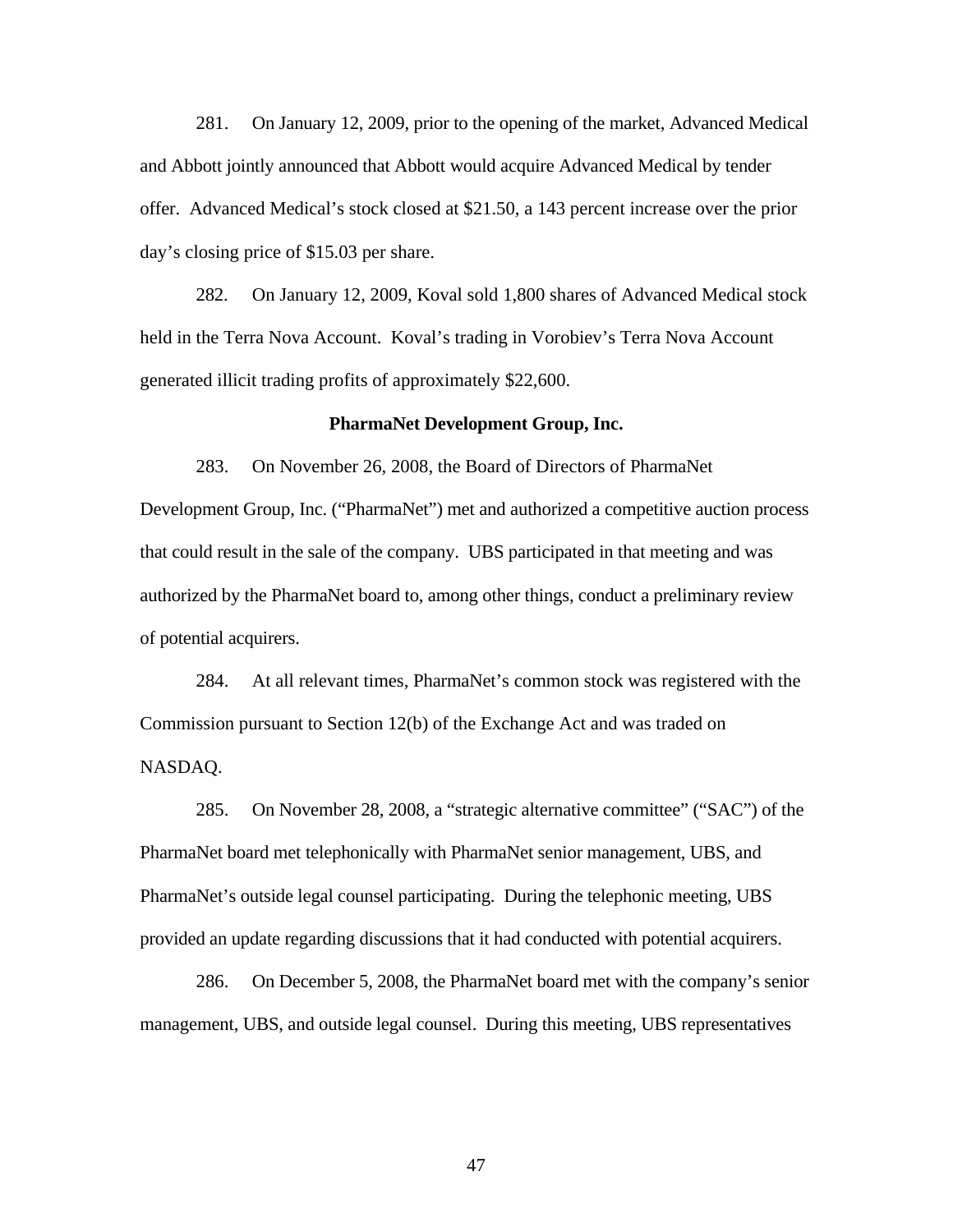discussed potential acquirers and the PharmaNet board instructed UBS to contact potential acquirers to invite them to participate in a formal auction process.

287. On December 8, 2008, UBS delivered to each of the potential acquirers and several private equity investors a written invitation to submit written, preliminary, nonbinding indications of interest by December 16, 2008.

288. On December 16, 2008, representatives of UBS participated in a telephonic conference with the SAC, PharmaNet senior management, and outside legal counsel. During the conference call, UBS summarized the six indications of interest that had been received.

289. On December 17, 2008, the PharmaNet board met with senior management, UBS, and others. During the meeting, UBS discussed the status of the sale process and the preliminary indications of interest that had been received. Also during this meeting, the PharmaNet board decided to proceed with a second round of bidding, with best and final bids to be due on January 28, 2009.

290. On December 18, 2008, PharmaNet publicly announced that it was working with UBS to pursue strategic alternatives, including a potential sale of the company.

291. From December 22, 2008 through January 13, 2009, PharmaNet and UBS communicated with a number of potential bidders regarding confidential due diligence reviews. On January 12 and January 13, 2009, UBS sent written invitations to potential acquirers of PharmaNet requesting that they submit "best and final" offers to acquire or make an alternative investment in PharmaNet no later than January 28, 2009.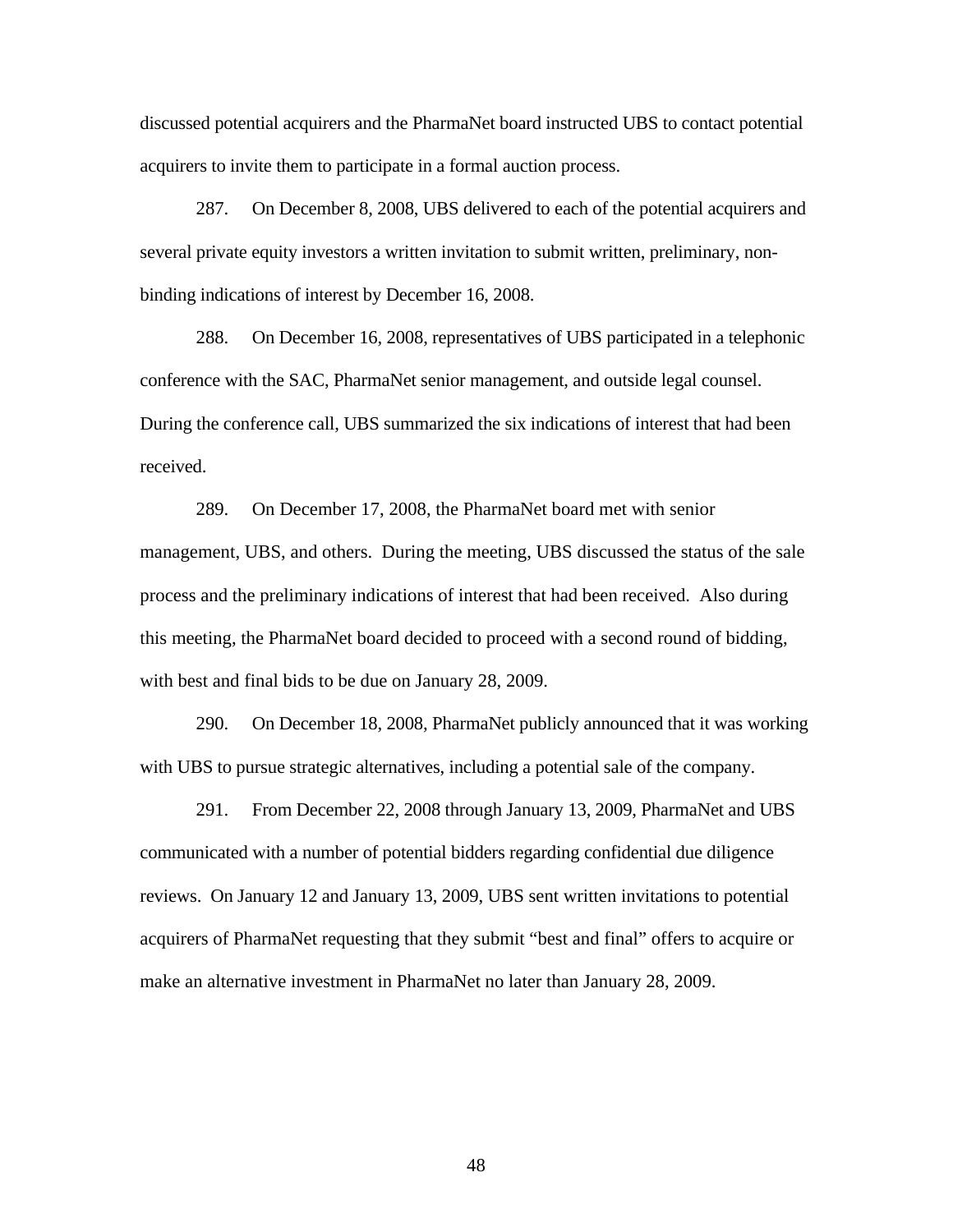292. The information that PharmaNet provided to UBS regarding the contemplated transaction was highly confidential and was not intended to be disclosed before the transaction was completed and publicly announced.

293. Although Poteroba was not a member of the deal team, he communicated with the head of UBS's Healthcare Group about the transaction and was copied on email messages regarding the deal. On Tuesday, January 13, 2009, at 10:35 p.m., Poteroba forwarded an email to the UBS Healthcare Group team leader for the PharmaNet deal indicating that a UBS client was interested in learning more about the PharmaNet opportunity. The team leader responded by email, stating: "Process is in  $8<sup>th</sup>$  inning any way. No other buyers (certainly not sponsors) will be considered."

294. On Wednesday, January 21, 2009, at 11:22 a.m., Poteroba was copied on an email from a member of the UBS PharmaNet team, in which the team member stated: [W]e are receiving final bids on PharmaNet on Wednesday the  $28<sup>th</sup>$  with an important Board meeting the morning of Friday the  $30<sup>th</sup>$ .

295. On Friday, January 23, 2009, Poteroba went to meet with another UBS client and was accompanied by the UBS team leader for the PharmaNet transaction.

296. By January 23, 2009, Poteroba, in his capacity as a UBS employee, learned material, nonpublic information regarding the PharmaNet acquisition.

297. The same day, at 10:23 p.m., Poteroba called Koval and the call lasted twelve minutes. Less than five minutes after the initial call ended, Poteroba called Koval again and the call lasted for two minutes.

298. Upon information and belief, during these or other communications between Poteroba and Koval, Poteroba tipped Koval with material, nonpublic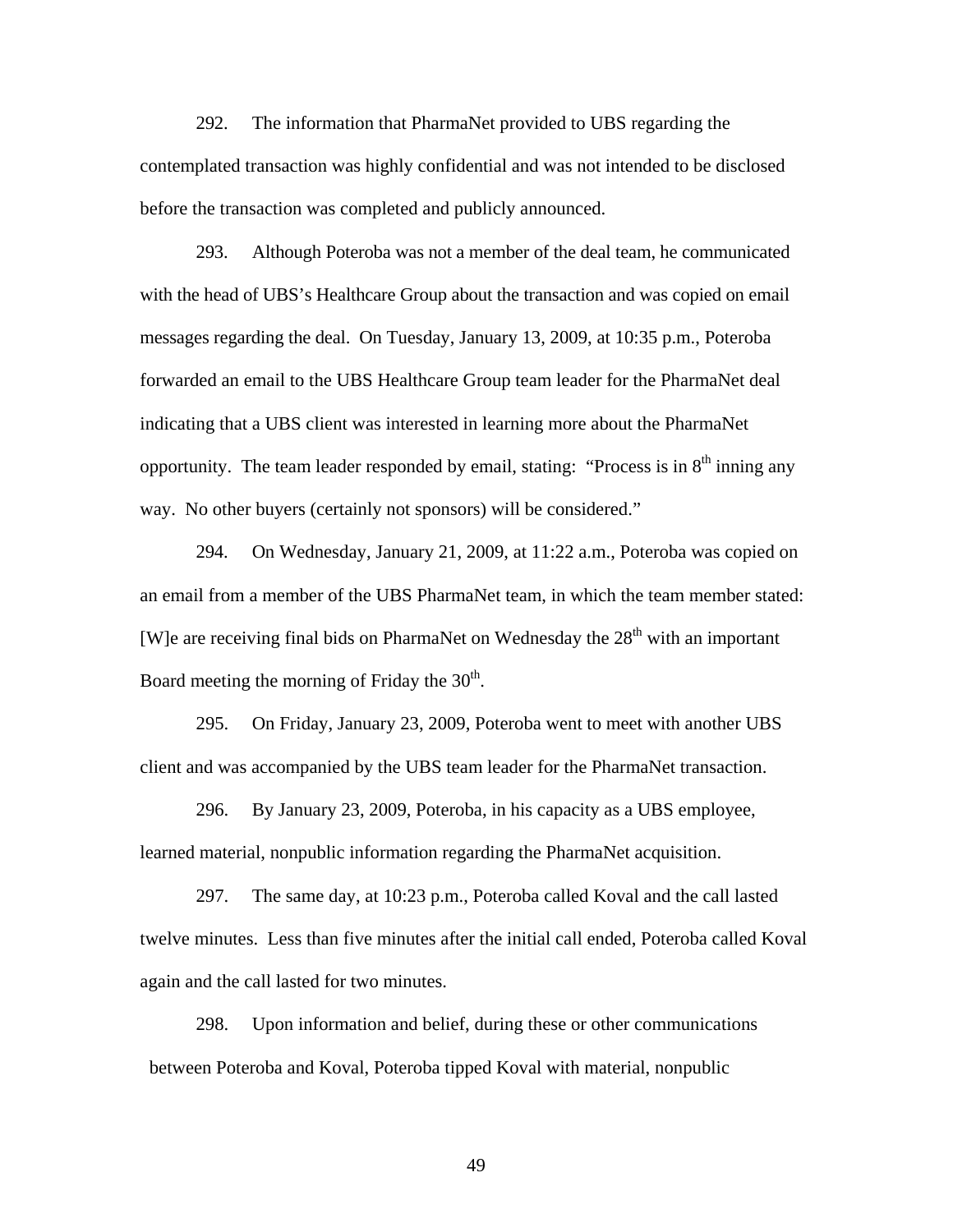plans to be acquired. Koval, in turn, tipped Vorobiev with the material, nonpublic information regarding the PharmaNet acquisition. In doing so, Poteroba misappropriated from UBS material, nonpublic information concerning PharmaNet's information he received from Poteroba.

299. On the following Monday, January 26, 2009, Koval bought 14,000 shares of PharmaNet stock in Vorobiev's Terra Nova Account at a cost of \$19,854.

300. On the next day, January 27, 2008, Vorobiev purchased a total of 11,900 shares of PharmaNet stock in his TD Ameritrade brokerage account at a cost of \$16,396.

 54,000 shares of PharmaNet stock at a cost of \$76,087. On the same day, Tatiana 301. Also on January 27, 2008, Tatiana Vorobieva's RBC account purchased Vorobieva's TD Ameritrade account purchased 14,300 shares of PharmaNet stock at a cost of \$19,338.

302. On January 28, 2009, Koval bought an additional 3,000 shares of PharmaNet stock in the Terra Nova Account.

303. On January 28, 2009, Vorobiev bought an additional 3,490 shares of PharmaNet stock in his TD Ameritrade account.

304. Also on January 28, 2009, Tatiana Vorobieva's RBC account bought an additional 6,000 shares of PharmaNet stock and her TD Ameritrade account bought an additional 2,740 shares of PharmaNet stock.

305. At 11:31 p.m. on the night of January 28, 2009, Poteroba placed a call to Koval and the call lasted one minute.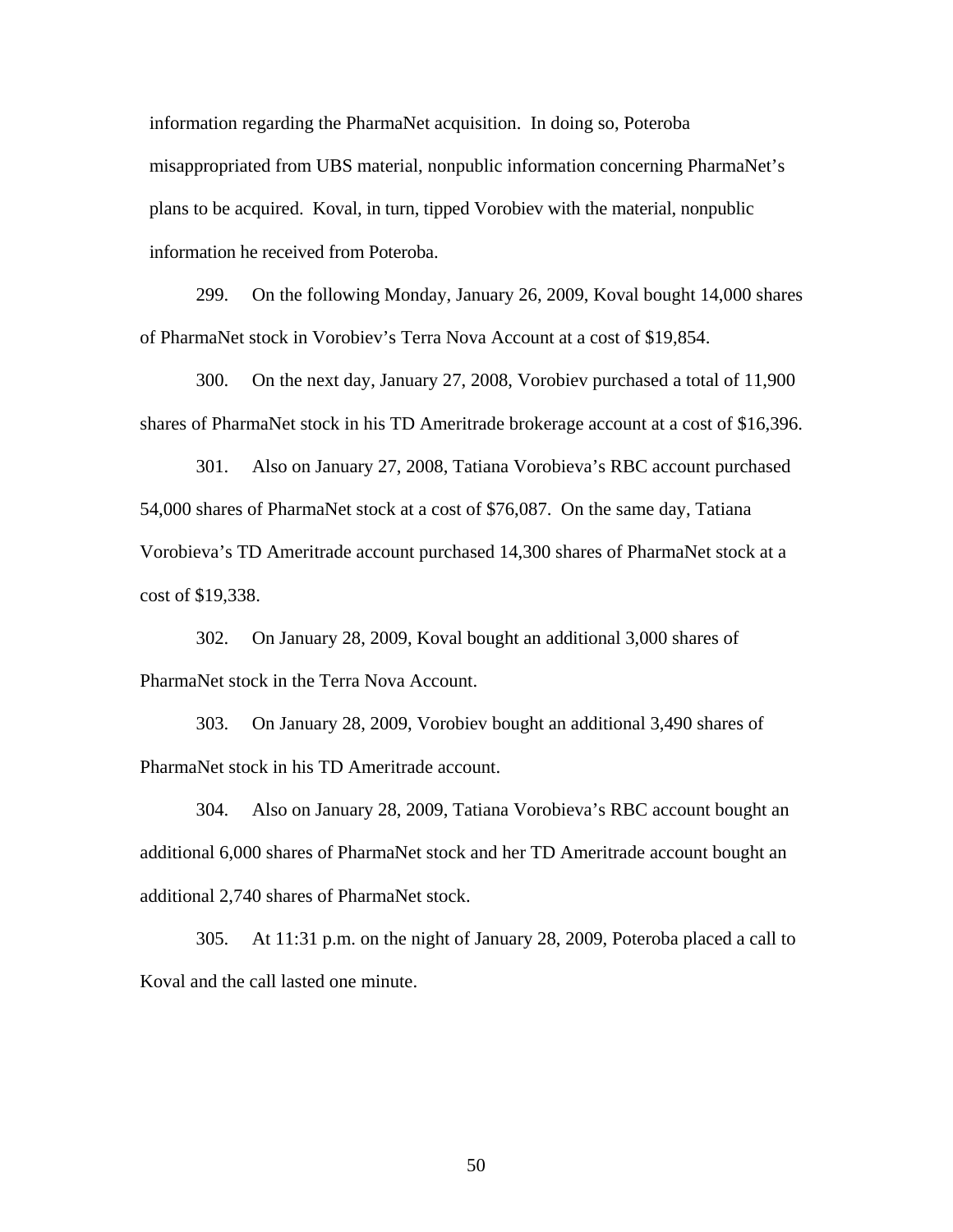306. The next day, January 29, 2009, Koval bought 4,000 more shares of PharmaNet stock in the Terra Nova Account. At 3:27 p.m. on January 29, Koval placed a call to Poteroba that lasted two minutes.

307. On January 29, Vorobiev purchased 3,540 more shares of PharmaNet stock in his TD Ameritrade brokerage account.

308. Also on January 29, Tatiana Vorobieva's RBC account bought 6,000 more shares of PharmaNet stock and her TD Ameritrade account bought 3,550 more shares of PharmaNet stock.

309. On January 30, 2009, UBS representatives met with PharmaNet's Board of Directors and senior management to review the bids that had been received in the second round of the auction. PharmaNet's board decided to request that the two highest bidders in the second round of the auction submit 'best and final bids' by February 6, 2009.

7:18 p.m., Koval placed a call to Poteroba and the call lasted four minutes. 310. On January 30, 2009, at 9:18 a.m. and 9:21 a.m., Koval placed orders to buy 3,000 and 5,000 shares of PharmaNet stock, respectively, in the Terra Nova Account. However, these orders were not executed. At 2:13 p.m. on the same day, Koval bought 5,000 shares of PharmaNet stock in the Terra Nova Account. At 6:28 p.m. that day, Poteroba placed a call to Koval which lasted one minute. Forty-five minutes later, at

311. On February 1, 2009, after accelerated negotiations between PharmaNet and the remaining two bidders, the bidders submitted their final bids.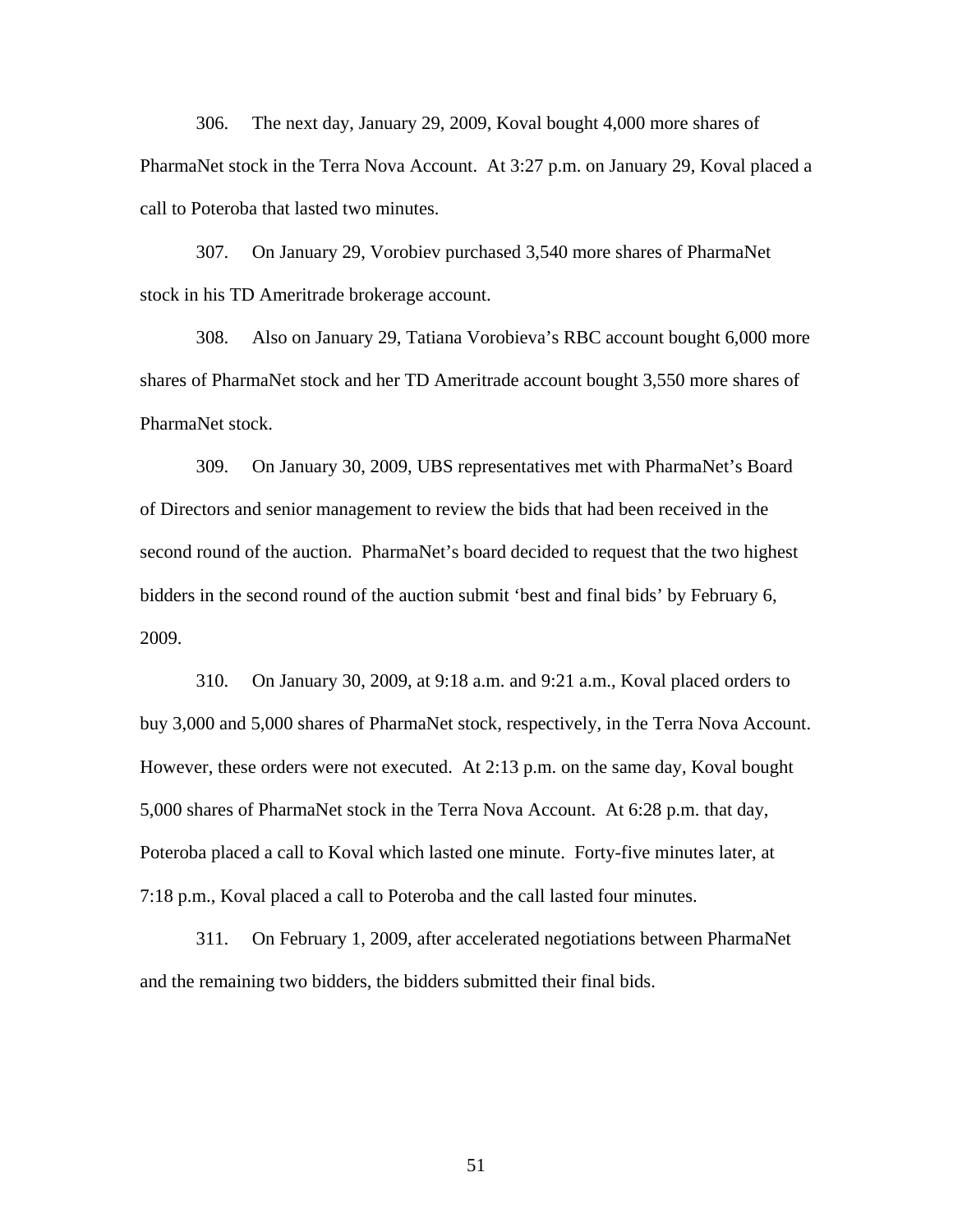312. On February 2, 2009, after discussing the two proposals with UBS and other advisers, the PharmaNet board voted to accept a bid from JLL Partners and authorized management to finalize the merger agreement.

313. On February 2, 2009, at 9:26 a.m., Koval used his home computer to log into the Terra Nova Account and bought a final 4,000 shares of PharmaNet stock. Between 12:20 p.m. and 5:43 p.m. that day, Koval and Poteroba exchanged eight telephone calls, the longest of which lasted three minutes. From January 26, 2009 through February 2, 2009, Koval purchased a total of 30,000 shares of PharmaNet stock.

314. Also on February 2, 2009, Vorobiev bought a final 14,270 shares of PharmaNet stock in his TD Ameritrade brokerage accounts. From January 27, 2009 through February 2, 2009, Vorobiev purchased a total of 33,200 shares of PharmaNet stock.

315. Also on February 2, 2009, Tatiana Vorobieva's RBC account bought 18,100 shares of PharmaNet stock and her TD Ameritrade account bought 14,600 shares of PharmaNet stock. Between January 27, 2009 and February 2, 2009, accounts in the name of Tatiana Vorobieva purchased a total of 119,290 shares of PharmaNet stock.

316. On Tuesday, February 3, 2009, prior to the opening of trading, PharmaNet and JLL jointly publicly announced that PharmaNet would be acquired by JLL Partners for \$5.00 per share in a tender offer. The February 3 closing price of PharmaNet was \$4.64, an increase of \$3.30 from the prior day's closing price of \$1.34 per share.

317. On February 3, 2009 and February 4, 2009, Koval sold all 30,000 shares of his PharmaNet stock in the Terra Nova Account. Koval's trading in Vorobiev's Terra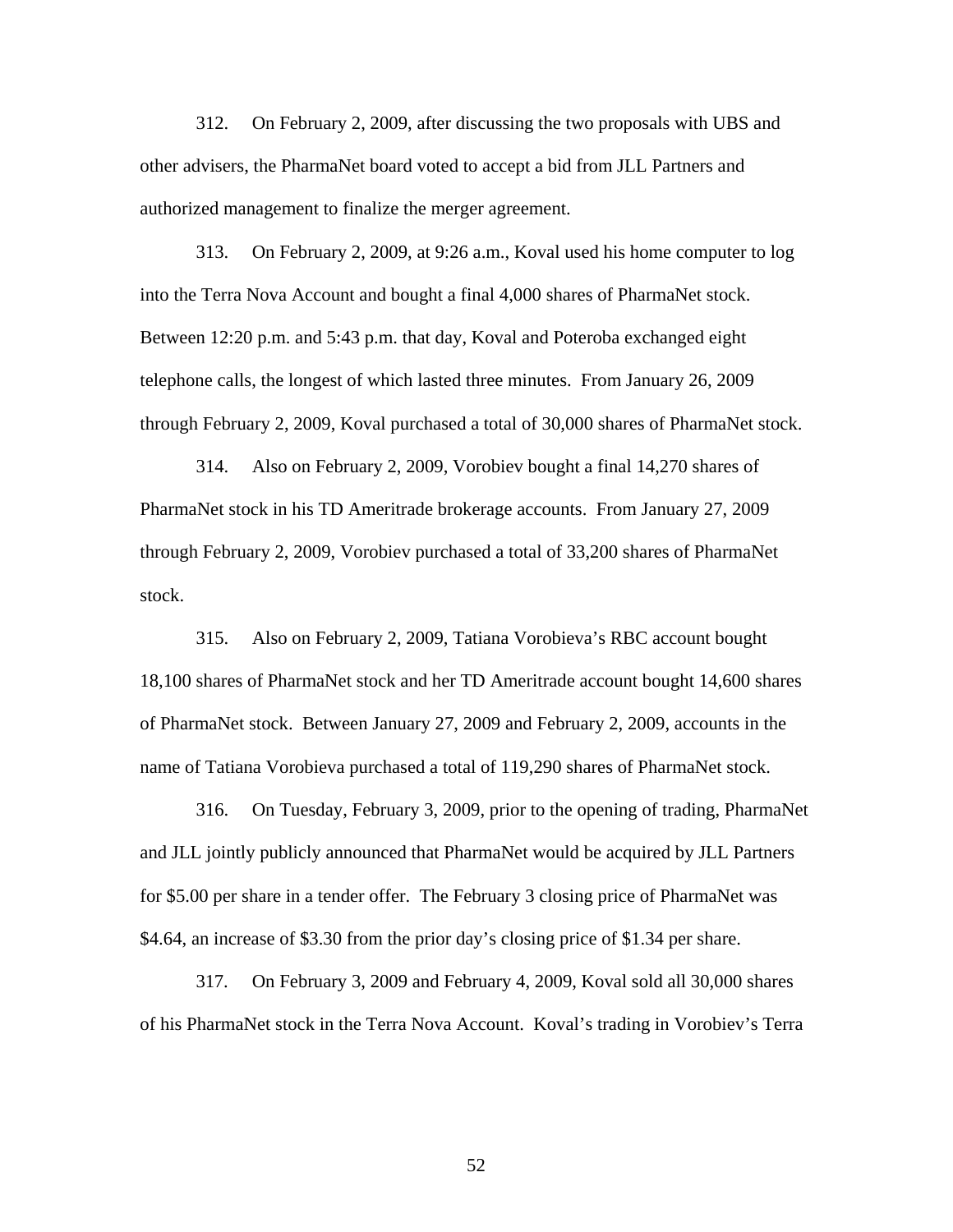Nova Account generated profits of \$97,888. As a result, Koval earned a return on investment of approximately 240 percent in seven trading days.

318. On February 3, 2009 and February 4, 2009, Vorobiev sold all of his PharmaNet stock in his TD Ameritrade account and realized profits of \$187,732.

319. On February 3, 2009 and February 4, 2009, Tatiana Vorobieva's TD Ameritrade account sold all of its PharmaNet stock and realized profits of \$115,756. Between February 4, 2009 and February 7, 2009, Tatiana Vorobieva's RBC account sold all of its PharmaNet stock and realized profits of \$289,953. The combined profits from illegal trading in accounts in the name of Tatiana Vorobieva were \$405,709.

## **The Transfer of Funds**

320. In March 2009, \$356,720 was transferred from Tatiana Vorobieva's RBC account - the account in which PharmaNet trades were traded - to her TD Ameritrade brokerage account. The transfer left her RBC account with a zero balance.

321. Subsequently, approximately \$530,000 was transferred from the Vorobievs' respective TD Ameritrade brokerage accounts to accounts at several banks in Russia.

 322. From January 2008 to the present, Koval regularly has withdrawn funds from Vorobiev's Terra Nova Account. The Terra Nova Account has a banking feature that links the brokerage account to an account maintained at another institution that provides, among other things, access to funds in the Terra Nova Account through automated teller machines ("ATMs"). Since January 2008, Koval has withdrawn funds in varying amounts from the Terra Nova account, ranging between \$800 and \$16,000 per month (except for the period October through December 2008, when there were no cash withdrawals) using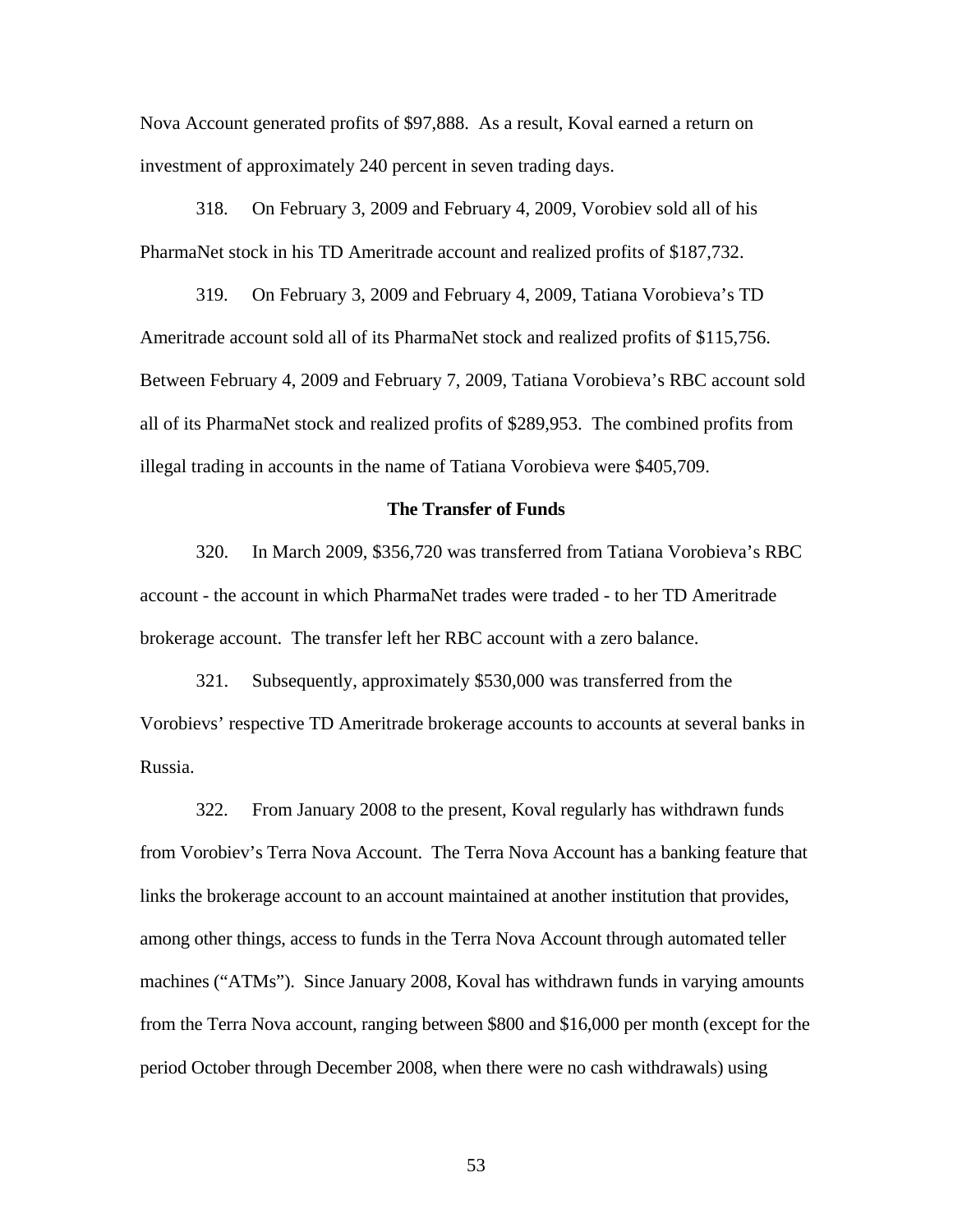various bank ATMs located within blocks of Koval's places of employment in Pasadena, California and Chicago, Illinois. In total, from 2008 through the present, Koval has withdrawn approximately \$125,000 in cash from the Terra Nova Account.

323. Since May 2009, Koval also has transferred more than \$50,000 from his securities accounts to accounts held in the name of his wife, relief defendant Anjali Walter.

## **FIRST CLAIM**

# **(Violations of Exchange Act Section 10(b) [15 U.S.C. §78j(b)] and Exchange Act Rule 10b-5 [17 C.F.R. §240.10b-5])**

324. Paragraphs 1 through 323 are hereby re-alleged and incorporated by reference.

325. As described above, Defendants Poteroba, Koval, and Vorobiev engaged in an illegal insider trading scheme in which each possessed and used material, nonpublic information which they knew, should have known, or were reckless in not knowing, was obtained in breach of a duty of trust or confidence, and/or tipped others who used that material, nonpublic information to purchase or sell securities.

326. By their conduct described above, Defendants Poteroba, Koval, and Vorobiev, in connection with the purchase or sale of securities, by the use of any means or instrumentalities of interstate commerce or of the mails, or of any facility of any national securities exchange, directly or indirectly: (a) employed devices, schemes or artifices to defraud; (b) made untrue statements of material fact or omitted to state material facts necessary in order to make the statements made, in the light of the circumstances under which they were made, not misleading; or (c) engaged in acts, practices, or course of business which operates or would operate as a fraud or deceit upon any persons, including purchasers or sellers of the securities.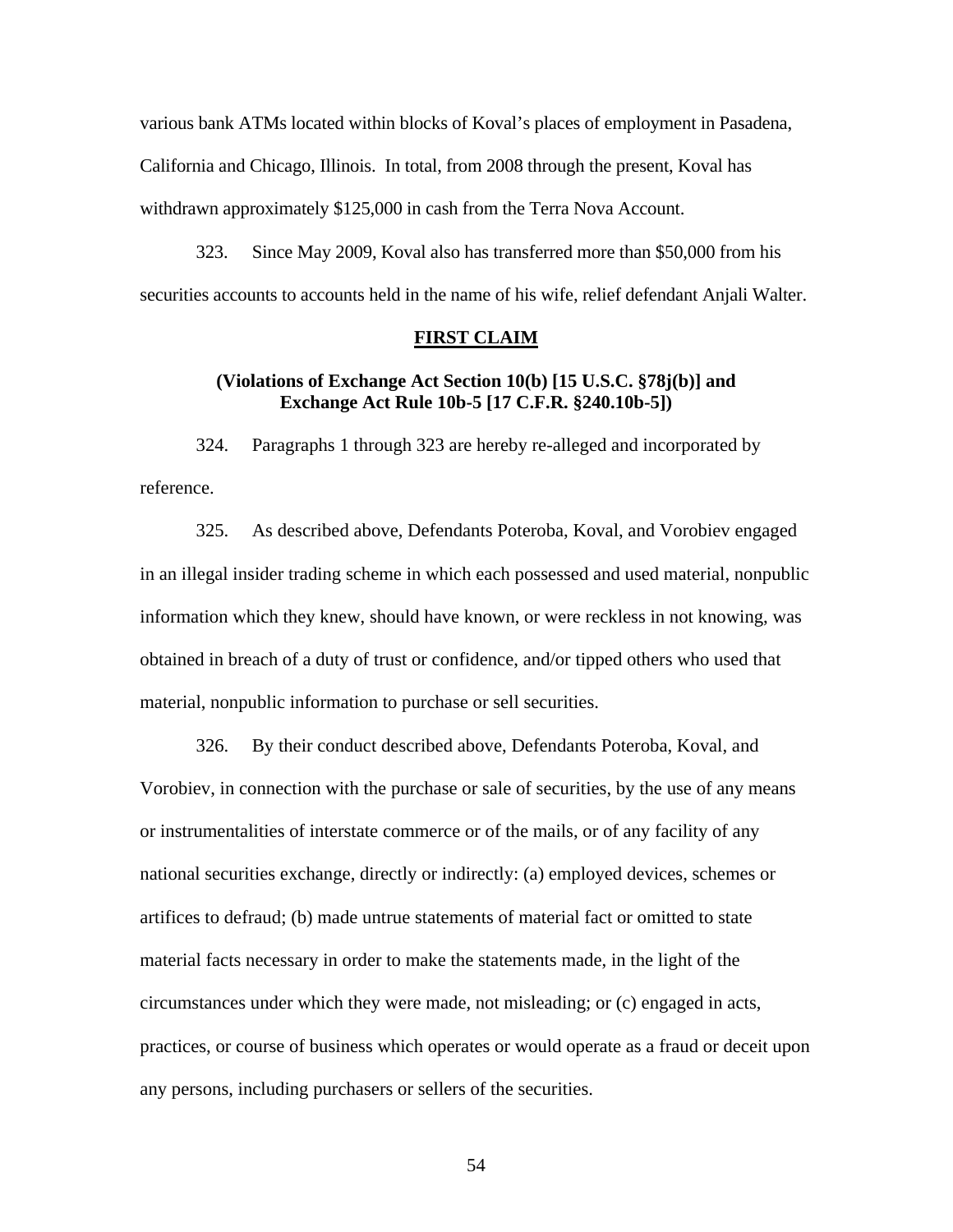327. By engaging in the conduct described above, Defendants Poteroba, Koval, and Vorobiev violated Section 10(b) of the Exchange Act [15 U.S.C. § 78j(b)] and Rule 10b-5 [17 C.F.R. § 240.10b-5] thereunder.

#### **SECOND CLAIM**

# **(Violations of Exchange Act Section 14(e) of the Exchange Act [15 U.S.C. § 78n(e)] and Exchange Act Rule 14e-3 thereunder [17 C.F.R. § 240.14e-3])**

328. Paragraphs 1 through 323 are hereby re-alleged and incorporated by reference.

 Development Group, Inc., and after a substantial step or steps to commence each of the 329. Prior to the public announcement of the tender offers for Molecular Devices Corp.; ViaCell, Inc.; Millennium Pharmaceuticals, Inc.; Sciele Pharma, Inc.; Indevus Pharmaceuticals, Inc.; Advanced Medical Optics, Inc.; and PharmaNet afore-mentioned tender offers had been taken, Poteroba, while in possession of material information relating to each of the tender offers, which information he knew or had reason to know was nonpublic and had been acquired directly or indirectly from the offering company, the issuer, or any officer, director, partner, or employee, or other person acting on behalf of the offering company or issuer, communicated material, nonpublic information relating to each of the tender offers to Koval under circumstances in which it was reasonably foreseeable that the communication was likely to result in the purchase and sale of the securities referenced above.

330. Prior to the public announcement of the tender offers for the companies and after a substantial step or steps to commence each of the tender offers had been taken, Koval, while in possession of material information relating to the tender offers, which information he knew or had reason to know was nonpublic and had been acquired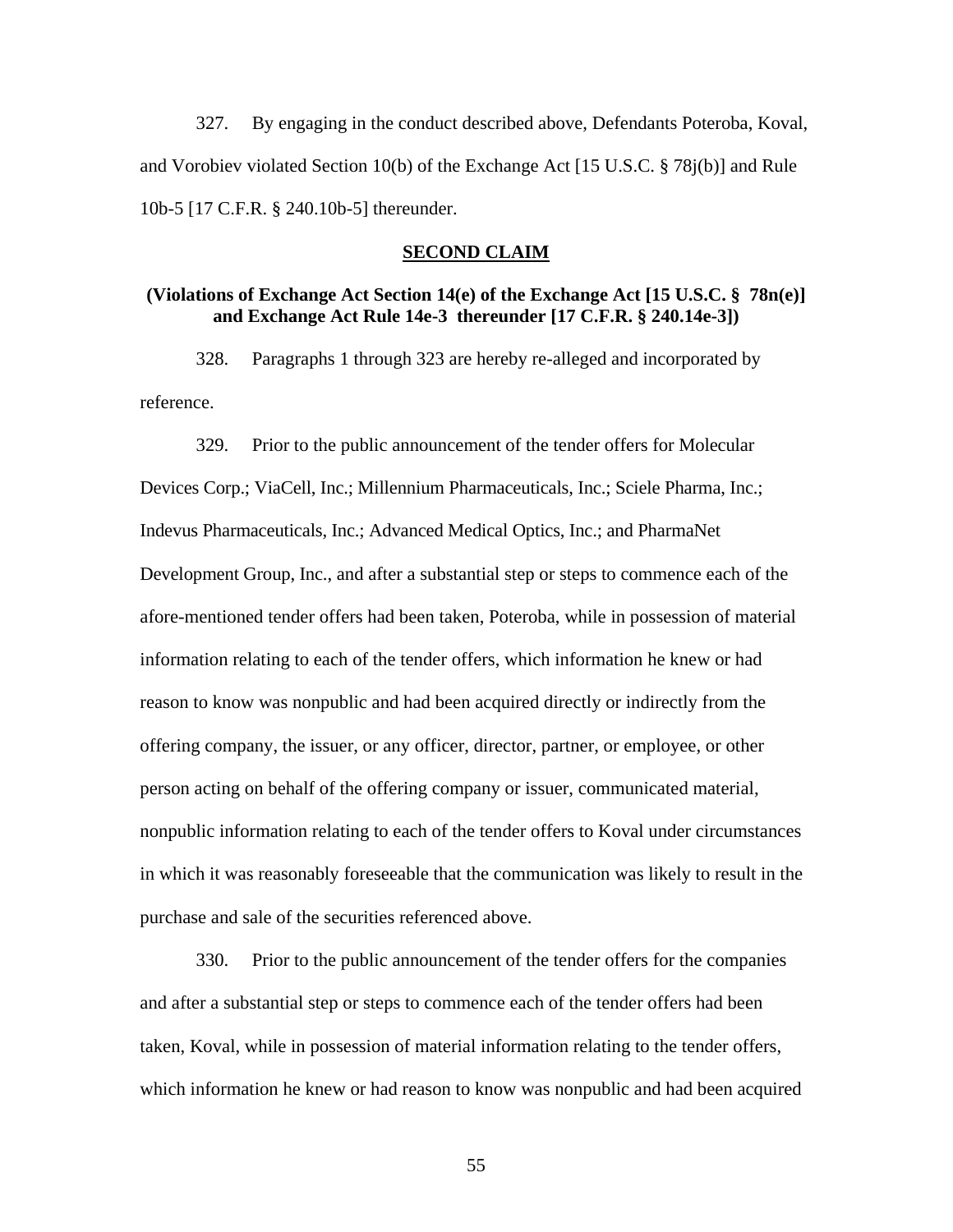directly or indirectly from the offering company, the issuer, or any officer, director, partner, or employee, or other person acting on behalf of the offering company or issuer, purchased securities in each of the companies identified in paragraph 329 above.

331. Prior to the public announcement of the tender offers for the companies and after a substantial step or steps to commence each of the tender offers had been taken, Vorobiev, while in possession of material information relating to the tender offers, which information he knew or had reason to know was nonpublic and had been acquired directly or indirectly from the offering company, the issuer, or any officer, director, partner, or employee, or other person acting on behalf of the offering company or issuer, purchased securities in Indevus Pharmaceuticals, Inc. and PharmaNet Development Group, Inc., identified in paragraph 329 above.

332. By reason of the conduct described above, Defendants Poteroba, Koval, and Vorobiev violated Section 14(e) of the Exchange Act [15 U.S.C. § 78n(e)] and Exchange Act Rule 14e-3 [17 C.F.R. § 240.14e-3] thereunder.

## **PRAYER FOR RELIEF**

WHEREFORE, plaintiff respectfully requests that this Court enter a final judgment:

A. Permanently enjoining each defendant from violating, directly or indirectly, Section 10(b) of the Exchange Act [15 U.S.C. § 78j(b)] and Exchange Act Rule 10b-5 [17 C.F.R. § 240.10b-5] thereunder and Section 14(e) of the Exchange Act [15 U.S.C. § 78n(e)] and Rule 14e-3 [17 C.F.R. § 240.14e-3] thereunder;

B. Ordering each defendant and relief defendant to disgorge, with prejudgment interest, all illicit trading profits or other ill-gotten gains received as a result